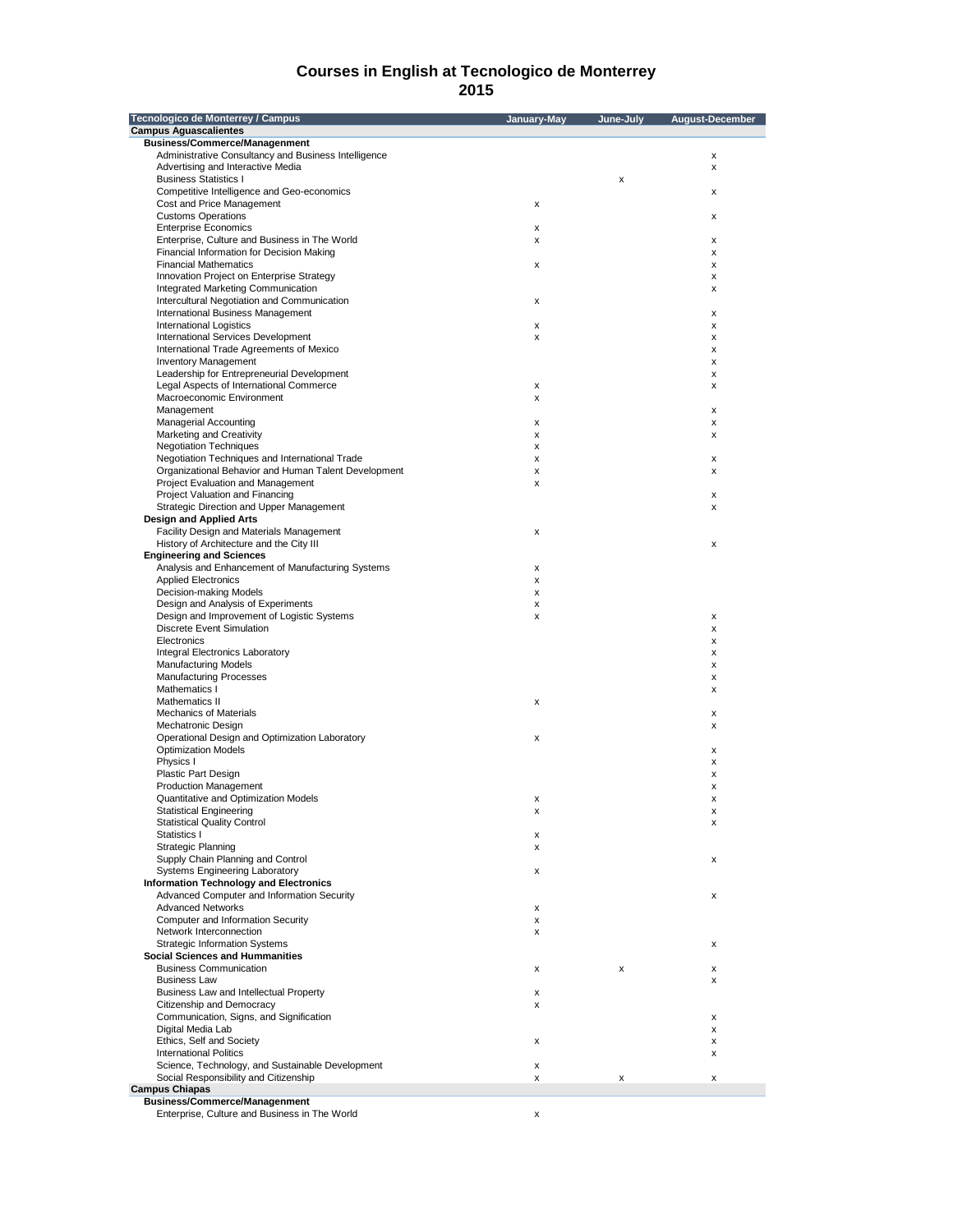| Tecnologico de Monterrey / Campus                                                                        | January-May | June-July | <b>August-December</b> |
|----------------------------------------------------------------------------------------------------------|-------------|-----------|------------------------|
| <b>Campus Chihuahua</b>                                                                                  |             |           |                        |
| <b>Business/Commerce/Managenment</b>                                                                     |             |           |                        |
| Advertising and Interactive Media                                                                        | x           |           |                        |
| Analysis and Management of the Value Chain<br>Branding and New Products Development                      | x<br>x      |           | x                      |
| Business Creativity Lab and Workshop                                                                     | x           |           |                        |
| Competitive Intelligence and Geo-economics                                                               |             |           | x                      |
| <b>Competivity and Geoeconomics</b>                                                                      | X           |           |                        |
| <b>Consumer Behavior and Business Opportunities</b>                                                      | x           |           |                        |
| <b>Cost Analysis</b>                                                                                     | x           |           |                        |
| Creativity in Marketing Communication<br>Debt Instruments and Securitization                             | x           |           | x                      |
| <b>Enterprise Economics</b>                                                                              | x           |           | x                      |
| Enterprise, Culture and Business in The World                                                            | x           |           | x                      |
| <b>Finance Project</b>                                                                                   |             |           | x                      |
| <b>Financial Information Analysis</b>                                                                    |             |           | х                      |
| Financial Information for Decision Making                                                                |             |           | x                      |
| <b>Financial Mathematics</b>                                                                             | х           |           | x                      |
| Financial Risk Management<br>Forecasting for Decision Making                                             | x           |           | x<br>x                 |
| Foreign Policy Analysis                                                                                  |             |           | x                      |
| Futures, Options and other Derivative Products                                                           | x           |           |                        |
| Innovation in Business Models and Family Business Management                                             |             |           | х                      |
| Innovation Project on Business Processes                                                                 | x           |           |                        |
| Innovation Project on Human Capital Development                                                          |             |           | х                      |
| Innovation, Markets and Technological Development                                                        | x           |           | x                      |
| International Commercial Law and Policies                                                                |             |           | x                      |
| <b>International Marketing</b><br>International Strategic Seminar                                        | x           |           | х                      |
| Legal Aspects of International Commerce                                                                  |             |           | х                      |
| Macroeconomic Environment                                                                                | x           |           | x                      |
| Management and Business Model Innovation                                                                 |             |           | x                      |
| <b>Managerial Accounting</b>                                                                             |             |           | x                      |
| Marketing and Creativity                                                                                 |             |           | x                      |
| Negotiation Techniques and International Trade                                                           | x           |           | x                      |
| Organizational Behavior and Human Talent Development<br>Organizational Learning and Knowledge Management | x<br>x      |           | х<br>x                 |
| Personal and Business Finance                                                                            |             |           | x                      |
| Price Management                                                                                         | x           |           |                        |
| Project and Process Strategic Management                                                                 | x           |           |                        |
| <b>Regional Business Development</b>                                                                     | x           |           |                        |
| Sales Promotion                                                                                          | x           |           | x                      |
| Strategic Marketing Seminar                                                                              | x           |           | x                      |
| Strategic Purchase Management                                                                            | x           |           |                        |
| Transportation and Traffic Systems II<br><b>Design and Applied Arts</b>                                  |             |           | x                      |
| Design and Ethnography Methods                                                                           |             |           | x                      |
| Music Appreciation I                                                                                     | X           |           | x                      |
| <b>Product Design</b>                                                                                    |             |           | x                      |
| <b>Engineering and Sciences</b>                                                                          |             |           |                        |
| Advanced Manufacturing                                                                                   |             |           | х                      |
| <b>Computer Drawing</b>                                                                                  |             |           | x                      |
| <b>Control Engineering</b><br>Design and Improvement of Logistic Systems                                 | x           |           | х<br>x                 |
| Design Methodologies                                                                                     |             |           | x                      |
| Design of Chassis and Components                                                                         |             |           | x                      |
| Dynamics                                                                                                 |             |           | х                      |
| <b>Finite Elements Method</b>                                                                            |             |           | х                      |
| <b>Fluid Mechanics</b>                                                                                   | x           |           |                        |
| <b>Heat Transfer</b>                                                                                     | x           |           | х                      |
| Machine Design and Development<br>Mathematics for Design                                                 | x           |           | х                      |
| Mathematics I                                                                                            |             |           | х<br>x                 |
| Mathematics II                                                                                           | x           |           |                        |
| Mathematics III                                                                                          |             |           | x                      |
| Mechanical Engineering Capstone Project                                                                  | x           |           | x                      |
| <b>Mechanics of Materials</b>                                                                            | x           |           | х                      |
| Mechanism Analysis and Simulation                                                                        | x           |           | x                      |
| Project of Mechatronics Engineering                                                                      |             |           | x                      |
| Quantitative and Optimization Models<br>Statistical Methods for Decision Making                          |             |           | x                      |
| Structural Design Capstone Project                                                                       |             |           | x<br>x                 |
| Vehicles Dynamics                                                                                        |             |           | x                      |
| <b>Information Technology and Electronics</b>                                                            |             |           |                        |
| <b>Enterprise Information Systems</b>                                                                    |             |           | x                      |
| Microcontroller Laboratory                                                                               |             |           | x                      |
| Real Time Control Systems                                                                                |             |           | x                      |
| <b>Social Sciences and Hummanities</b>                                                                   |             |           |                        |
| Alternatives for Dispute Resolution                                                                      | x           |           | x                      |
| <b>Business Communication</b><br><b>Business Law</b>                                                     | x           |           | x                      |
| Business Law and Intellectual Property                                                                   | x           |           | x                      |
| Contemporary Art and Culture                                                                             | x           |           | x                      |
| Contemporary World History                                                                               | x           |           |                        |
|                                                                                                          |             |           |                        |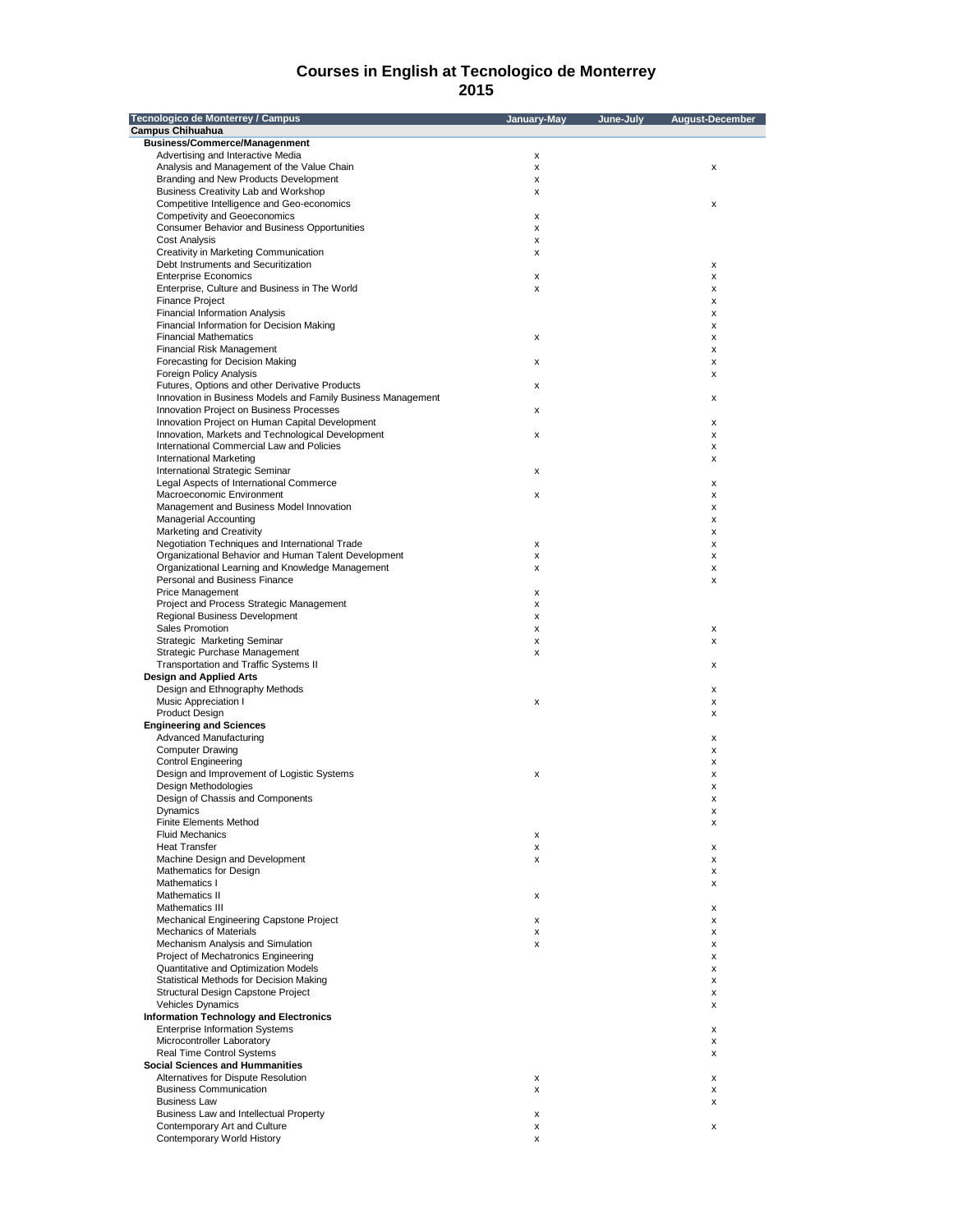| Tecnologico de Monterrey / Campus                                                           | January-May | June-July | August-December |
|---------------------------------------------------------------------------------------------|-------------|-----------|-----------------|
| Ethics, Profession and Citizenship                                                          | x           |           | x               |
| Ethics, Self and Society                                                                    | x           |           | x               |
| Geopolitics and Global Changes                                                              | x           |           |                 |
| History of Latin America and the Caribbean                                                  |             |           | x               |
| Human Rights                                                                                | x           |           |                 |
| Intellectual Property Law                                                                   |             |           | x               |
| <b>International Contracts</b>                                                              | х           |           | x               |
| International Corporate Law                                                                 |             |           | x               |
| <b>International Politics</b>                                                               | x           |           |                 |
| North American Regional Scenario                                                            |             |           | x               |
| Philosophy and Contemporary Thought                                                         |             |           | x               |
| Private International Law                                                                   | x           |           |                 |
| Public International Law                                                                    | x           |           |                 |
| Public Speaking and Academic Writing                                                        |             |           | x               |
| Understanding Cultures of the World                                                         |             |           | x               |
| <b>Campus Ciudad de México</b>                                                              |             |           |                 |
| <b>Business/Commerce/Managenment</b>                                                        |             |           |                 |
| Analysis and Management of the Value Chain                                                  | x           |           | x               |
| <b>Brand Management</b>                                                                     | x           |           |                 |
| <b>Business Strategic Foresight</b>                                                         | x           |           | x               |
| Competitive Intelligence and Geo-economics                                                  | x           |           | x               |
| Consumer Behavior                                                                           | x           |           | x               |
| <b>Consumer Theory</b>                                                                      | x           |           | x               |
| Cost and Price Management                                                                   | x           |           | x               |
| Economic Development                                                                        |             |           | x               |
| Economic Growth                                                                             | х           |           |                 |
| Economy to Business Creation                                                                |             |           | x               |
| <b>Enterprise Economics</b>                                                                 | x           |           | x               |
| Enterprise, Culture and Business in The World                                               | x           | х         | x               |
| <b>Financial Information Analysis</b>                                                       | x           |           | x               |
| Financial Information for Decision Making                                                   |             |           |                 |
| <b>Financial Mathematics</b>                                                                | x           |           | x               |
| Forecasting for Decision Making                                                             | x           |           | x               |
| Global Brands and Product Development                                                       | x           |           | x               |
| Global Economics                                                                            | x           |           |                 |
|                                                                                             |             |           | x               |
| Industrial Organization and Regulation<br>Innovation, Markets and Technological Development | x           |           | x               |
|                                                                                             | x           | x         | x               |
| Intercultural Negotiation and Communication                                                 | x           | x         |                 |
| Intermediate Microeconomics                                                                 | x           |           | x               |
| International Business Intelligence                                                         |             |           | x               |
| International Finance and Open Economy                                                      | x           |           | x               |
| International Finance and Risk Management                                                   | x           | х         | x               |
| <b>International Logistics</b>                                                              |             |           | x               |
| <b>International Marketing</b>                                                              | x           | x         | x               |
| International Strategic Management                                                          | x           |           | x               |
| Leadership for Entrepreneurial Development                                                  | x           |           | х               |
| Macroeconomic Environment                                                                   | x           |           | x               |
| Macroeconomics and Business Cycles                                                          | x           |           | x               |
| Management and Business Model Innovation                                                    |             |           | x               |
| <b>Managerial Accounting</b>                                                                | x           |           | x               |
| Marketing and Creativity                                                                    | x           |           | x               |
| Microenterprise Planning for Social Development                                             | x           |           | Χ               |
| Monetary Theory and Politics                                                                |             |           | x               |
| Negotiation Techniques and International Trade                                              | x           |           | x               |
| Organizational Learning and Knowledge Management                                            | x           |           | x               |
| Personal and Business Finance                                                               | x           |           | x               |
| Planning, Innovation and Strategic Sustainability                                           |             |           |                 |
| Project Evaluation and Management                                                           |             |           | х               |
| <b>Quality Management Strategies</b>                                                        | x           |           | x               |
| <b>Regional Economics</b>                                                                   |             |           | x               |
| SAP Certification in the Finance Module I                                                   |             | x         |                 |
| SAP Certification in the Finance Module II                                                  |             | х         |                 |
| SAP Certification in the SD Module I                                                        | х           |           | х               |
| SAP Certification in the SD Module II                                                       | x           |           | x               |
| <b>Design and Applied Arts</b>                                                              |             |           |                 |
| Advanced Architecture Technology                                                            | х           |           | х               |
| <b>Advanced Digital Representation Techniques</b>                                           | x           |           | x               |
| Architecture Theory and Design Methodologies                                                | x           |           | x               |
| <b>Building and Energy Efficiency</b>                                                       |             |           | x               |
| Business Management in the Construction Industry                                            |             |           | x               |
| <b>Descriptive Geometry</b>                                                                 |             |           | x               |
| Design and Ethnography Methods                                                              | x           |           |                 |
| <b>Design Ergonomics</b>                                                                    | x           |           |                 |
| Design Fundamentals I                                                                       | x           |           | x               |
| Design Fundamentals II                                                                      | x           |           |                 |
| Drawing                                                                                     | x           |           | x               |
| Form Exploration Workshop I                                                                 | x           |           |                 |
| Form Exploration Workshop II                                                                | х           |           | х               |
| Futurology in Industrial Design                                                             | x           |           |                 |
| History of Architecture and the City III                                                    | x           |           | x               |
| Industrial Design of the Company                                                            | x           |           |                 |
| Innovation, Design and Business Setting                                                     | x           |           | х               |
| Models and Scale Models                                                                     | x           |           | x               |
| Music Composition and Digital Arranging Workshop                                            | x           |           | x               |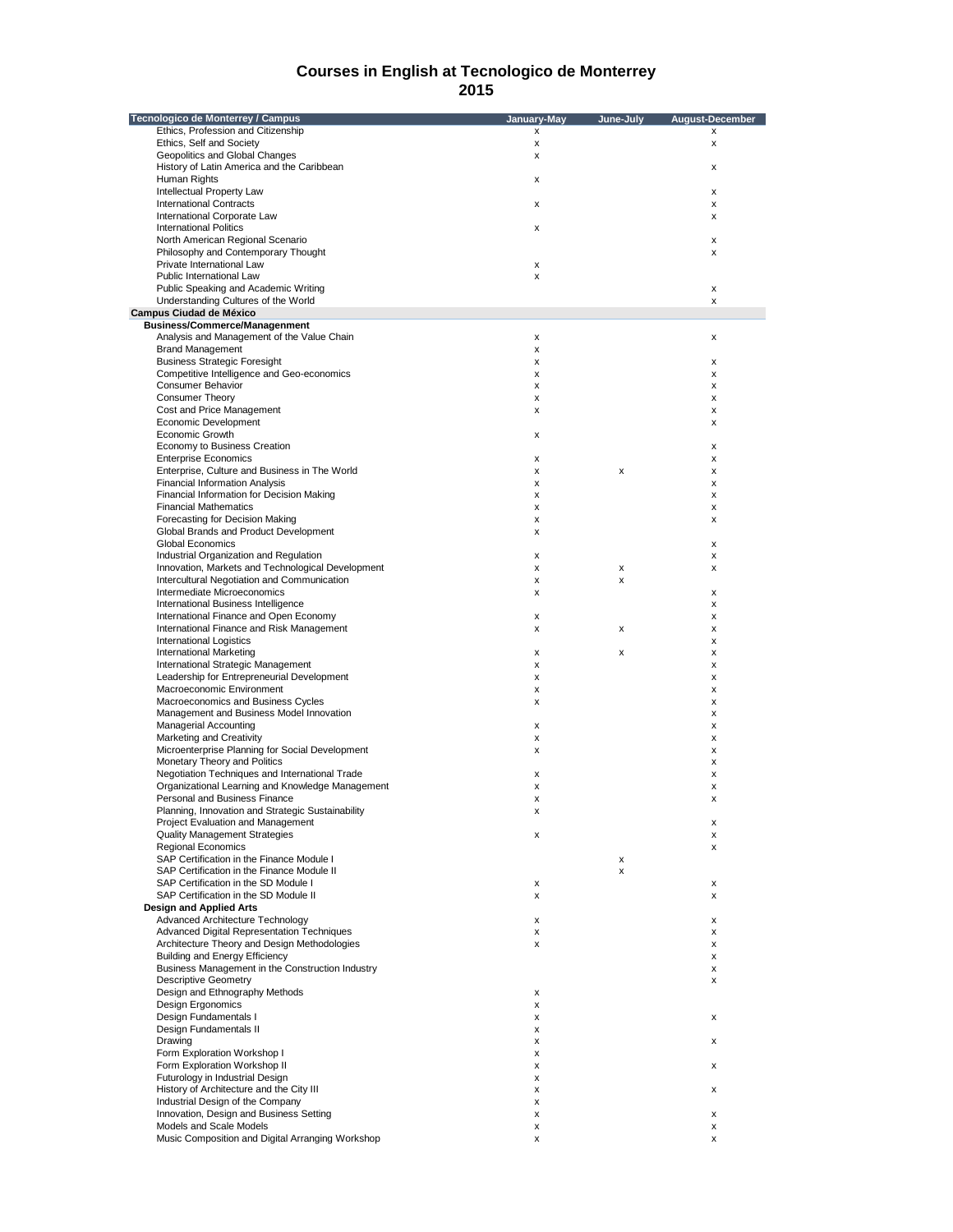| Tecnologico de Monterrey / Campus                                                      | January-May | June-July | <b>August-December</b> |
|----------------------------------------------------------------------------------------|-------------|-----------|------------------------|
| <b>Musical Production Project</b>                                                      |             |           | x                      |
| Post-production and Digital Mastering Workshop                                         |             |           | x                      |
| Product and service design                                                             | х           |           | x                      |
| Product and System Design I                                                            | x           |           | x                      |
| <b>Product Design</b>                                                                  | x           |           | x                      |
| Projects I: Residential Housing                                                        | x           |           | x                      |
| Projects II: Collective Housing<br>Projects III: Educational or Recreational Buildings |             |           | x                      |
| Projects IV: Community Buildings                                                       | x<br>x      |           | x<br>x                 |
| Projects V: Mixed-use Complexes                                                        | x           |           | x                      |
| Urban Design Methods                                                                   |             |           | x                      |
| Urban Project                                                                          | x           |           | x                      |
| Urban Theories                                                                         | x           |           | х                      |
| <b>Engineering and Sciences</b>                                                        |             |           |                        |
| Advanced Methods for Strength of Materials                                             |             |           | x                      |
| <b>Alternative Energy</b>                                                              |             |           | x                      |
| Analysis and Enhancement of Manufacturing Systems                                      | х           |           | x                      |
| <b>Applied Electronics</b>                                                             | x           |           | x                      |
| Automotive Design                                                                      | x           |           |                        |
| Biodesign                                                                              | x           |           |                        |
| Biology and Sustainable Development                                                    | x           |           | x                      |
| <b>Biomechanics</b><br><b>Bioprocess Laboratories</b>                                  |             |           | x                      |
| <b>Bioseparations</b>                                                                  | х           |           | х<br>x                 |
| Businesses and Ecosystems Conservation                                                 | x           |           | x                      |
| Capstone Project for Sustainable Development                                           |             |           | x                      |
| Climate Change and Energy Use                                                          | х           |           | x                      |
| <b>Computerized Control for Electric Machinery</b>                                     | x           |           |                        |
| Design and Improvement of Logistic Systems                                             | x           |           | х                      |
| Design in Biomedical Engineering                                                       | x           |           |                        |
| <b>Differential Equations</b>                                                          | х           |           | х                      |
| Dynamics                                                                               | x           |           | х                      |
| <b>Electrical Machines Control Laboratory</b>                                          |             |           | x                      |
| <b>Electricity and Magnetism</b>                                                       | x           |           |                        |
| Electromechanical Energy Conversion                                                    | x           |           |                        |
| Electromechanical Energy Conversion Laboratory                                         | x           |           |                        |
| Electromechanical Prototype Simulation and Construction                                |             |           | х                      |
| Electronics                                                                            | x           |           | x                      |
| <b>Energy Generation Systems</b>                                                       |             |           | х                      |
| <b>Engineering Project Laboratory I</b>                                                |             |           | х                      |
| <b>Engineering Project Laboratory II</b><br><b>Experimental Chemistry</b>              | x           |           | х                      |
| Finite Elements Method in Engineering                                                  |             |           | x                      |
| Food Sciences Lab                                                                      | x           |           |                        |
| Genetic Engineering Laboratory                                                         | x           |           | x                      |
| Genetics                                                                               | x           |           |                        |
| <b>Heat Transfer</b>                                                                   | x           |           |                        |
| <b>Heat Transfer Operations</b>                                                        | x           |           |                        |
| <b>Industrial Power Systems</b>                                                        |             |           | х                      |
| <b>Integrated Manufacturing Systems</b>                                                | x           |           | x                      |
| Integrated Manufacturing Systems Laboratory                                            | x           |           | х                      |
| Integrative Project                                                                    |             |           | x                      |
| Introduction to Professional Development                                               |             |           | х                      |
| Introduction to Supply Chain Management                                                | x           |           |                        |
| Knowledge Systems in Organizations<br>Materials Technology                             | x<br>x      |           | x<br>х                 |
| Mathematics for Design                                                                 |             |           |                        |
| Mathematics I                                                                          | х           |           | х                      |
| Mathematics II                                                                         | x           |           | x                      |
| Mathematics III                                                                        |             |           | x                      |
| Mechatronic Instrumentation Laboratory                                                 |             |           | x                      |
| Metabolic Engineering                                                                  | x           |           |                        |
| Molecular Biology                                                                      | х           |           | x                      |
| Numerical Methods in Engineering                                                       | x           |           | x                      |
| Operational Design and Optimization Laboratory                                         | x           |           | x                      |
| Physics I                                                                              | x           |           | x                      |
| Physics II                                                                             | x           |           |                        |
| Probability and Statistics<br>Problem-Solving Methodologies                            |             |           | х                      |
| Process Automation                                                                     |             |           | x                      |
| Process Automation Laboratory                                                          | x<br>x      |           |                        |
| Product and System Design II                                                           | x           |           | x                      |
| Production Laboratory                                                                  | x           |           |                        |
| Professional Insertion Project                                                         | x           |           | x                      |
| <b>Project Feasibility</b>                                                             |             |           | x                      |
| Quantitative and Optimization Models                                                   | x           |           | x                      |
| Robot Vision                                                                           |             |           | x                      |
| Social Responsibility and Corporate Sustainability                                     |             | x         | x                      |
| <b>Statics</b>                                                                         | x           |           | x                      |
| Statistical Methods for Decision Making                                                | x           |           |                        |
| <b>Statistical Quality Control</b>                                                     | x           |           | x                      |
| <b>Strategic Planning</b>                                                              | x           |           | x                      |
| Strategies for Innovation and Design in Bioengineering                                 | x           |           |                        |
| <b>System Dynamics</b>                                                                 | x           |           | x                      |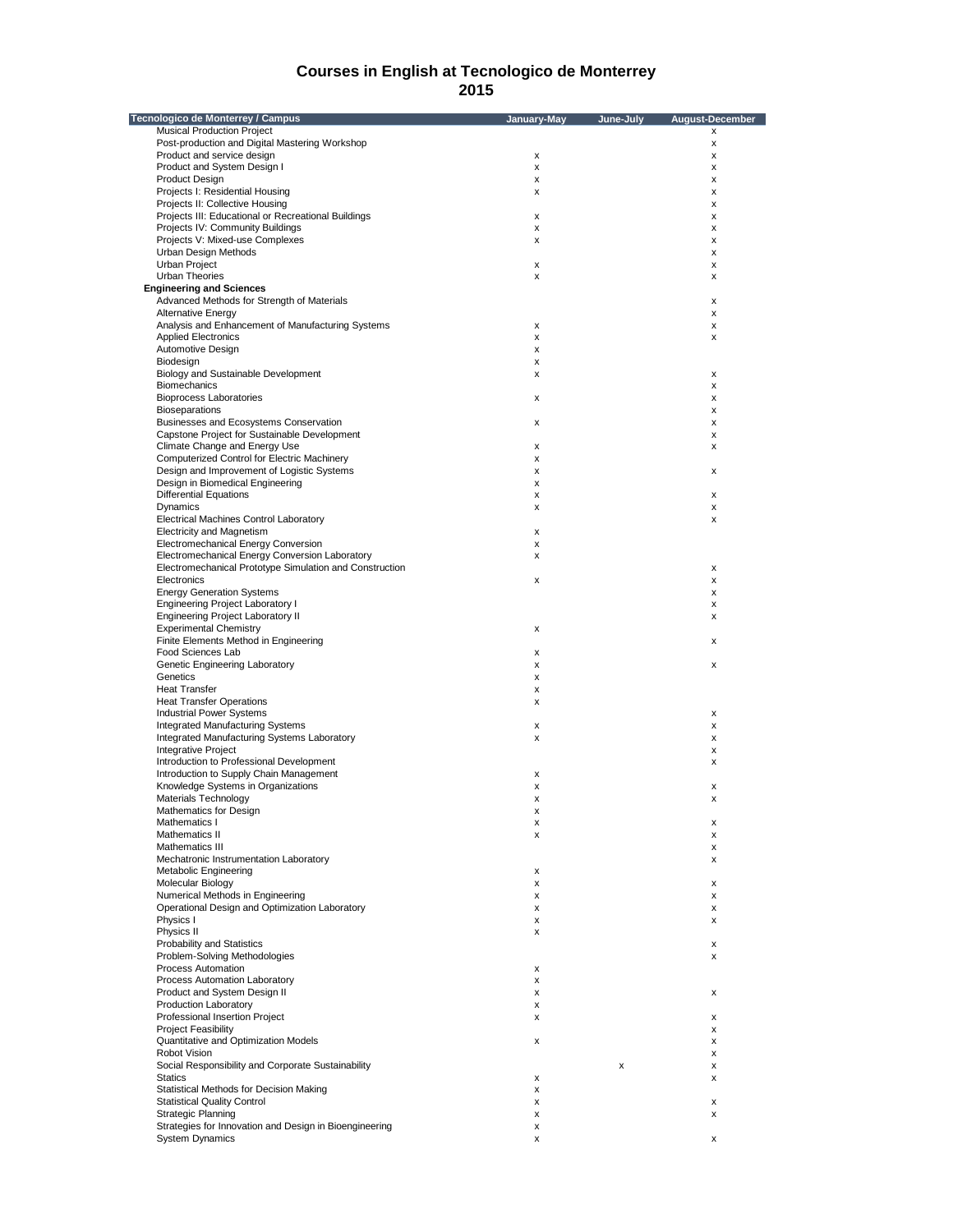| Tecnologico de Monterrey / Campus                | January-May | June-July | <b>August-December</b> |
|--------------------------------------------------|-------------|-----------|------------------------|
| Systems Engineering Laboratory                   | x           |           | x                      |
| <b>Technological Innovation Systems</b>          |             |           | x                      |
| Thermodynamics                                   | x           |           | $\pmb{\times}$         |
| Thermodynamics Engineering                       |             |           | $\pmb{\times}$         |
| <b>Vehicle Dynamics</b>                          |             |           | x                      |
| Wireless Communications Laboratory               | x           |           |                        |
| <b>Health Sciences</b>                           |             |           |                        |
| Food Chemistry Laboratory                        | x           |           |                        |
| <b>Food Sciences</b>                             | x           |           |                        |
| <b>Information Technology and Electronics</b>    |             |           |                        |
| 2D Digital Animation                             |             |           | x                      |
| Advanced Programming                             |             |           | X                      |
| Compiler Design                                  | x           |           |                        |
| Digital Audio Systems for Web and Mobile Devices | x           |           |                        |
| Introduction to Networks                         | x           |           | х                      |
| JAVA Certification Workshop                      |             |           | х                      |
| <b>MIDI Systems</b>                              | x           |           | x                      |
| Mobile Systems, Infrastructures and Technologies |             |           | х                      |
| Music Production and Digital Mixing Workshop     |             |           | х                      |
| Network Interconnection                          |             |           | x                      |
| <b>Operating Systems</b>                         |             |           | х                      |
| Physical Interfaces                              |             |           | x                      |
| Software Design and Architecture                 |             |           | x                      |
| Sound Synthesis and Signal Processing            |             |           | х                      |
| <b>Strategic Information Systems</b>             | x           |           | x                      |
| <b>Virtual Environments</b>                      |             |           | x                      |
| <b>Social Sciences and Hummanities</b>           |             |           |                        |
| Advertising and Commercial Photography           | x           |           | х                      |
| Africa Regional Scenario                         | x           |           | х                      |
| Alternatives for Dispute Resolution              |             |           |                        |
|                                                  |             |           | x                      |
| Analysis and Verbal Expression                   | x           |           |                        |
| Applied Strategic Communication                  | x           |           | x                      |
| Asia Pacific Regional Scenario                   | x           |           | x                      |
| Audiovisual Language and Narrative               | x           |           | x                      |
| <b>Business Law</b>                              | x           |           |                        |
| Business Law and Intellectual Property           | x           |           |                        |
| <b>Comparative Politics</b>                      |             |           | х                      |
| Contemporary Art and Culture                     | x           |           |                        |
| Contemporary Art and Society                     |             |           | х                      |
| Contemporary Literature and Society              | x           |           | x                      |
| Contemporary World Literature                    | x           |           | х                      |
| Corporate Image                                  |             |           | х                      |
| Design for Sustainability and Social Innovation  | x           |           |                        |
| Digital Journalism                               |             |           | х                      |
| Digutal Tribes and Communication                 |             |           | х                      |
| Diplomatic and Consular Policies                 |             |           | х                      |
| Directing and Mise en Scene                      |             |           | х                      |
| Documentary Production                           | x           |           | x                      |
| <b>Economic Globalization</b>                    | x           |           |                        |
| Economic Law                                     | x           |           |                        |
| Ethics, Self and Society                         | x           |           | х                      |
| Europe Regional Scenario                         |             |           | х                      |
| Film Production                                  |             |           | x                      |
| Geopolitics and Global Changes                   |             |           | х                      |
| Human Rights and World Politics                  |             | х         |                        |
| Intellectual Property Law                        |             |           | х                      |
| <b>International Contracts</b>                   |             |           |                        |
| International Humanitarian Law                   | х           |           | х<br>X                 |
| International Organizations and Institutions     | х           |           | х                      |
| <b>International Politics</b>                    | x           |           |                        |
| International Relations Theory I                 |             |           | x                      |
| International Relations Theory II                | x           |           | х                      |
|                                                  | x           |           |                        |
| Latin American and Caribbean Regional Scenario   | x           | x         |                        |
| Media Projects Management and Evaluation         |             |           | х                      |
| <b>Mercantile Contracts</b>                      |             |           | х                      |
| Middle East Regional Scenario                    | x           |           |                        |
| North American Regional Scenario                 | x           |           | х                      |
| Philosophy and Contemporary Thought              | x           |           | х                      |
| Photography and Digital Imaging                  | x           |           | х                      |
| Public Financial Law                             | x           |           | х                      |
| <b>Public Relations</b>                          | x           |           | х                      |
| Public Speaking and Academic Writing             |             |           | х                      |
| Publications Design and Production               |             |           | x                      |
| Radio Journalism                                 | x           |           |                        |
| Science, Technology, and Sustainable Development | x           |           | х                      |
| Scriptwriting                                    | x           |           | x                      |
| Social and Regional Policy                       | x           |           |                        |
| Social Anthropology                              | x           |           | х                      |
| <b>Strategic Communication Fundamentals</b>      |             |           | х                      |
| <b>Strategic Prospective</b>                     | x           |           | x                      |
| Verbal Expression in the Workplace               |             |           | x                      |
| <b>Campus Ciudad Juárez</b>                      |             |           |                        |
| <b>Business/Commerce/Managenment</b>             |             |           |                        |
| Business Incubator Lab and Workshop              | x           |           |                        |
|                                                  |             |           |                        |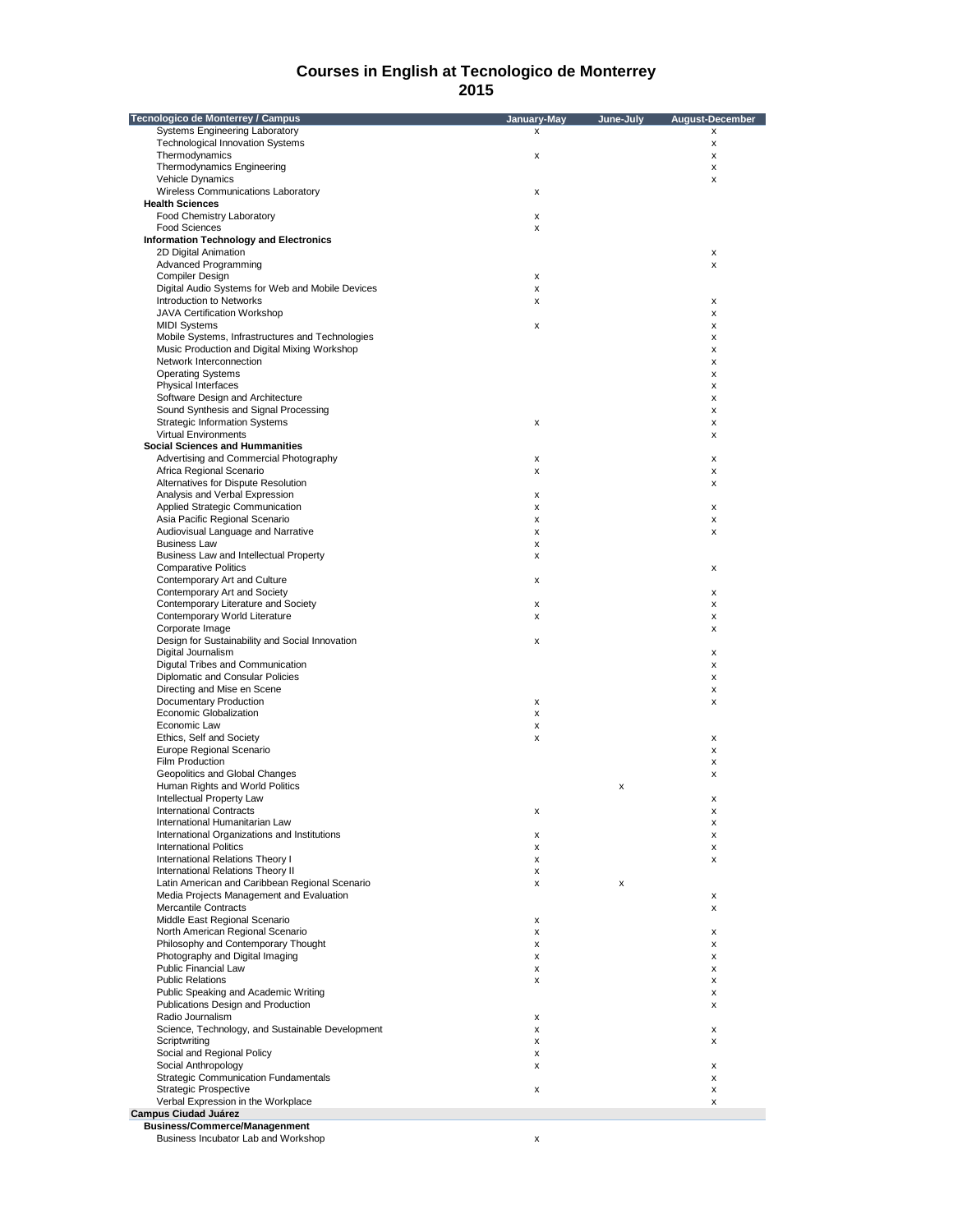| Tecnologico de Monterrey / Campus                                                       | January-May | June-July | August-December |
|-----------------------------------------------------------------------------------------|-------------|-----------|-----------------|
| Corporate Taxation                                                                      | x           |           |                 |
| <b>Customs Operations</b>                                                               |             |           | x               |
| Family Business Lab and Workshop                                                        | x           |           |                 |
| Financial Information for Decision Making                                               | x           |           | x               |
| Innovation Project on Regional Businesses                                               | x           |           |                 |
| <b>International Commerce Operations</b>                                                | x           |           |                 |
| <b>International Financial Reports</b>                                                  | x           |           |                 |
| International Services Development<br><b>Inventory Management</b>                       | x<br>x      |           |                 |
| <b>Managerial Accounting</b>                                                            |             |           | x               |
| Organizational Learning and Knowledge Management                                        | x           |           |                 |
| Transportationa and Distribution Management                                             |             |           | x               |
| <b>Design and Applied Arts</b>                                                          |             |           |                 |
| Design Fundamentals I                                                                   |             |           | x               |
| Introduction to Interactive Design                                                      |             |           | x               |
| <b>Engineering and Sciences</b>                                                         |             |           |                 |
| Climate Change and Energy Use                                                           | x           |           |                 |
| <b>Computer Drawing</b>                                                                 | x           |           |                 |
| <b>Discrete Event Simulation</b>                                                        | x           |           |                 |
| Dynamics                                                                                |             |           | x               |
| Mathematics for Design                                                                  |             |           | x               |
| Mathematics I                                                                           |             |           | x               |
| Mathematics II                                                                          |             |           | x               |
| Mechatronic Instrumentation Laboratory                                                  |             |           | x               |
| <b>Statics</b>                                                                          | x           |           |                 |
| <b>Statistical Engineering</b>                                                          |             |           | x               |
| Thermodynamics                                                                          |             |           | x               |
| <b>Information Technology and Electronics</b><br><b>Business Information Technology</b> |             |           |                 |
| Development of Distributed Applications in Internet                                     | x           |           | x               |
| <b>Strategic Information Systems</b>                                                    | x           |           |                 |
| <b>Social Sciences and Hummanities</b>                                                  |             |           |                 |
| <b>Business Communication</b>                                                           |             |           | x               |
| Citizenship and Democracy                                                               | x           |           | x               |
| <b>Communication and Cultural Studies</b>                                               |             |           | x               |
| Communication, Signs, and Signification                                                 |             |           | x               |
| Contemporary Art and Society                                                            | x           |           | x               |
| Ethics, Self and Society                                                                | x           |           |                 |
| Geopolitics and Global Changes                                                          | x           |           |                 |
| Interactive Media Design and Production                                                 |             |           | x               |
| Philosophy and Contemporary Thought                                                     | x           |           |                 |
| Sociology                                                                               | x           |           | x               |
| <b>Campus Ciudad Obregón</b>                                                            |             |           |                 |
| <b>Business/Commerce/Managenment</b>                                                    |             |           |                 |
| <b>Inventory Management</b>                                                             | x           |           |                 |
| <b>Design and Applied Arts</b>                                                          |             |           |                 |
| Facility Design and Materials Management<br><b>Engineering and Sciences</b>             | x           |           |                 |
| <b>Electricity and Magnetism</b>                                                        |             |           | x               |
| Mathematics II                                                                          | x           |           |                 |
| Physics I                                                                               | x           |           | x               |
| <b>Social Sciences and Hummanities</b>                                                  |             |           |                 |
| <b>Business Communication</b>                                                           | x           |           |                 |
| Readings and Videos                                                                     |             |           | x               |
| <b>Campus Cuernavaca</b>                                                                |             |           |                 |
| <b>Business/Commerce/Managenment</b>                                                    |             |           |                 |
| Administrative Consultancy and Business Intelligence                                    |             |           |                 |
| Business in the Industry of Music and Entertainment                                     |             |           | x               |
| Competitive Intelligence and Geo-economics                                              | x           |           |                 |
| <b>Consumer Behavior</b>                                                                | x           |           |                 |
| <b>Effective Communication</b>                                                          | x           |           |                 |
| <b>Enterprise Economics</b>                                                             | x           |           |                 |
| Enterprise, Culture and Business in The World                                           |             |           | x               |
| <b>Financial Econometrics I</b>                                                         |             |           | X               |
| <b>Financial Econometrics II</b>                                                        | x           |           |                 |
| Financial Modeling                                                                      |             |           | x               |
| Innovation in Business Models and Family Business Management                            | x           |           |                 |
| International Financial Management<br>International Logistics                           | x<br>x      |           |                 |
| <b>International Marketing</b>                                                          |             |           | x               |
| International Services Development                                                      |             |           | x               |
| Leadership for Entrepreneurial Development                                              | x           |           | x               |
| Leadership Skills                                                                       | x           |           |                 |
| Management and Business Model Innovation                                                |             |           | x               |
| Management of Banks and Financial Groups                                                |             |           | x               |
| Money and Capital Markets                                                               | х           |           |                 |
| Planning Processes and Models                                                           | x           |           |                 |
| Project Evaluation and Management                                                       |             |           | x               |
| Risk Management and Regulation                                                          | x           |           |                 |
| Seminar on Creative and Entertainment Industries                                        | x           |           |                 |
| Valuation, Mergers and Acquisitions                                                     | x           |           |                 |
| <b>Design and Applied Arts</b>                                                          |             |           |                 |
| 3D Sculpture                                                                            | x           |           |                 |
| Animation and Digital Art Project                                                       |             |           | x               |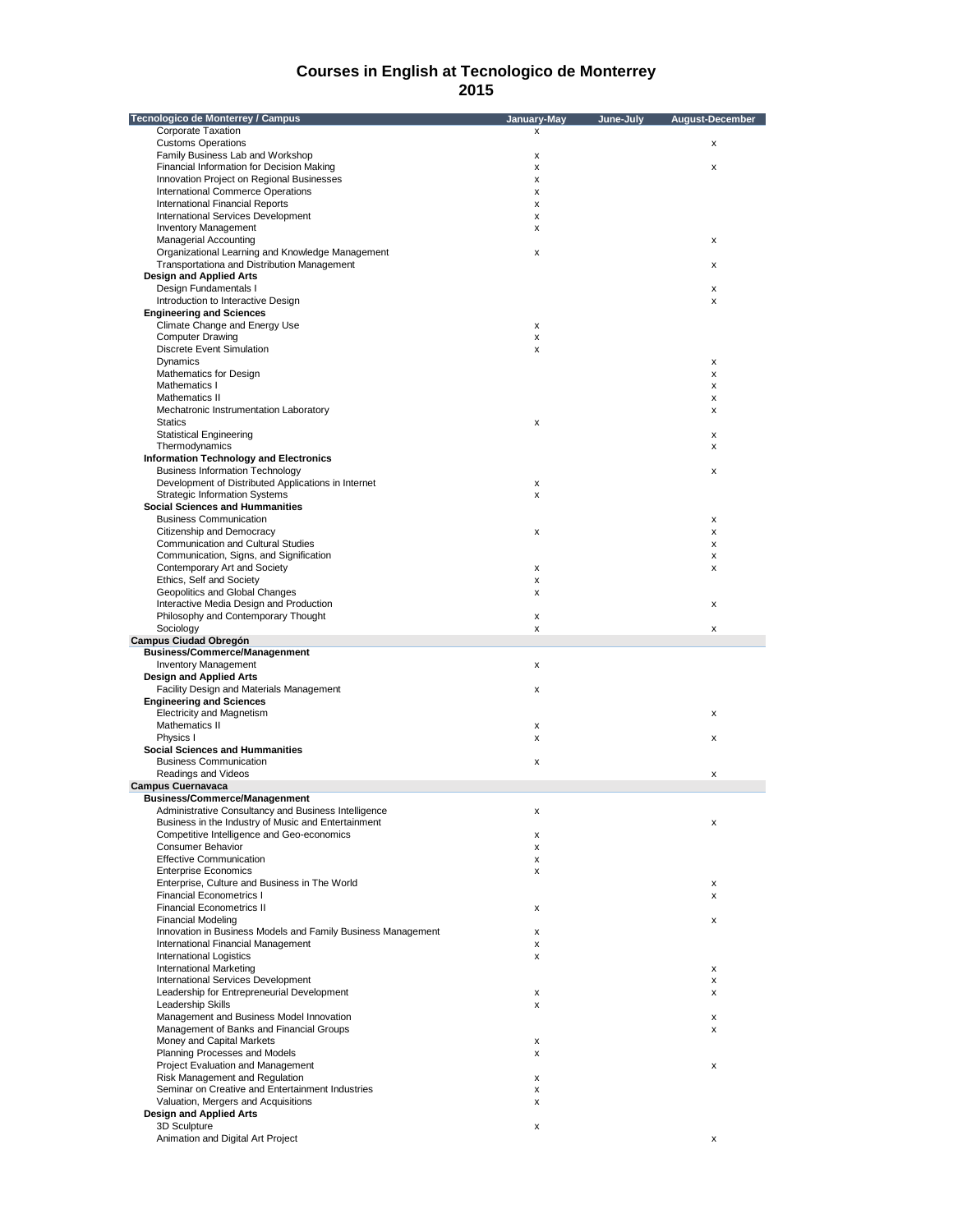| Tecnologico de Monterrey / Campus                 | January-May | June-July | <b>August-December</b> |
|---------------------------------------------------|-------------|-----------|------------------------|
| Models and Scale Models                           | X           |           |                        |
| <b>Engineering and Sciences</b>                   |             |           |                        |
| Actuators                                         | x           |           |                        |
| Analysis and Enhancement of Manufacturing Systems | x           |           |                        |
| Analysis of Signals and Systems                   | x           |           |                        |
| Chemistry                                         | x           |           |                        |
| Climate Change and Energy Use                     |             |           | x                      |
| <b>Control Engineering</b>                        | x           |           |                        |
| Design and Improvement of Logistic Systems        |             |           |                        |
| Dynamics                                          | x           |           |                        |
|                                                   |             |           | х                      |
| <b>Energy Balance</b>                             | x           |           |                        |
| Industrial Informatics                            | x           |           |                        |
| <b>Integral Electronics Laboratory</b>            | x           |           |                        |
| Integrated Manufacturing Systems                  |             |           | х                      |
| Logic Automatism Laboratory                       | x           |           |                        |
| Logic Automatisms                                 | x           |           |                        |
| Materials Technology                              |             |           | x                      |
| Mathematics I                                     |             |           | X                      |
| Mathematics II                                    | x           |           |                        |
| Mechatronic Design                                | x           |           |                        |
| Mechatronics Laboratory                           |             |           | х                      |
| Momentum Transfer Operations                      | x           |           |                        |
| <b>Project Feasibility</b>                        | x           |           |                        |
| <b>System Dynamics</b>                            | x           |           |                        |
| <b>Information Technology and Electronics</b>     |             |           |                        |
| 2D Digital Animation                              | x           |           |                        |
| Communication and Media Studies                   | x           |           |                        |
|                                                   |             |           |                        |
| <b>Computer Graphics</b><br>Databases             | x           |           |                        |
|                                                   | x           |           |                        |
| Development of Videogames                         | x           |           |                        |
| Ecosystems and Biodiversity                       | x           |           |                        |
| Integral Automatic Control Laboratory             | x           |           |                        |
| International Communication                       | x           |           |                        |
| Introduction to Networks                          | x           |           |                        |
| Mobile Application Development Projects           | x           |           |                        |
| Natural Resources Management and Climate Change   | x           |           |                        |
| Object-Oriented Programming                       | x           |           |                        |
| Poverty and Development in Mexico                 |             | X         |                        |
| Rigging for 3D Animation                          | x           |           |                        |
| <b>Virtual Environments</b>                       |             |           | x                      |
| <b>Social Sciences and Hummanities</b>            |             |           |                        |
| <b>Advanced Digital Modeling</b>                  | x           |           |                        |
|                                                   |             |           |                        |
| Applied Strategic Communication                   |             |           | $\pmb{\times}$         |
| Audiovisual Language and Narrative                | x           |           |                        |
| <b>Business Communication</b>                     | x           | x         | x                      |
| <b>Classical Political Thinking</b>               | x           |           |                        |
| Communication and Cultural Studies                |             |           | x                      |
| Communication, Signs, and Signification           | x           |           |                        |
| Contemporary Art and Culture                      |             |           | х                      |
| Digital and Interactive Media Aesthetics          | x           |           |                        |
| Digital Modelling                                 | x           |           |                        |
| Documentary Production                            |             |           | х                      |
| Interactive Media Design and Production           | x           |           |                        |
| <b>International Politics</b>                     |             |           | x                      |
| <b>International Relations Seminar</b>            |             |           | x                      |
| Media Narrative Design and Production             | x           |           |                        |
| Mexican Culture                                   | х           |           |                        |
| Mexican Foreign Policy                            |             |           | x                      |
| Mexican Identity and Culture                      | х           |           |                        |
|                                                   |             |           |                        |
| Multi-Platform Television Production              | x           |           |                        |
| Negotiation and Conflict Management               |             |           | х                      |
| Quantitative Social Research Methods              |             |           | x                      |
| Sociology                                         | X           |           |                        |
| State and Economy                                 |             |           | х                      |
| <b>Strategic Communication Fundamentals</b>       | x           |           |                        |
| Campus Estado de México                           |             |           |                        |
| <b>Business/Commerce/Managenment</b>              |             |           |                        |
| Advertising and Interactive Media                 | x           |           | $\pmb{\mathsf{x}}$     |
| <b>B2B Marketing</b>                              | x           |           | х                      |
| <b>Business Process Management</b>                |             |           | x                      |
| Change Management                                 |             |           | x                      |
| Competitive Intelligence and Geo-economics        | x           |           |                        |
| Consumer Behavior                                 | x           |           | х                      |
| Cost and Price Management                         | x           |           |                        |
| Digital Commerce and Sales                        |             |           | x                      |
| <b>Dynamic Macroeconomics</b>                     |             |           |                        |
| <b>Economic Growth</b>                            | x           |           |                        |
|                                                   |             |           | x                      |
| <b>Enterprise Economics</b>                       | x           |           |                        |
| Enterprise, Culture and Business in The World     | x           |           | х                      |
| <b>Financial Information Analysis</b>             | x           |           |                        |
| <b>Financial Mathematics</b>                      | x           |           |                        |
| Forecasting for Decision Making                   | x           |           |                        |
| Foreign Policy Analysis                           | x           |           |                        |
| Innovation, Markets and Technological Development | x           | х         |                        |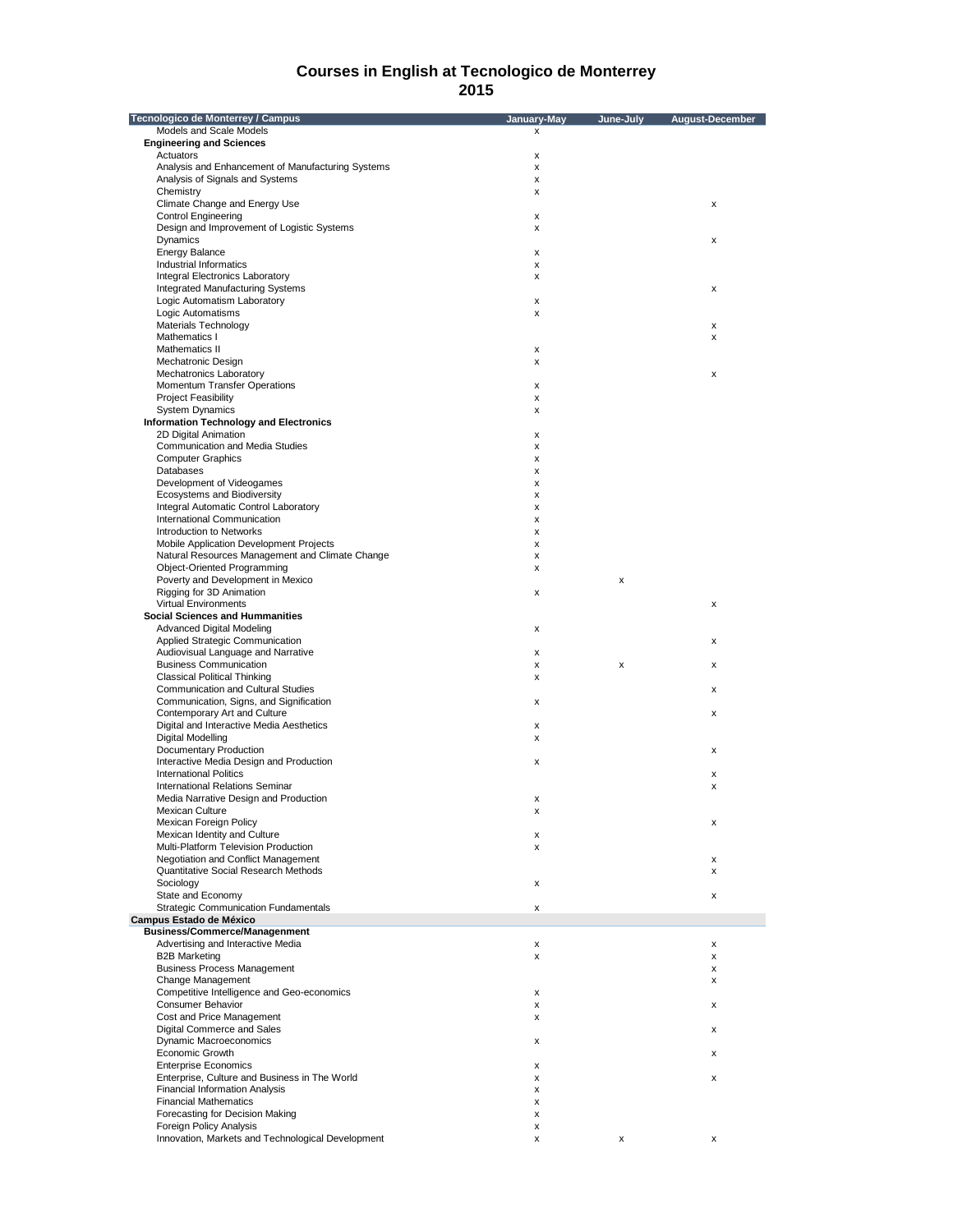| Tecnologico de Monterrey / Campus                                 | January-May | June-July | August-December |
|-------------------------------------------------------------------|-------------|-----------|-----------------|
| Intermediate Accounting: Financing Cycle and Updating Information | X           |           |                 |
| Intermediate Accounting: Operating Cycle and Investment           |             |           | х               |
| <b>International Business Management</b>                          |             |           | x               |
| International Strategic Management                                | x           |           |                 |
| Management and Business Model Innovation                          |             |           | x               |
| <b>Managerial Accounting</b>                                      |             |           | x               |
| Marketing and Creativity                                          | x           |           | x               |
| Money and Capital Markets                                         | x           |           |                 |
| <b>Negotiation Techniques</b>                                     | x           |           |                 |
| Negotiation Techniques and International Trade                    | x           |           | x               |
| Organizational Behavior and Human Talent Development              |             |           | x               |
|                                                                   |             |           |                 |
| Organizational Learning and Knowledge Management                  | х           |           | x               |
| Planning Processes and Models                                     | x           |           | x               |
| Planning, Innovation and Strategic Sustainability                 | x           |           |                 |
| Project Evaluation and Management                                 | x           | x         | x               |
| Project Valuation and Financing                                   | x           |           | x               |
| Regional Business Development                                     | x           |           | x               |
| <b>Design and Applied Arts</b>                                    |             |           |                 |
| Architecture Theory and Design Methodologies                      | x           |           |                 |
| <b>Building Information Modeling</b>                              |             |           | x               |
| <b>Construction Site Management</b>                               | x           |           |                 |
| Critical Analysis of Architecture and its Context                 |             |           | x               |
| History of Architecture and the City I                            | x           |           |                 |
| History of Architecture and the City II                           | x           |           | x               |
| History of Architecture and the City III                          | x           |           | x               |
| History of Architecture and the City IV                           | x           |           | x               |
| Language and Meaning of Objects                                   | x           |           |                 |
|                                                                   |             |           |                 |
| Product and service design                                        |             |           | х               |
| Product and System Design I                                       |             | x         |                 |
| Real-estate Projects                                              |             |           | x               |
| Urban Design Methods                                              |             |           | x               |
| <b>Urban Theories</b>                                             | x           |           | x               |
| User-centered Design                                              |             |           | x               |
| <b>Engineering and Sciences</b>                                   |             |           |                 |
| Advanced Methods for Strength of Materials                        | x           |           | x               |
| Analysis and Enhancement of Manufacturing Systems                 | x           |           | x               |
| <b>Bioprocess Engineering I</b>                                   |             |           | x               |
| <b>Bioprocess Engineering II</b>                                  | x           |           |                 |
|                                                                   |             |           |                 |
| <b>Chemical Process Analysis</b>                                  |             |           | x               |
| Chemical Process Design                                           | x           |           |                 |
| <b>Chemical Reaction Engineering</b>                              | x           |           |                 |
| <b>Computer Drawing</b>                                           | x           |           | х               |
| <b>Computerized Control</b>                                       |             |           | x               |
| <b>Computerized Control for Electric Machinery</b>                |             |           | x               |
| <b>Differential Equations</b>                                     | x           |           | x               |
| Dynamics                                                          |             |           | x               |
| <b>Efficient Use of Energy</b>                                    |             |           | x               |
| <b>Electrical Circuits II</b>                                     | x           |           |                 |
| <b>Electricity and Magnetism</b>                                  |             |           | х               |
| <b>Energy Balance</b>                                             |             |           | x               |
| Equilibrium Thermodynamics                                        | х           |           | x               |
| <b>Fluid Mechanics</b>                                            | x           |           | x               |
| Food and Bioproducts Development                                  |             |           | х               |
| <b>Heat Transfer</b>                                              | x           |           | x               |
| Industrial and Systems Engineering Project                        |             |           |                 |
|                                                                   |             |           | x               |
| <b>Manufacturing Models</b>                                       | х           |           | x               |
| <b>Material Balances</b>                                          |             |           | x               |
| Materials Technology                                              |             |           | x               |
| Mathematics I                                                     | x           |           |                 |
| Mathematics II                                                    | X           |           |                 |
| Mathematics III                                                   | x           |           | x               |
| <b>Mechanical Vibrations</b>                                      |             |           | x               |
| <b>Mechanics of Materials</b>                                     | x           |           | x               |
| Mechanism Analysis and Simulation                                 | x           |           |                 |
| Mechatronic Design                                                | x           |           |                 |
| Molecular Diagnostics I                                           |             |           | x               |
| Molecular Diagnostics II                                          | х           |           |                 |
|                                                                   |             |           |                 |
| Physics I                                                         | x           |           |                 |
| Physics II                                                        | x           |           |                 |
| <b>Probability and Statistics</b>                                 |             |           | x               |
| Process Automation                                                |             |           | x               |
| Process Automation Laboratory                                     | x           |           | x               |
| Process Optimization and Design Laboratory                        | x           |           |                 |
| Product and System Design II                                      | x           |           |                 |
| <b>Production Management</b>                                      | x           |           | x               |
| Professional Insertion Project                                    |             |           | x               |
| Quantitative and Optimization Models                              |             | x         | x               |
| <b>Separation Processes</b>                                       | x           |           |                 |
| <b>Statics</b>                                                    | x           |           | x               |
|                                                                   |             |           |                 |
| Statistical Methods for Decision Making                           | x           |           | x               |
| Systems Engineering Laboratory                                    | x           |           |                 |
| <b>Technological Innovation Systems</b>                           | x           |           | x               |
| Thermodynamics Engineering                                        | x           |           | x               |
| Wireless Communication                                            | x           |           |                 |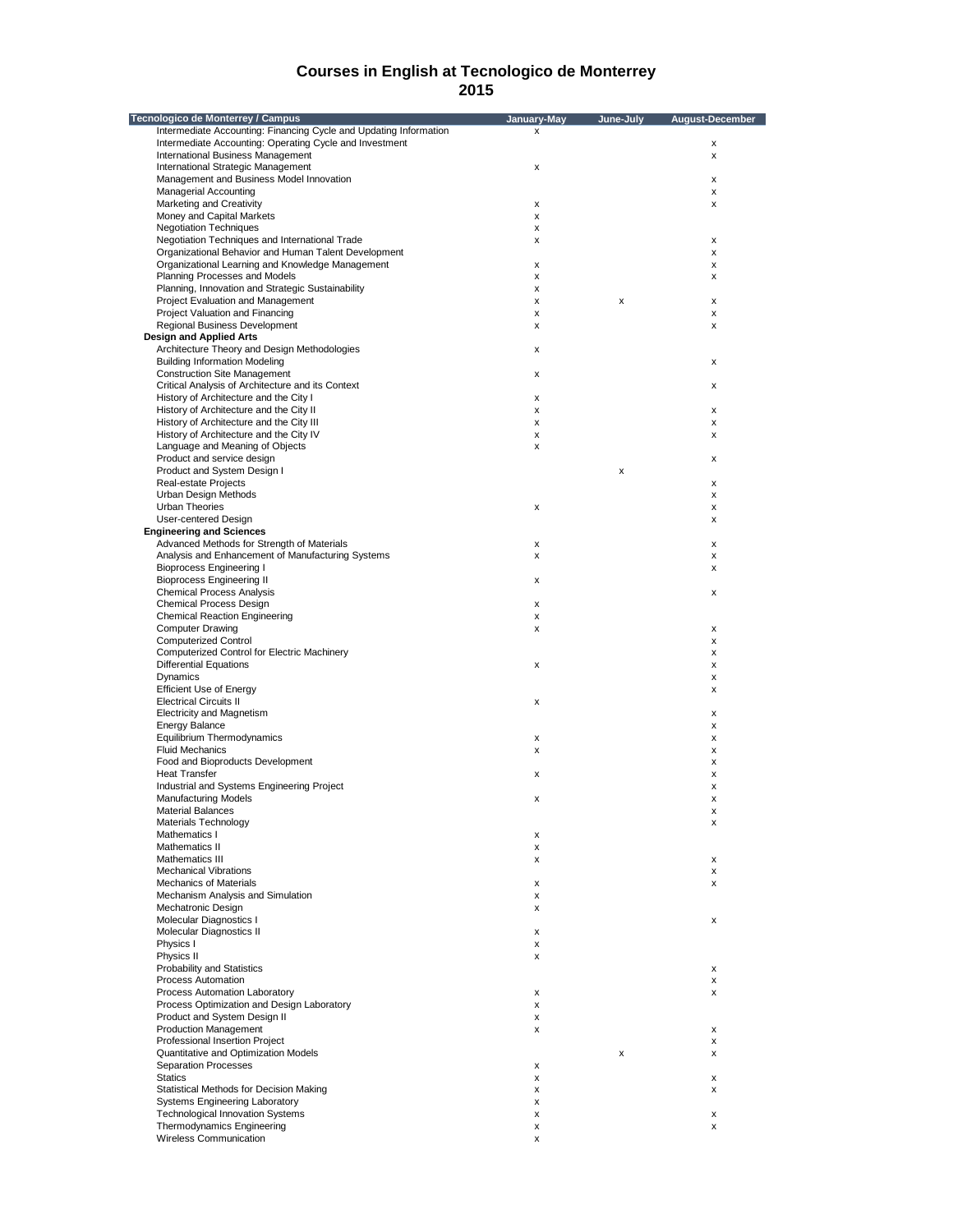| Tecnologico de Monterrey / Campus                        | January-May | June-July | August-December |
|----------------------------------------------------------|-------------|-----------|-----------------|
| Work Design                                              | x           |           |                 |
| <b>Information Technology and Electronics</b>            |             |           |                 |
| Advanced Database Systems                                | х           |           |                 |
| Advanced Programming                                     |             |           | x               |
| Fundamentals of Animation                                |             |           | X               |
| Integral Automatic Control Laboratory                    |             |           | x               |
| Microcontrollers                                         |             |           | x               |
| <b>Operating Systems</b>                                 | x           |           | x               |
| Problem Solving with Programming                         | x           |           |                 |
| Programming Languages                                    |             |           | X               |
| Software Design and Architecture                         |             |           | х               |
| <b>Social Sciences and Hummanities</b>                   |             |           |                 |
| Aesthetics                                               | x           |           | х               |
| Asia Pacific Regional Scenario                           |             |           | x               |
| Beliefs Systems and Globalization                        | x           |           |                 |
| Communication and Cultural Studies                       | x           |           |                 |
| Communication, Signs, and Signification                  | x           |           |                 |
| Contemporary Art and Society                             |             |           | x               |
| Digital and Interactive Media Aesthetics                 | x           |           | x               |
| <b>English for Lawyers</b>                               |             |           | х               |
| Ethics, Self and Society                                 |             |           | х               |
| Fundamentals of Political Science                        |             |           | x               |
|                                                          |             |           |                 |
| <b>Group Dynamics</b>                                    | x           |           | x               |
| Human Development                                        |             |           | x               |
| Human Development II                                     |             |           | х               |
| Interactive Media Design and Production                  | x           |           |                 |
| <b>International Politics</b>                            | x           |           | х               |
| <b>International Relations Seminar</b>                   | x           |           |                 |
| International Relations Theory I                         |             |           | x               |
| International Relations Theory II                        | x           |           |                 |
| International Security and Disarmament                   | x           |           |                 |
| Media Narrative Design and Production                    | x           |           | х               |
| <b>Mexican Culture</b>                                   | x           |           | x               |
| Mexican Identity and Culture                             | x           |           |                 |
| Multi-Platform Audio Production                          | x           |           |                 |
| <b>Music Appreciation II</b>                             |             |           | х               |
| North American Regional Scenario                         |             |           | х               |
| Philosophy and Contemporary Thought                      | x           |           | x               |
| Private International Law                                | x           |           |                 |
| Psychopathology                                          |             |           | х               |
| Public International Law                                 |             |           | х               |
| Public Speaking and Academic Writing                     | x           |           | x               |
| Quantitative Social Research Methods                     |             |           |                 |
|                                                          |             |           | x               |
| Readings and Videos                                      | x           |           | x               |
| Social and Public Projects Management                    | x           |           |                 |
| Sociology                                                | x           |           |                 |
| Theory and Practice of Sound                             |             |           | X               |
| World History of the 20th and 21st Centuries             | x           |           |                 |
| Campus Guadalajara                                       |             |           |                 |
| <b>Business/Commerce/Managenment</b>                     |             |           |                 |
| Analysis and Management of the Value Chain               | x           |           | х               |
| <b>B2B Marketing</b>                                     | x           |           |                 |
| Business Incubation and Starting Up Strategic Operations | x           |           |                 |
| <b>Business Incubator II</b>                             |             |           | х               |
| <b>Business Incubator IV</b>                             | x           |           | х               |
| Business Incubator V                                     | x           |           | x               |
| Business Technology and the OET                          | х           |           |                 |
| Company Networking and Associations                      | x           |           | x               |
| Competitive Intelligence and Geo-economics               | x           |           | x               |
| <b>Consumer Behavior</b>                                 | x           |           | х               |
| Control and Business Development                         | x           |           | х               |
| Corporate Governance and Capital Markets                 | х           |           |                 |
| Cost and Price Management                                | x           |           |                 |
| Credit Management                                        | x           |           | х               |
| Digital Commerce and Sales                               | x           |           | х               |
| Economics for International Business                     | x           |           |                 |
| Economy to Business Creation                             | x           |           | х               |
| <b>Enterprise Economics</b>                              | x           |           |                 |
| Enterprise, Culture and Business in The World            | x           |           | х               |
| <b>Entrepreneurial Project Management</b>                | x           |           |                 |
|                                                          |             |           |                 |
| <b>Entrepreneurial Strategic Direction</b>               | x           |           | х               |
| Family Business Acceleration Models                      |             |           | х               |
| <b>Financial Information Analysis</b>                    | x           |           |                 |
| Financial Information for Decision Making                |             |           | х               |
| <b>Financial Mathematics</b>                             |             |           | X               |
| <b>Financial Risk Management</b>                         | x           |           |                 |
| Financial Structure and Corporate Governance             | x           |           |                 |
| Forecasting for Decision Making                          | x           |           |                 |
| Foreign Policy Analysis                                  | x           |           | х               |
| Incubation and Business Models                           | x           |           | х               |
| Innovation, Markets and Technological Development        | x           |           | х               |
| Intercultural Negotiation and Communication              |             |           | x               |
| International Business Intelligence                      | x           |           | х               |
| International Business Management                        |             |           | x               |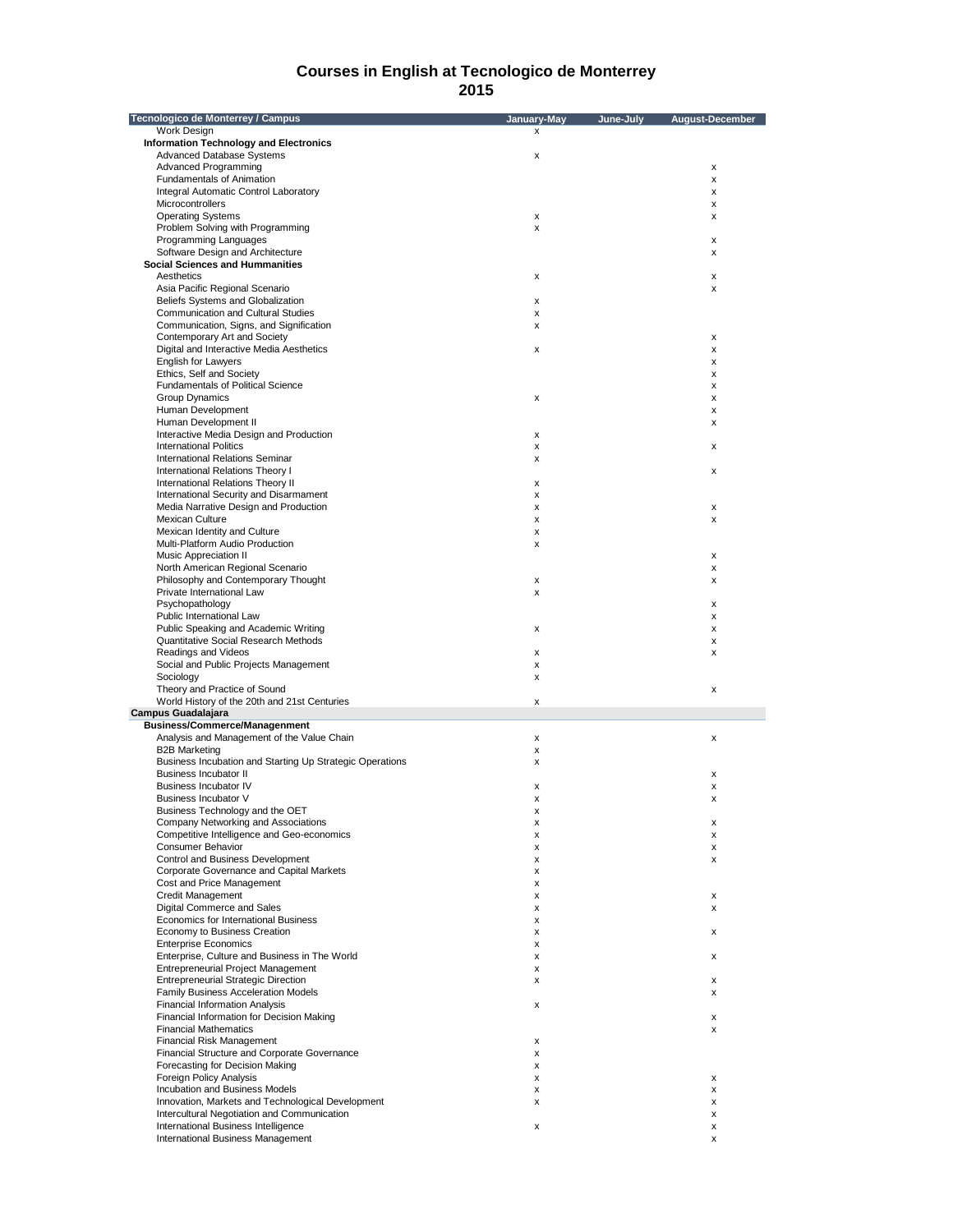| Tecnologico de Monterrey / Campus                                             | January-May | June-July | <b>August-December</b> |
|-------------------------------------------------------------------------------|-------------|-----------|------------------------|
| <b>International Finance</b>                                                  |             |           | x                      |
| International Financial Management                                            | x           |           |                        |
| International Financial Reports                                               | x           |           |                        |
| <b>International Logistics</b>                                                | x           |           | $\pmb{\mathsf{x}}$     |
| <b>International Management</b><br>International Marketing                    | х           |           | X                      |
| International Negotiations                                                    | x           |           |                        |
| International Services Development                                            | X           |           | x                      |
| International Strategic Management                                            | x           |           |                        |
| International Strategic Seminar                                               | x           |           |                        |
| International Trade Agreements                                                | x           |           | х                      |
| <b>Inventory Management</b>                                                   | x           |           | x                      |
| Leadership for Entrepreneurial Development                                    | X           | X         | x                      |
| Macroeconomic Environment                                                     |             |           | X                      |
| Management and Business Model Innovation                                      |             |           | х                      |
| Management of Banks and Financial Groups                                      | x           |           | х                      |
| <b>Managerial Accounting</b><br>Marketing and Creativity                      | x<br>X      |           | х                      |
| Microenterprise Planning for Social Development                               | x           |           | x                      |
| Negotiation Techniques and International Trade                                | x           |           | х                      |
| Organizational Behavior and Human Talent Development                          |             |           | х                      |
| Organizational Learning and Knowledge Management                              | x           |           |                        |
| Personal and Business Finance                                                 | X           |           | x                      |
| Planning, Innovation and Strategic Sustainability                             |             |           | X                      |
| Project and Process Strategic Management                                      | x           |           | х                      |
| Project Evaluation and Management                                             | x           |           | x                      |
| Project Valuation and Financing                                               | x           |           | х                      |
| <b>Quality Management Strategies</b>                                          | X           |           | x                      |
| Quantitative Marketing Research                                               | x           |           | х                      |
| Regional Business Development                                                 | x           |           | х                      |
| <b>Risk Analysis and Management</b>                                           | x           |           |                        |
| Risk Management and Regulation                                                |             |           | x                      |
| Selected Topics on High Business Management                                   |             |           | x                      |
| Selling and Sales Management                                                  | x           |           | X                      |
| Social Entrepreneurship                                                       | x           |           | x                      |
| Strategic Services Marketing                                                  | x           |           |                        |
| <b>Technology and Marketing</b>                                               | x           |           | х                      |
| Valuation, Mergers and Acquisitions                                           | X           |           | x                      |
| <b>Design and Applied Arts</b>                                                |             |           |                        |
| Animation and Digital Art Project<br>Architecture and Design of Supply Chains |             |           | х                      |
| Architecture Theory and Design Methodologies                                  | x<br>x      | х         | x                      |
| <b>Artistic Drawing</b>                                                       | x           |           |                        |
| Capstone Project II                                                           | x           |           |                        |
| Capstone Project III                                                          |             |           | х                      |
| <b>Design Advanced Theories</b>                                               | х           |           |                        |
| Design Ergonomics                                                             |             |           | х                      |
| Design of Steel Structures                                                    | x           |           | x                      |
| <b>Experience Design II</b>                                                   | x           |           |                        |
| Facility Design and Materials Management                                      | x           |           |                        |
| Futurology in Industrial Design                                               | х           |           | x                      |
| Interactive Animation for Mobile Devices                                      |             |           | x                      |
| Introduction to Interactive Design                                            | х           |           |                        |
| Jewelry Design and Making workshop                                            | х           |           |                        |
| Projects III: Educational or Recreational Buildings                           |             |           | x                      |
| Projects IV: Community Buildings                                              | х           |           |                        |
| Projects V: Mixed-use Complexes                                               | x           |           | х                      |
| Technology Approaches to Urban Models                                         |             |           | х                      |
| Urban Design Methods                                                          | x           |           | х                      |
| <b>Urban Theories</b><br>User-centered Design                                 |             |           | х                      |
| <b>Engineering and Sciences</b>                                               | x           |           |                        |
| <b>Advanced Mathematics</b>                                                   | x           |           | х                      |
| Analysis and Enhancement of Manufacturing Systems                             |             |           | X                      |
| Analysis and Genetic Breeding                                                 | x           |           |                        |
| Biology and Sustainable Development                                           |             |           | х                      |
| <b>Biomaterials</b>                                                           | x           |           |                        |
| <b>Biomechanics</b>                                                           |             |           | х                      |
| <b>Biomechanics Laboratory</b>                                                |             |           | х                      |
| Chemistry                                                                     | x           |           | х                      |
| <b>Chemistry Laboratory</b>                                                   | x           |           | x                      |
| Climate Change and Energy Use                                                 | x           |           |                        |
| Concrete Structures Design                                                    | x           |           |                        |
| <b>Control Engineering</b>                                                    | x           |           | $\pmb{\mathsf{x}}$     |
| Decision-making Models                                                        | x           |           | х                      |
| Design and Improvement of Logistic Systems                                    | x           |           | x                      |
| Design in Biomedical Engineering                                              | x           |           |                        |
| <b>Design Physics</b>                                                         |             |           | х                      |
| <b>Differential Equations</b>                                                 | x           |           | х                      |
| <b>Digital Systems</b>                                                        | x           |           | х                      |
| <b>Discrete Mathematics</b>                                                   |             |           | x                      |
| Dynamics                                                                      |             |           | х                      |
| <b>Electrical Circuits I</b>                                                  |             |           | х                      |
| <b>Electricity and Magnetism</b>                                              | х           |           | X                      |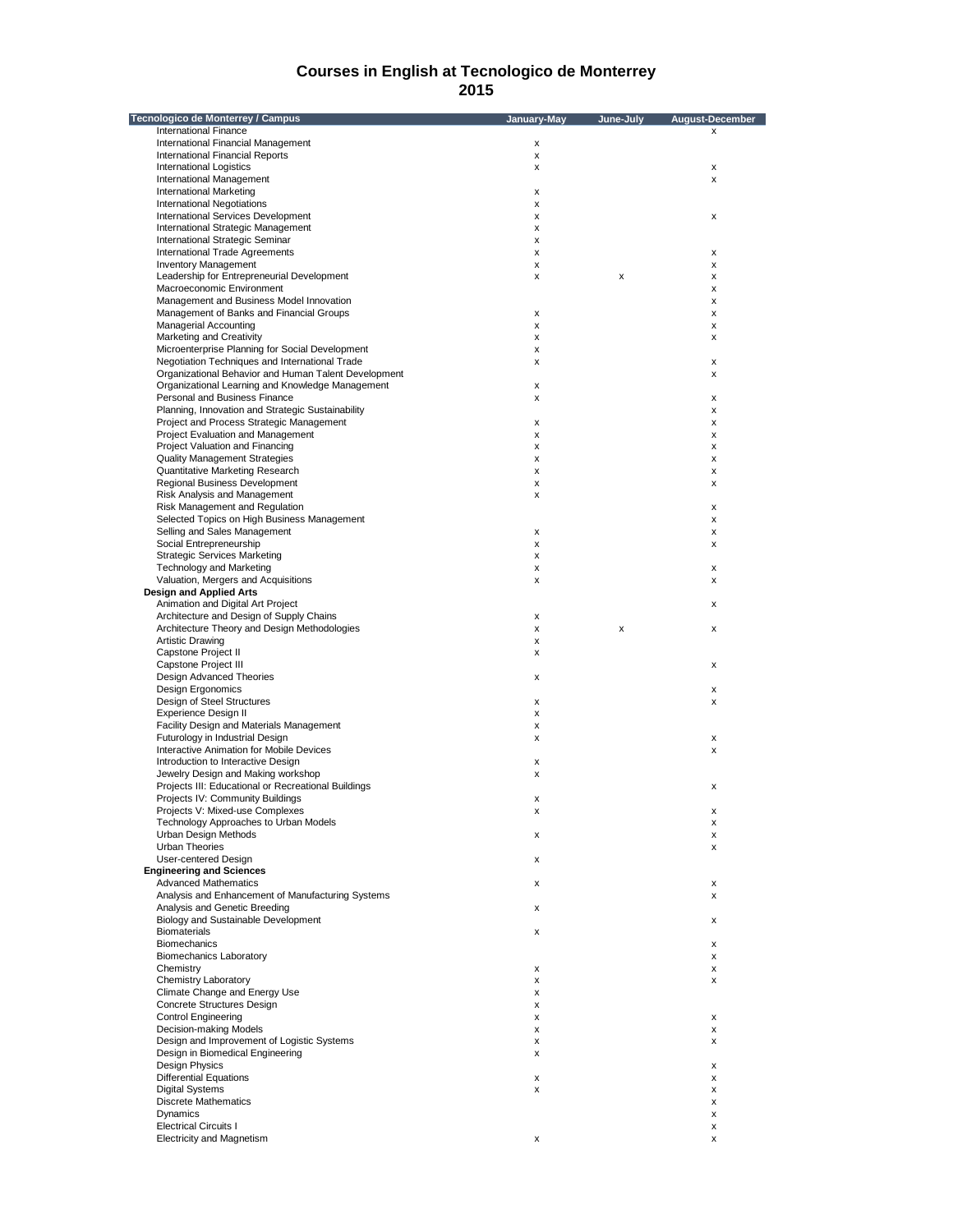| Tecnologico de Monterrey / Campus                        | January-May | June-July | August-December    |
|----------------------------------------------------------|-------------|-----------|--------------------|
| Electronics                                              |             |           | X                  |
| <b>Genetic Engineering</b>                               |             |           | X                  |
| Genetics                                                 | х           |           |                    |
| Geomatics                                                | x           |           | x                  |
| <b>Highway Engineering</b>                               | X           |           | x                  |
| <b>Industrial Informatics</b>                            | x           |           | x                  |
| <b>Industrial Robotics</b>                               | X           |           |                    |
| Integrated Manufacturing Systems Laboratory              | x           |           |                    |
| Introduction to Bioinformatics                           |             |           | x                  |
| Introduction to Mathematics                              |             |           | x                  |
| Linear Algebra                                           |             |           | x                  |
| Machine Design and Development                           | х           |           | x                  |
| Mathematics for Design                                   |             |           | x                  |
| Mathematics I                                            | x           |           | x                  |
| Mathematics II                                           | x           |           | x                  |
| Mathematics III                                          | x           |           | x                  |
| <b>Mechanics of Materials</b>                            | х           |           | X                  |
| Mechanism Analysis and Simulation                        | x           |           | x                  |
| Molecular Biology                                        |             |           | x                  |
| Molecular Diagnostics II                                 | X           |           |                    |
| Numerical Methods in Engineering                         | x           |           |                    |
| Operational Design and Optimization Laboratory           | x           |           | x                  |
| <b>Optimization Models</b>                               | x           |           | x                  |
| Physics I                                                | x           |           | x                  |
| Physics II                                               | X           |           | x                  |
| Problem-Solving Methodologies                            |             |           | х                  |
| <b>Production Management</b>                             | x           |           | x                  |
| <b>Project Feasibility</b>                               | x           |           | x                  |
| Quantitative and Optimization Models                     |             |           | x                  |
| <b>Statics</b>                                           | X           |           | x                  |
| Statistical Methods for Decision Making                  |             |           |                    |
| <b>Statistical Quality Control</b>                       | x           |           | х                  |
| Statistics I                                             |             |           | x                  |
|                                                          | x           |           | x                  |
| Statistics II                                            | x           |           |                    |
| <b>Strategic Planning</b>                                | X           |           | x                  |
| Strategies for Innovation and Design in Bioengineering   | x           |           |                    |
| Structural Design Capstone Project                       | x           |           | X                  |
| <b>Structural Systems</b>                                | x           |           | x                  |
| <b>System Dynamics</b>                                   | x           |           | x                  |
| <b>Systems Engineering Laboratory</b>                    |             |           | x                  |
| Thermodynamics                                           |             |           | х                  |
| <b>Tissue Culture Laboratory</b>                         |             |           | x                  |
| <b>Transport Infrastructure</b>                          |             |           | x                  |
| Work Design                                              | x           |           |                    |
| <b>Health Sciences</b>                                   |             |           |                    |
| <b>Advanced Biomechanics</b>                             | x           |           |                    |
| Chemical Foundations of Metabolism and Physiology        |             |           | X                  |
| Microbiology                                             | x           |           |                    |
| Microbiology and Parasitology                            |             |           | x                  |
| Microbiology Laboratory                                  | x           |           |                    |
| Research Project in Physics I                            |             |           | x                  |
| <b>Information Technology and Electronics</b>            |             |           |                    |
| Analysis and Design of Algorithms                        | x           |           | x                  |
| <b>Business Information Technology</b>                   |             |           | x                  |
| <b>Business Solution Development Capstone Project</b>    |             |           | x                  |
| <b>Computer Graphics</b>                                 |             |           | х                  |
| Computer Organization                                    | X           |           | x                  |
| Data Structures                                          |             |           | х                  |
| Intelligent Computer Techniques for Real Problem Solving |             |           | x                  |
| Intelligent Systems                                      | x           |           |                    |
| Introduction to Computer Science                         |             |           | x                  |
| Introduction to Software Engineering                     |             |           | x                  |
| Management of Software Engineering Projects              |             |           | x                  |
| Mobile Application Development Projects                  |             |           |                    |
| Object-Oriented Programming                              | x           |           |                    |
|                                                          | x           |           | х                  |
| <b>Operating Systems</b>                                 |             |           | x                  |
| Problem Solving with Programming                         | x           |           | х                  |
| Programming Fundamentals                                 | x           |           | x                  |
| Programming Languages                                    |             |           | x                  |
| <b>Strategic Information Systems</b>                     | x           |           | х                  |
| Videogame Development Project                            | x           |           | x                  |
| Web Application Development Laboratory                   | x           |           |                    |
| Web Applications Development                             |             |           | х                  |
| <b>Social Sciences and Hummanities</b>                   |             |           |                    |
| <b>Advanced Film Direction</b>                           | x           |           |                    |
| Africa Regional Scenario                                 | x           |           |                    |
| Alternatives for Dispute Resolution                      |             |           | $\pmb{\mathsf{x}}$ |
| Analysis and Verbal Expression                           | х           |           | x                  |
| Audiovisual Language and Narrative                       | x           |           |                    |
| <b>Business Communication</b>                            | x           | x         | х                  |
| <b>Business Law</b>                                      |             |           | x                  |
| Citizenship and Democracy                                | x           |           |                    |
| <b>Communication and Cultural Studies</b>                | x           |           |                    |
| Communication and Globalization                          |             |           | x                  |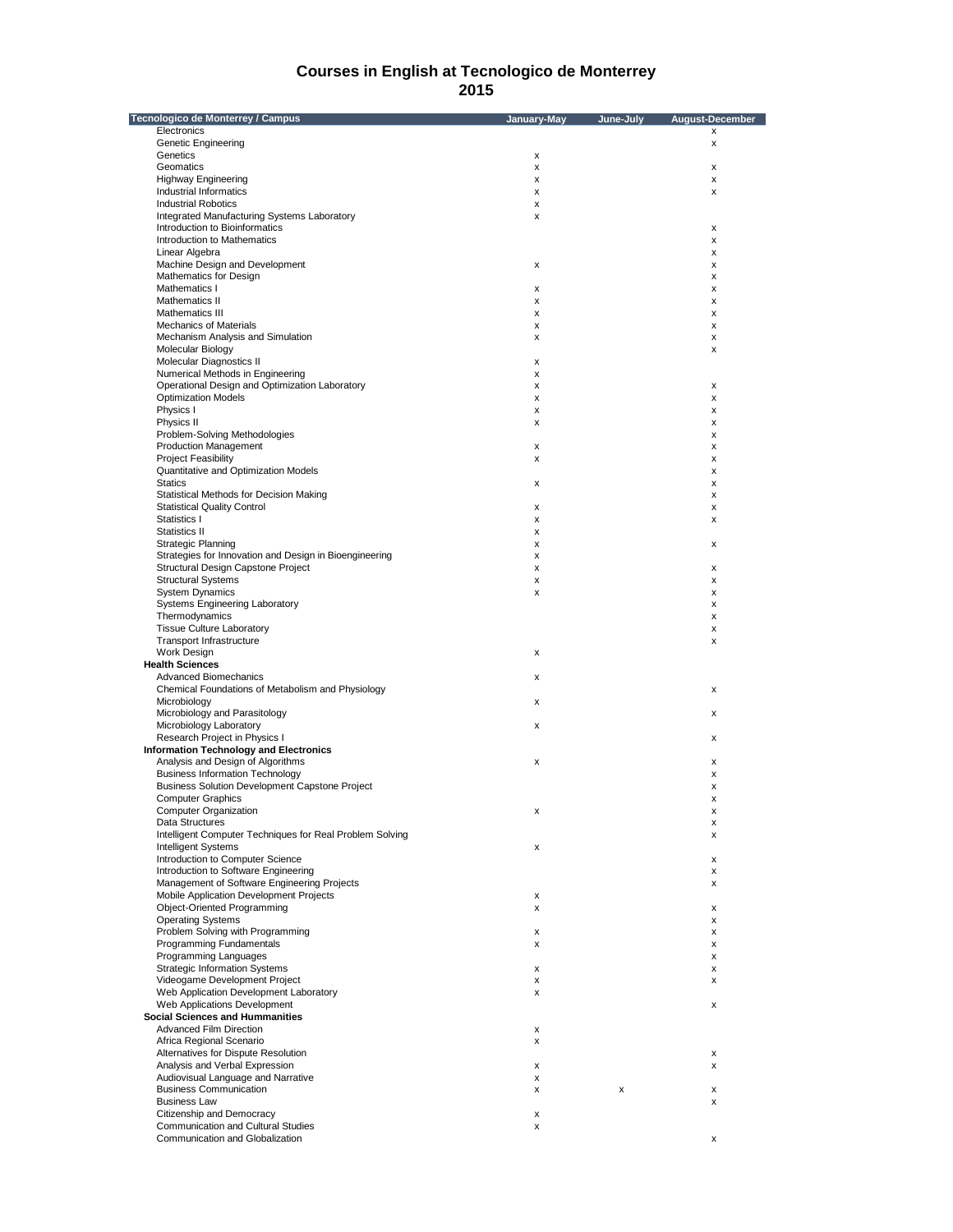| Tecnologico de Monterrey / Campus                   | January-May | June-July | <b>August-December</b>    |
|-----------------------------------------------------|-------------|-----------|---------------------------|
| Conflict Resolution and International Negotiation   | x           |           | х                         |
| Contemporary Art and Society                        | x           |           | X                         |
| Development Cooperation Project Cycle               | x           |           |                           |
| Digital Modelling                                   | x           |           | X                         |
| Doing Business in Mexico                            | x           |           | $\boldsymbol{\mathsf{x}}$ |
| Ethics, Profession and Citizenship                  |             |           | х                         |
| Ethics, Self and Society                            | x           |           | x                         |
| Europe Regional Scenario                            | x           |           |                           |
| Film Production                                     |             |           | x                         |
| Geopolitics and Global Changes                      | x           |           | X                         |
| <b>International Contracts</b>                      | x           |           |                           |
| <b>International Politics</b>                       |             |           |                           |
|                                                     | x           |           |                           |
| International Security and Disarmament              | x           |           |                           |
| Introduction to Mexican Culture                     | x           |           | X                         |
| Leadership Internship for Social Development III    |             |           | $\boldsymbol{\mathsf{x}}$ |
| Leadership Internship for Social Development IV     |             |           | x                         |
| Media Narrative Design and Production               | x           |           | x                         |
| Media Projects Management and Evaluation            |             |           | x                         |
| Middle East Regional Scenario                       |             |           | X                         |
| North American Regional Scenario                    | x           |           |                           |
| Verbal Expression in the Workplace                  | x           |           |                           |
| World History of the 20th and 21st Centuries        | x           |           |                           |
| <b>Campus Hidalgo</b>                               |             |           |                           |
| <b>Business/Commerce/Managenment</b>                |             |           |                           |
| <b>Business Process Management</b>                  | x           |           |                           |
|                                                     |             |           |                           |
| Economy to Business Creation                        | x           |           | x                         |
| Enterprise, Culture and Business in The World       |             |           | x                         |
| Forecasting for Decision Making                     |             |           | х                         |
| <b>Inventory Management</b>                         | x           |           |                           |
| Leadership for Entrepreneurial Development          |             |           | x                         |
| Macroeconomic Environment                           | x           |           | x                         |
| Negotiation Techniques and International Trade      | x           |           |                           |
| Organizational Culture and Technological Innovation | x           |           | х                         |
| <b>Quality Management Strategies</b>                |             |           | x                         |
| Selling and Sales Management                        | x           |           | x                         |
| Social Entrepreneurship                             | x           |           |                           |
| Strategic Management Seminar                        | x           |           | x                         |
| <b>Engineering and Sciences</b>                     |             |           |                           |
| Analysis and Enhancement of Manufacturing Systems   | x           |           |                           |
| <b>Discrete Event Simulation</b>                    | x           |           |                           |
|                                                     |             |           |                           |
| Knowledge Systems in Organizations                  |             |           | x                         |
| <b>Manufacturing Processes</b>                      | x           |           |                           |
| Operational Design and Optimization Laboratory      |             |           | х                         |
| <b>Optimization Models</b>                          | x           |           | x                         |
| <b>Project Feasibility</b>                          |             |           | x                         |
| <b>Statistical Engineering</b>                      | x           |           | x                         |
| <b>System Dynamics</b>                              | x           |           |                           |
| <b>Technological Innovation Systems</b>             | x           |           | x                         |
| <b>Information Technology and Electronics</b>       |             |           |                           |
| <b>IT Business Architectures</b>                    | x           |           |                           |
| <b>Social Sciences and Hummanities</b>              |             |           |                           |
| <b>Business Communication</b>                       | x           |           | $\pmb{\mathsf{x}}$        |
| Public Speaking and Academic Writing                |             |           | x                         |
| <b>Campus Irapuato</b>                              |             |           |                           |
| <b>Business/Commerce/Managenment</b>                |             |           |                           |
|                                                     |             |           |                           |
| <b>Operations Management</b>                        | x           |           |                           |
| Planning, Innovation and Strategic Sustainability   |             |           |                           |
| <b>Quality Management Strategies</b>                | x           |           |                           |
| <b>Design and Applied Arts</b>                      |             |           |                           |
| Facility Design and Materials Management            | x           |           |                           |
| <b>Engineering and Sciences</b>                     |             |           |                           |
| Chemistry                                           |             |           | x                         |
| Design and Improvement of Logistic Systems          | x           |           |                           |
| <b>Social Sciences and Hummanities</b>              |             |           |                           |
| <b>Business Communication</b>                       |             |           | х                         |
| <b>Campus Laguna</b>                                |             |           |                           |
| <b>Business/Commerce/Managenment</b>                |             |           |                           |
| Accounting and Cost Management                      |             |           | х                         |
| Business Creativity Lab and Workshop                | x           |           |                           |
| Cost and Price Management                           | x           |           |                           |
| Digital Commerce and Sales                          |             |           |                           |
| Enterprise, Culture and Business in The World       |             |           | x                         |
|                                                     | x           |           | х                         |
| <b>Financial Econometrics I</b>                     |             |           | х                         |
| <b>Financial Information Analysis</b>               | x           |           |                           |
| Financial Information for Decision Making           |             |           | x                         |
| <b>Financial Mathematics</b>                        |             |           | x                         |
| <b>Financial Modeling</b>                           | x           |           |                           |
| Forecasting for Decision Making                     | x           |           | x                         |
| Innovation, Markets and Technological Development   | x           |           |                           |
| International Finance and Risk Management           | x           |           |                           |
| Macroeconomic Environment                           | x           |           |                           |
| Management of Banks and Financial Groups            |             |           |                           |
|                                                     |             |           | х                         |
| <b>Managerial Accounting</b>                        |             |           | х                         |
| Marketing and Creativity                            |             |           | x                         |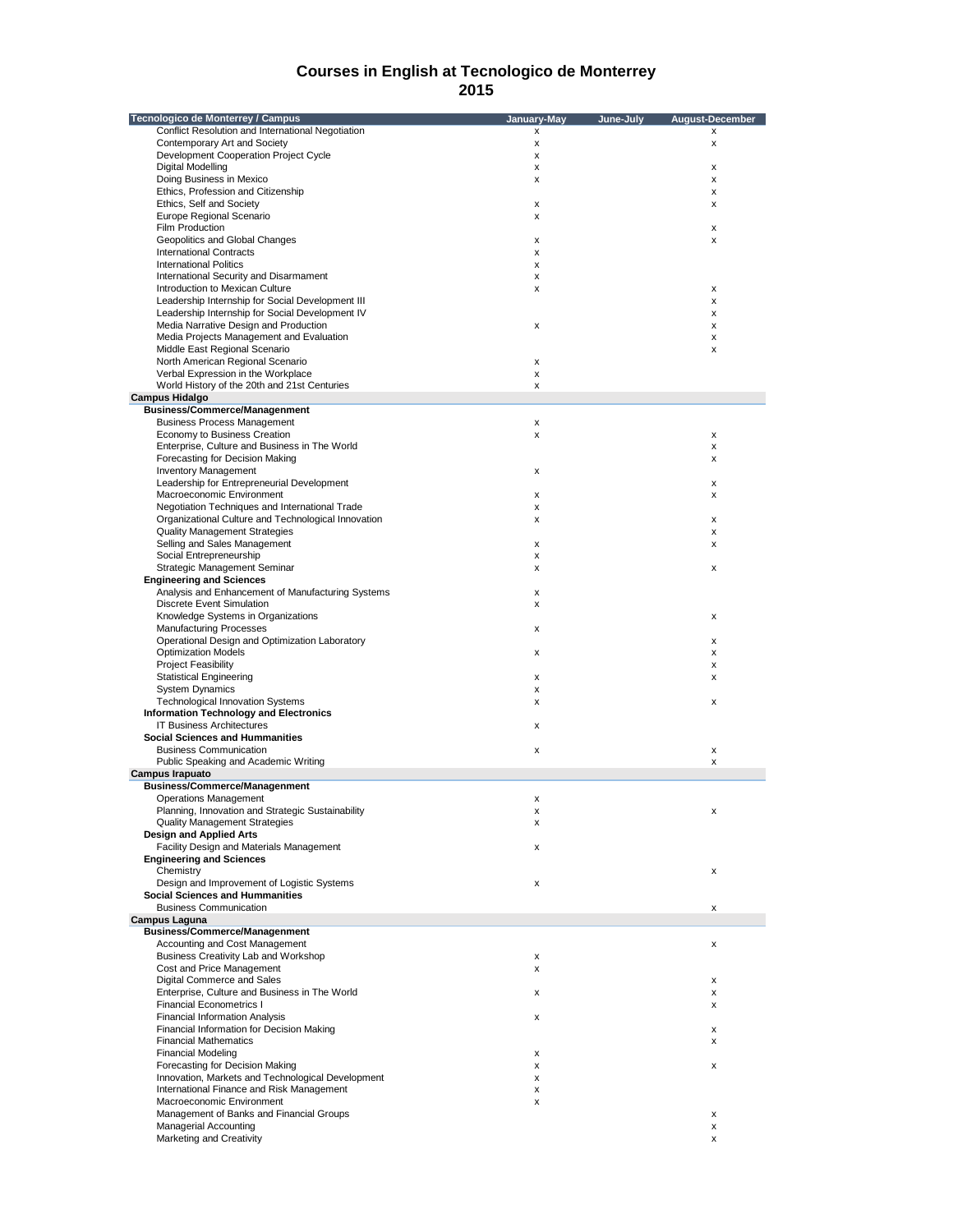| Tecnologico de Monterrey / Campus                        | January-May | June-July | <b>August-December</b> |
|----------------------------------------------------------|-------------|-----------|------------------------|
| Modern Portfolio Management                              | x           |           |                        |
| Negotiation Techniques and International Trade           | x           |           |                        |
| Organizational Behavior and Human Talent Development     |             |           | x                      |
| Planning, Innovation and Strategic Sustainability        | x           |           | x                      |
| Project and Process Strategic Management                 | x           |           |                        |
| System Server Administration                             |             |           | x                      |
| <b>Design and Applied Arts</b>                           |             |           |                        |
| <b>Building and Energy Efficiency</b>                    | x           |           |                        |
| Creativity and Innovation                                | x           |           |                        |
| Experience Design I                                      |             |           | x                      |
| Experience Design II                                     | x           |           |                        |
| Innovation, Design and Business Setting                  | x           |           |                        |
| Introduction to Interactive Design                       | x           |           |                        |
| Language and Meaning of Objects                          | x           |           |                        |
| Product and service design                               |             |           |                        |
| Product and System Design I                              | x           |           | X                      |
| <b>Product Design</b>                                    |             |           | x                      |
| <b>Urban Project</b>                                     |             |           |                        |
| <b>Engineering and Sciences</b>                          | x           |           |                        |
| <b>Bioclimatic Design</b>                                |             |           |                        |
|                                                          |             |           | x                      |
| <b>Computer Drawing</b>                                  | x           |           | x                      |
| Genetics                                                 | x           |           |                        |
| Mathematics I                                            |             |           | x                      |
| Mechanism Analysis and Simulation                        | x           |           |                        |
| Probability and Statistics                               | x           |           | x                      |
| Product and System Design II                             | x           |           |                        |
| Professional Insertion Project                           |             |           | x                      |
| Statistical Methods for Decision Making                  | x           |           | x                      |
| <b>Structural Systems</b>                                |             |           | x                      |
| <b>Technological Innovation Systems</b>                  | x           |           |                        |
| <b>Information Technology and Electronics</b>            |             |           |                        |
| <b>Business Information Technology</b>                   |             |           | x                      |
| <b>Operating Systems</b>                                 |             |           | x                      |
| Web Applications Development                             |             |           | x                      |
| <b>Social Sciences and Hummanities</b>                   |             |           |                        |
| <b>Business Communication</b>                            | x           | x         | x                      |
| <b>Business Law</b>                                      |             |           | x                      |
| Design and Production of Communication for Organizations | x           |           |                        |
| Digital Media Lab                                        |             |           | x                      |
| Interactive Media Design and Production                  |             |           | x                      |
| <b>International Contracts</b>                           | x           |           |                        |
| Scriptwriting                                            | x           |           |                        |
| Campus León                                              |             |           |                        |
| <b>Business/Commerce/Managenment</b>                     |             |           |                        |
| Cost and Price Management                                | x           |           |                        |
| Economics for International Business                     | x           |           |                        |
| <b>Enterprise Economics</b>                              | x           |           | x                      |
| Enterprise, Culture and Business in The World            | x           |           | x                      |
| Innovation, Markets and Technological Development        | x           |           | x                      |
| Intercultural Negotiation and Communication              | x           |           | x                      |
| International Business Intelligence                      | x           |           |                        |
| Macroeconomic Environment                                | x           |           |                        |
| Management and Business Model Innovation                 | x           |           | x                      |
| Marketing and Creativity                                 | x           |           | x                      |
| Microenterprise Planning for Social Development          | x           |           | x                      |
| Negotiation Techniques and International Trade           | x           |           | x                      |
| Regional Business Development                            | x           |           |                        |
| <b>Engineering and Sciences</b>                          |             |           |                        |
| Climate Change and Energy Use                            |             |           | x                      |
| <b>Electricity and Magnetism</b>                         |             |           | X                      |
| Mathematics I                                            |             |           | x                      |
| <b>Social Sciences and Hummanities</b>                   |             |           |                        |
| <b>Business Communication</b>                            |             |           | x                      |
| Geopolitics and Global Changes                           | x           |           |                        |
| German I                                                 | x           |           | x                      |
| International Organizations and Institutions             |             |           | x                      |
| <b>International Politics</b>                            |             |           | x                      |
| Italian I                                                | x           |           |                        |
| Latin American and Caribbean Regional Scenario           | x           |           |                        |
| Media, Culture and Society                               | x           |           | x                      |
| Social Responsibility and Citizenship                    | x           |           | x                      |
| <b>Campus Monterrey</b>                                  |             |           |                        |
| <b>Business/Commerce/Managenment</b>                     |             |           |                        |
| Accounting and Cost Management                           | x           |           | x                      |
| Administrative Consultancy and Business Intelligence     | x           |           |                        |
| Analysis and Management of the Value Chain               | x           |           | x                      |
| <b>B2B Marketing</b>                                     | x           |           |                        |
| Change Management                                        | x           |           | x                      |
| Consumer Behavior                                        | x           |           | x                      |
| <b>Corporate Accounting</b>                              | x           |           | x                      |
| Corporate Finance and Financial Markets Seminar          | x           |           | x                      |
| Corruption: Causes and Consequences                      |             | x         |                        |
| <b>Digital Marketing</b>                                 | x           |           | x                      |
| Doing Business in Latinamerica                           | x           |           | x                      |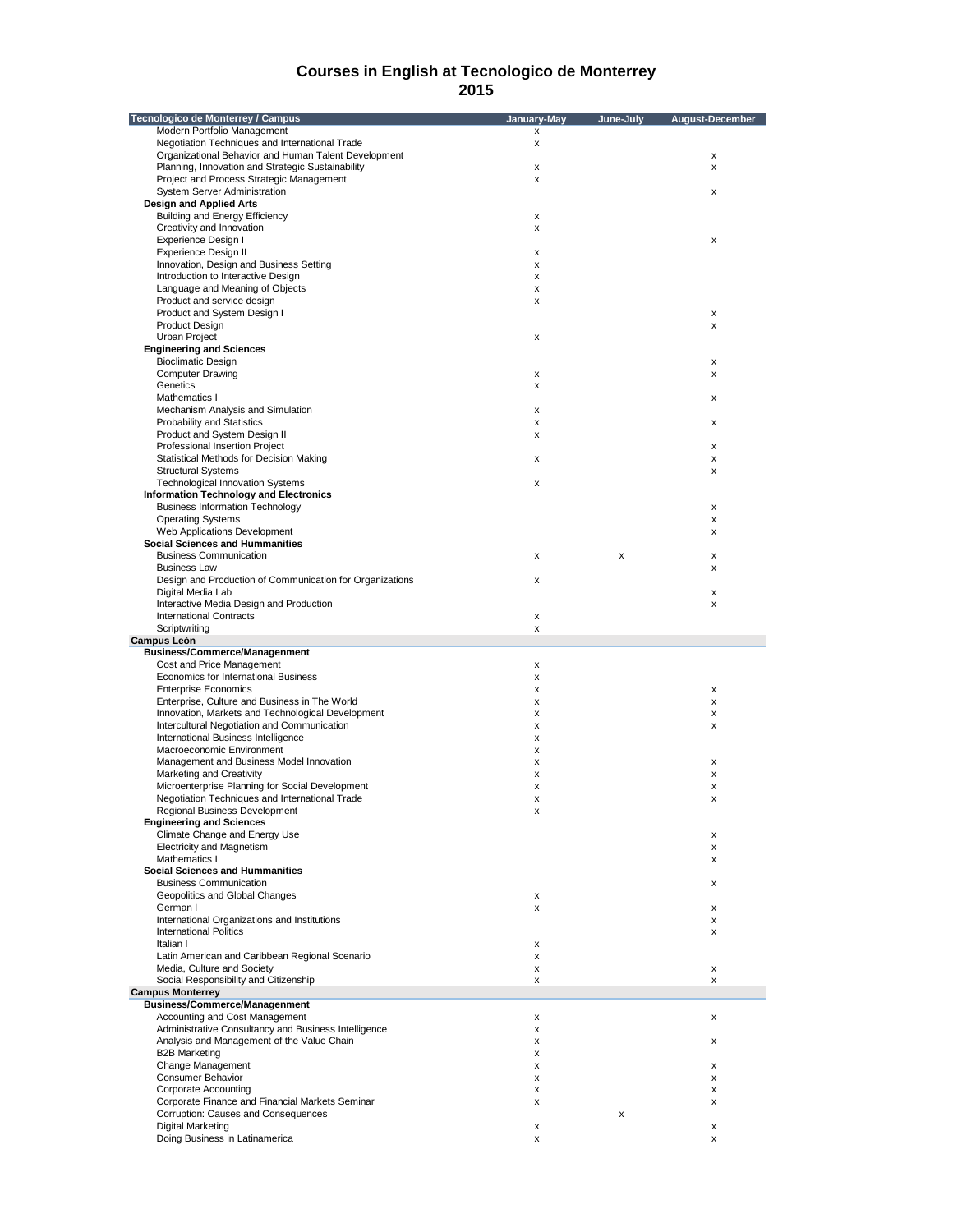| Tecnologico de Monterrey / Campus                            | January-May | June-July | <b>August-December</b> |
|--------------------------------------------------------------|-------------|-----------|------------------------|
| Economic History                                             |             |           | X                      |
| Economics for International Business                         | x           |           | X                      |
| Economy to Business Creation                                 | x           | x         | X                      |
| <b>Enterprise Economics</b>                                  | x           |           | x                      |
| Enterprise, Culture and Business in The World                | x           |           | x                      |
| <b>Financial Information Analysis</b>                        | x           |           | x                      |
| <b>Financial Mathematics</b>                                 | x           |           |                        |
| <b>Financial Modeling</b>                                    | x           |           |                        |
| Financial Risk Management                                    | x           |           | x                      |
| Forecasting for Decision Making                              | x           |           |                        |
| Global Brands and Product Development                        | x           | x         |                        |
| Innovation in Business Models and Family Business Management | x           |           |                        |
| Innovation, Markets and Technological Development            | x           |           | x                      |
| Intercultural Negotiation and Communication                  | x           |           |                        |
| International Business and Human Resources                   | x           |           | x                      |
| International Business Project I                             | x           |           | x                      |
| <b>International Business Project II</b>                     | x           |           |                        |
| International Finance and Risk Management                    | x           |           | х                      |
| <b>International Financial Reports</b>                       | x           |           | x                      |
| International Strategic Management                           | x           |           | x                      |
| International Trade Agreements                               | x           |           | x                      |
| <b>Inventory Management</b>                                  | x           |           |                        |
| <b>Investment Management</b>                                 | x           |           | x                      |
| Leadership for Entrepreneurial Development                   | x           |           | x                      |
| Macroeconomic Environment                                    | x           |           | x                      |
| Management and Business Model Innovation                     | x           |           | x                      |
| <b>Managerial Accounting</b>                                 | x           |           | х                      |
| Marketing and Creativity                                     | x           |           | x                      |
| Microenterprise Planning for Social Development              | x           |           | x                      |
| Negotiation Techniques and International Trade               | x           |           |                        |
| Organizational Behavior and Human Talent Development         |             |           | x                      |
| Personal and Business Finance                                | x           |           | x                      |
| <b>Pricing Strategy</b>                                      | x           |           |                        |
| Project Evaluation and Management                            | x           |           | x                      |
| Project Valuation and Financing                              | x           |           | x                      |
| <b>Promotion Seminar</b>                                     |             |           | x                      |
| Promotion, Media and Public Relations                        | x           |           |                        |
| Qualitative Marketing Research                               | x           |           |                        |
| Quality Management Strategies                                | x           |           | x                      |
| Quantitative Marketing Research                              |             |           | x                      |
| Selling and Sales Management                                 |             |           | x                      |
| Services Marketing                                           |             | X         |                        |
| Small Enterprise Operations for Social Development           | х           |           |                        |
| Strategic Marketing Seminar                                  | x           |           |                        |
| <b>Strategic Marketing Capstone Seminar</b>                  |             |           | х                      |
| Works Management                                             |             |           | x                      |
| <b>Design and Applied Arts</b>                               |             |           |                        |
| Advanced Digital Representation Techniques                   | x           |           | х                      |
| Architecture Theory and Design Methodologies                 | x           |           | x                      |
| CAD tools for Architectural Design                           | x           |           |                        |
| Capstone Project II                                          | x           |           | х                      |
| Capstone Project III                                         |             |           | x                      |
| Critical Analysis of Architecture and its Context            |             |           | х                      |
| Design Fundamentals I                                        |             |           | x                      |
| Design of Steel Structures                                   | x           |           | x                      |
| Experience Design II                                         |             | x         |                        |
| History of Architecture and the City IV                      | X           |           | X                      |
| History of Latin-American Art                                | x           |           | x                      |
| Interactive Animation for Mobile Devices                     | x           |           |                        |
| Mexican Mural Movement                                       | x           |           | х                      |
| <b>Motion Graphics</b>                                       | x           |           |                        |
| Product and System Design I                                  |             | x         |                        |
| <b>Textile Design</b>                                        | x           |           | х                      |
| <b>Engineering and Sciences</b>                              |             |           |                        |
| Advanced Manufacturing                                       | x           |           | х                      |
| Analysis and Enhancement of Manufacturing Systems            |             |           | x                      |
| Analysis of Signals and Systems                              | x           |           |                        |
| <b>Applied Robotic</b>                                       | x           |           |                        |
| Automotive Design                                            | x           |           | x                      |
| Biochemistry                                                 | x           |           |                        |
| Bioethics, Legislation and Validation                        |             |           | x                      |
| Bioinstrumentation                                           |             |           | x                      |
| <b>Biomaterials</b>                                          | x           |           |                        |
| <b>Biomechanics</b>                                          |             |           | x                      |
| <b>Biomedical Technologies</b>                               | x           |           |                        |
| Characterization of Materials and Nanomaterials              |             |           | х                      |
| Chemistry                                                    | x           |           | х                      |
| Chemistry Laboratory                                         | x           |           | x                      |
| Climate Change and Energy Use                                | x           |           | x                      |
| <b>Computer Equipment Interfaces</b>                         |             |           | x                      |
| Computer-aided Structural Analysis                           |             |           | х                      |
| Concrete Structures Design                                   |             |           | x                      |
| <b>Control Engineering</b>                                   |             |           | x                      |
| Creativity and Innovation for Problem Solving                | x           |           |                        |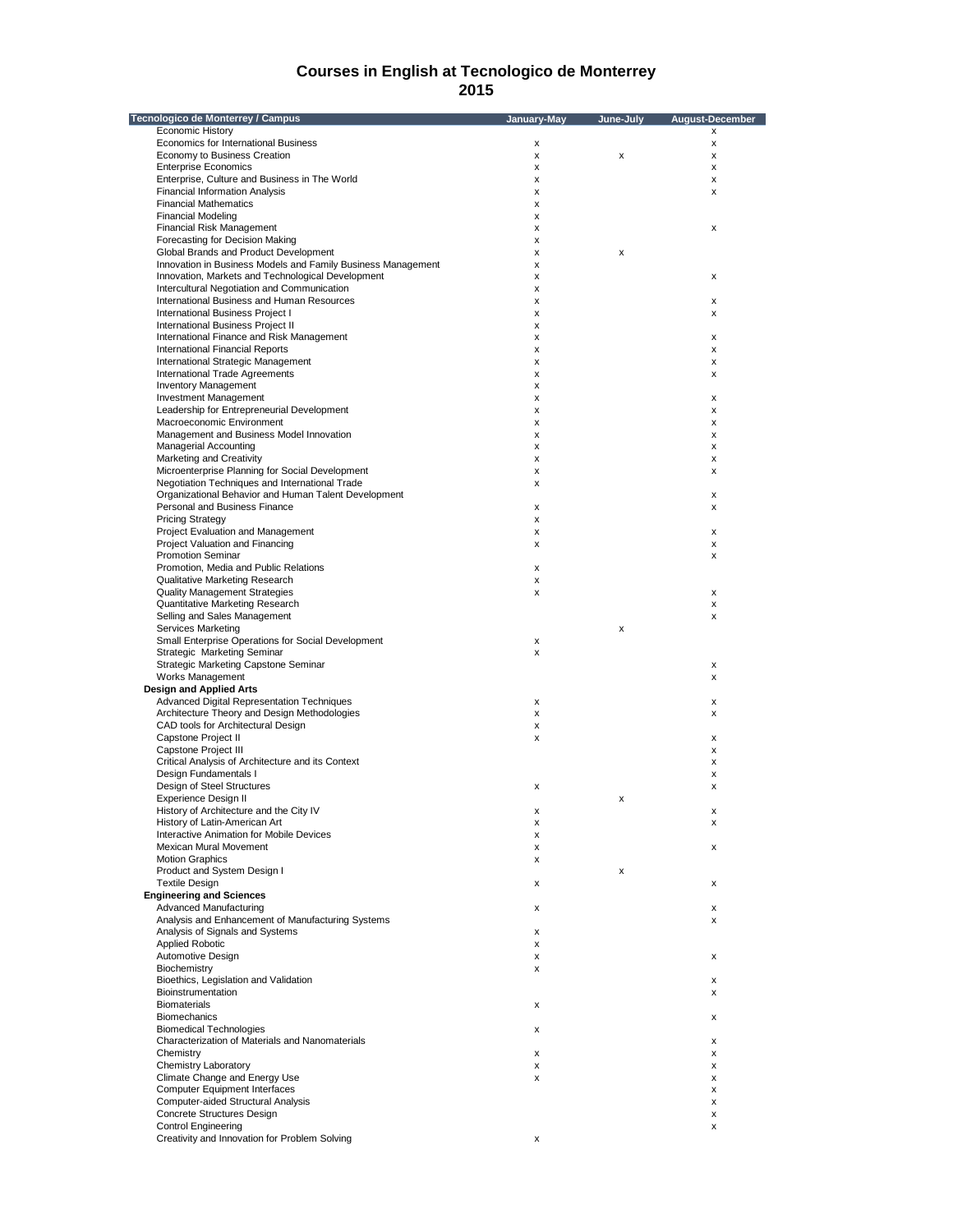| Tecnologico de Monterrey / Campus                    | January-May | June-July | August-December    |
|------------------------------------------------------|-------------|-----------|--------------------|
| Decision-making Models                               | x           | x         |                    |
| Design and Analysis of Experiments                   | x           |           | х                  |
| Design and Improvement of Logistic Systems           | x           |           | X                  |
| Design in Biomedical Engineering                     | x           |           |                    |
| Developmental Biology                                | x           |           |                    |
| <b>Differential Equations</b>                        | x           |           | х                  |
| <b>Diffusion Transfer Processes</b>                  | x           |           | х                  |
| <b>Discrete Mathematics</b>                          | x           |           | х                  |
| <b>Efficient Use of Energy</b>                       |             |           | х                  |
| <b>Electrical Circuits I</b>                         | x           |           | х                  |
| <b>Electrical Circuits II</b>                        | x           |           | х                  |
| <b>Electricity and Magnetism</b>                     | x           | x         | х                  |
| Electronics                                          | x           |           | x                  |
| <b>Embedded Systems</b>                              | x           |           | X                  |
| Energy Audit, Diagnosis and Evaluation               |             |           | х                  |
| <b>Energy Balance</b>                                | x           |           | х                  |
| <b>Energy Efficient Usage</b>                        | x           |           |                    |
| Enzymology and Biocatalysis                          |             |           | х                  |
| <b>Fluid Mechanics</b>                               | x           |           |                    |
| <b>Foundations Engineering</b>                       | x           |           | х                  |
| <b>General Hydraulics</b>                            | x           |           | х                  |
| <b>Heat Transfer</b>                                 | x           |           | x                  |
| <b>Industrial Ecology</b>                            |             |           | х                  |
| <b>Integral Electronics Laboratory</b>               |             |           | х                  |
| Integrative Project                                  | x           |           | х                  |
| Knowledge Systems in Organizations                   | x           |           | х                  |
| Linear Algebra                                       | x           |           | х                  |
| Machine Design and Development                       |             |           | x                  |
| Machine Design and Simulation                        | x           |           |                    |
| <b>Manufacturing Engineering</b>                     | x           |           | х                  |
| <b>Manufacturing Processes</b>                       |             |           | x                  |
| Manufacturing Technologies                           | x           |           | x                  |
| <b>Material Balances</b>                             | x           |           |                    |
| <b>Materials Applications</b>                        | x           |           | X                  |
|                                                      |             |           |                    |
| Materials Behavior                                   | x           |           | х                  |
| Materials Technology                                 | x           |           | х                  |
| Mathematics I                                        | x           |           | х                  |
| Mathematics II                                       | x           |           | х                  |
| Mathematics III                                      | x           |           | х                  |
| Mechanism Analysis and Simulation                    | x           |           | х                  |
| Mechatronic Design                                   | x           |           | х                  |
| Medical Images Processing and Analysis               |             |           | x                  |
| Molecular Biology                                    | x           |           | х                  |
| Molecular Structure and Computer-aided Design        |             |           | х                  |
| Momentum Transfer Operations                         | x           |           | х                  |
| Neuroengineering                                     |             |           | x                  |
| Numerical Methods in Engineering                     | x           |           | х                  |
| <b>Optimization Models</b>                           | x           |           | х                  |
| Physical Chemistry Measurements Laboratory           | x           |           | х                  |
| Physics I                                            | x           |           | х                  |
| Physics II                                           | x           |           |                    |
| <b>Probability and Statistics</b>                    | x           |           | х                  |
| Process Automation                                   | x           |           | х                  |
| Process Innovation and Prototype Design              |             |           | х                  |
| Project Management and Evaluation                    |             |           | x                  |
| Project of Mechatronics Engineering                  | х           | x         | x                  |
| Quantitative and Optimization Models                 |             |           | х                  |
| Quantitative Methods and Simulation                  | x           |           | x                  |
| Soil Mechanics                                       | x           |           | x                  |
| Solid-State Physics                                  | x           |           |                    |
| Sound Engineering                                    | x           |           | x                  |
| <b>Statistical Engineering</b>                       | x           |           | x                  |
| <b>Statistical Quality Control</b>                   | x           |           | x                  |
| Statistics I                                         | x           |           | x                  |
| Statistics II                                        | x           |           | x                  |
| <b>Structural Organic Chemistry</b>                  | x           |           |                    |
| <b>Structure Mechanics I</b>                         |             |           | x                  |
| <b>Structure Mechanics II</b>                        | x           |           | x                  |
| <b>System Dynamics</b>                               | x           | x         | х                  |
| <b>Technological Innovation Systems</b>              | x           |           | x                  |
| Technologies for the Efficient use of Thermal Energy |             |           | x                  |
| <b>Technology Development Strategies</b>             | x           |           | x                  |
| Thermodynamics                                       | x           |           | x                  |
| Thermodynamics Engineering                           |             |           | $\pmb{\mathsf{x}}$ |
| Toxicology                                           | x           |           | x                  |
| <b>Health Sciences</b>                               |             |           |                    |
| Basic Morphophysiology                               | x           |           |                    |
| Clinical-Pathologic Entities in Internal Medicine    | x           | x         |                    |
| Clinical-Pathological Entities in Pediatrics         | x           | x         |                    |
| Complementary and Alternative Nutrition              |             |           |                    |
|                                                      | x           | x         |                    |
| Food Service Administration and Management           |             |           | x                  |
| History Taking and Oral Clinical Examination         | x           |           |                    |
| Investments Evaluation in Medical Technology         | x           |           |                    |
| Medical Imaging                                      | x           |           |                    |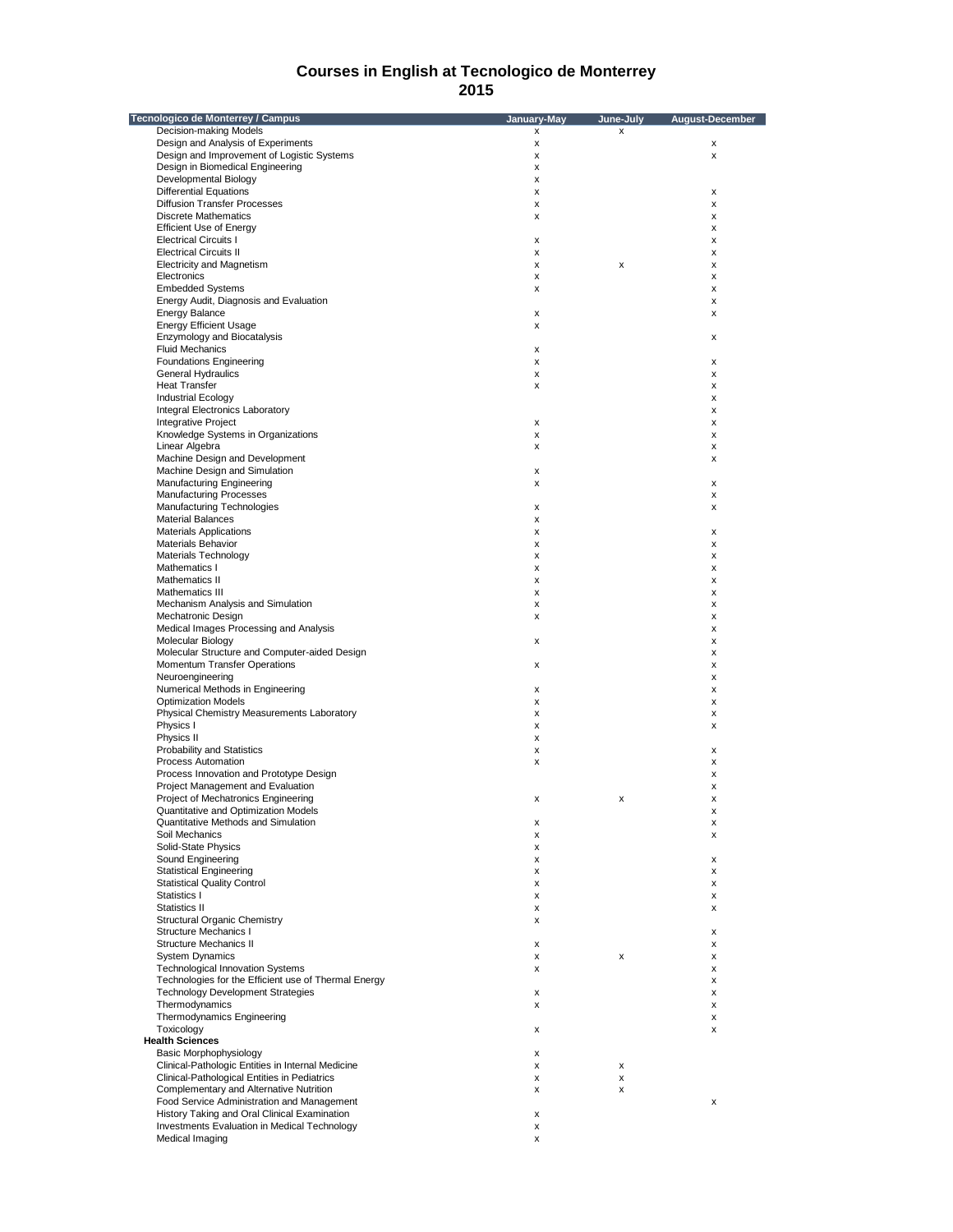| Tecnologico de Monterrey / Campus                                                 | January-May | June-July | August-December    |
|-----------------------------------------------------------------------------------|-------------|-----------|--------------------|
| Oral Implantology                                                                 |             |           | X                  |
| Oral Medicine                                                                     | x           |           |                    |
| Oral Surgery III                                                                  | x           |           |                    |
| Research and Technology in Health Sciences                                        |             |           | х                  |
| <b>Information Technology and Electronics</b>                                     |             |           |                    |
| Advanced Programming                                                              | x           |           | х                  |
| <b>Business Information Technology</b>                                            | x           |           | X                  |
| <b>Business Intelligence</b>                                                      | x           |           | х                  |
| <b>Business Solution Development Capstone Project</b>                             |             |           | х                  |
| Computer and Information Security                                                 | X           |           | X                  |
| <b>Computer Organization</b><br>Creativity and Innovation Workshop                | x           |           |                    |
| Databases                                                                         | x           |           | $\pmb{\times}$     |
| Digital Integrated Circuit Design                                                 | x           |           | х<br>x             |
| <b>Electrical Engineering</b>                                                     | х           |           |                    |
| Electronic Technologies Capstone Project II                                       |             |           | х                  |
| <b>Embedded Systems Design</b>                                                    |             |           | X                  |
| <b>Enterprise Information Systems</b>                                             |             |           | х                  |
| Feasibility and Viability of Innovation Projects                                  | x           |           |                    |
| Information Technology Management                                                 | x           |           | х                  |
| Innovation, Design, and Business Context Workshop                                 | x           |           |                    |
| Intelligent Electrical Networks                                                   |             |           | $\pmb{\times}$     |
| Introduction to Computer Science                                                  | x           |           | х                  |
| <b>Introduction to Networks</b>                                                   | x           |           | х                  |
| <b>IT Governability</b>                                                           |             |           | х                  |
| Methodologies for Innovation                                                      | x           |           |                    |
| Microcontrollers                                                                  |             |           | х                  |
| Microelectronics                                                                  | х           |           |                    |
| <b>MIDI Systems</b>                                                               | x           |           | x                  |
| Multiprocessors                                                                   |             |           | X                  |
| Music Production and Digital Mixing Workshop                                      | x           |           | х                  |
| Network Interconnection                                                           | x           |           | х                  |
| Parallel programming                                                              |             | x         | х                  |
| Problem Solving with Programming                                                  | x           | X         | x                  |
| Product and Service Engineering                                                   | x           |           |                    |
| Programming Fundamentals                                                          |             |           | х                  |
| Project on Microelectronics                                                       | x           |           | х                  |
| Robotics Project                                                                  |             |           | х                  |
| Software Design and Architecture                                                  | x           |           | х                  |
| Strategic IT management                                                           | x           |           | X                  |
| Web Application Development Laboratory                                            |             |           | х                  |
| Web Applications Development                                                      |             |           | х                  |
| <b>Social Sciences and Hummanities</b>                                            |             |           |                    |
| A Hard Look at the Movies                                                         |             | x         |                    |
| Alternatives for Dispute Resolution                                               | X           |           | х                  |
| Basic German I                                                                    | x           |           |                    |
| <b>Business Communication</b>                                                     |             |           | X                  |
| <b>Business Ethics</b>                                                            | х           |           | х                  |
| Citizenship and Democracy                                                         | x           |           | х                  |
| Communication and Globalization                                                   | x           |           | X                  |
| Contemporary Art and Society                                                      | x           |           | x                  |
| Contemporary World Literature                                                     |             |           | х                  |
| Cultural and Social History of Latin America                                      | х           |           | х                  |
| Ethics, Self and Society                                                          | x           |           | x                  |
| <b>Exploring Literature</b>                                                       |             |           | x                  |
| Film, Literature and Culture                                                      |             |           | $\pmb{\times}$     |
| <b>Fundamentals of Political Science</b>                                          | X           |           | $\pmb{\mathsf{x}}$ |
| Geopolitics and Global Changes                                                    | x           |           | х                  |
| History of Contemporary Mexico                                                    |             |           | x                  |
| History of Independent Mexico                                                     | x           |           |                    |
| Intercultural Communication                                                       | x           |           | x                  |
| <b>International Contracts</b>                                                    | x           |           | х                  |
| International Organizations and Institutions                                      | x           |           | х                  |
| <b>International Politics</b>                                                     | x           |           | х                  |
| International Relations Theory I                                                  |             |           | X                  |
| Introduction to Mexican Culture                                                   | x           |           | x                  |
| Latin American and Caribbean Regional Scenario                                    | x           |           | х                  |
| Literary Theory II                                                                | x           |           |                    |
| Media, Culture and Society                                                        | x           |           | х                  |
| Mexican Identity and Culture                                                      | x           |           | х                  |
| Negotiation and Conflict Management                                               | x           |           | х                  |
| Private International Law                                                         | x           |           | х                  |
| Public International Law                                                          | x           |           | х                  |
| Public Speaking and Academic Writing                                              |             |           | х                  |
| Qualitative Research Methods                                                      | x           |           | х                  |
| Readings and Videos                                                               |             |           | х                  |
| <b>Recording Techniques</b>                                                       | x           |           |                    |
| Society, Development and Citizenship in Mexico                                    |             | x         |                    |
| Sociology                                                                         |             |           |                    |
| Theory and Practice of Sound                                                      | x           |           | х                  |
|                                                                                   | x           |           | х                  |
| Understanding Cultures of the World                                               |             |           | х                  |
| World History of the 19th Century<br>World History of the 20th and 21st Centuries | x<br>x      |           | х<br>X             |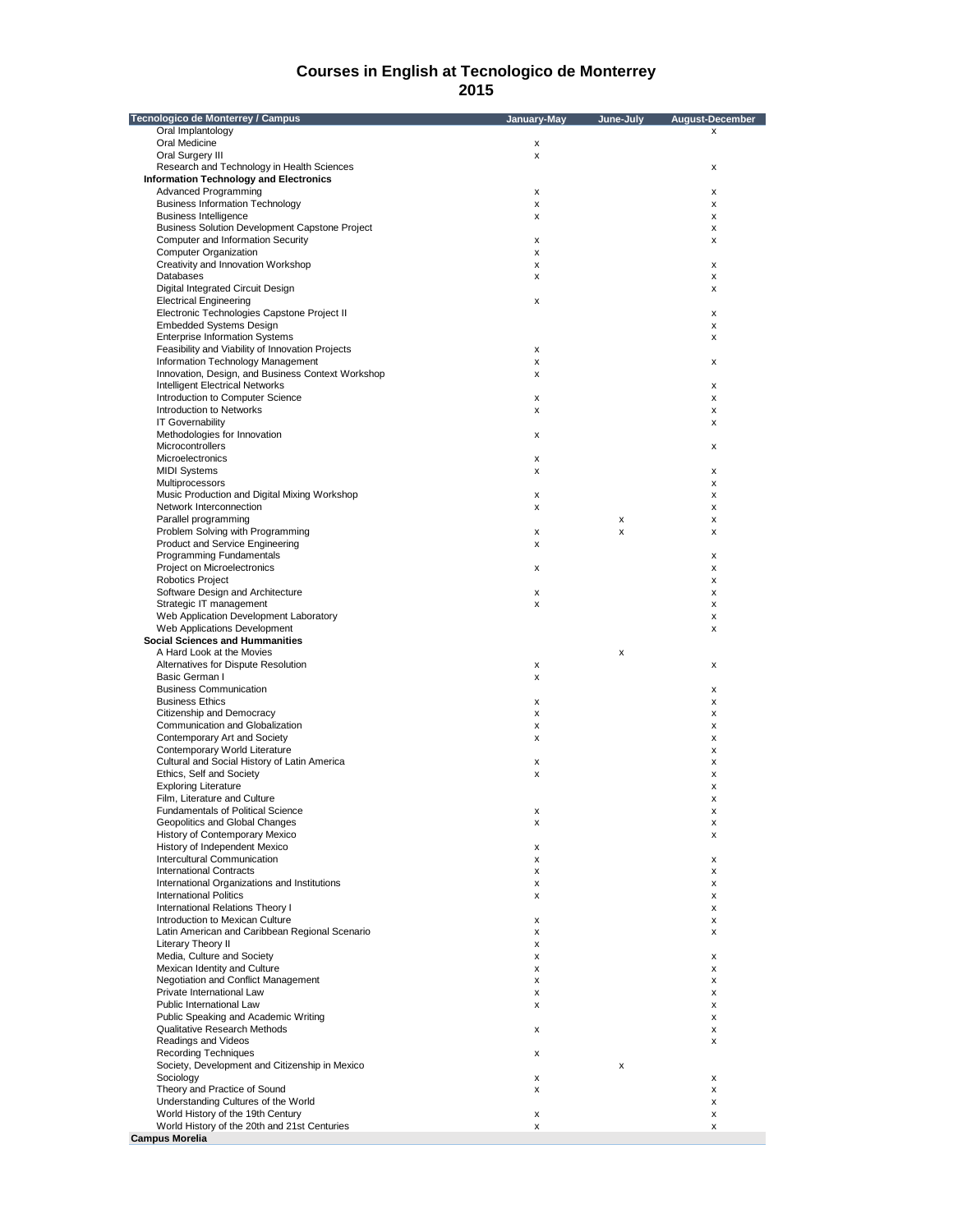| Tecnologico de Monterrey / Campus                            | January-May | June-July | August-December |
|--------------------------------------------------------------|-------------|-----------|-----------------|
| <b>Business/Commerce/Managenment</b>                         |             |           |                 |
| Analysis and Management of the Value Chain                   | х           |           |                 |
| <b>Business Strategic Foresight</b>                          | x           |           |                 |
| <b>Credit Management</b>                                     |             |           | x               |
| Design and Organizational Structures                         | x           |           |                 |
| <b>Enterprise Economics</b>                                  | X           |           |                 |
| Enterprise, Culture and Business in The World                |             |           | х               |
| <b>Financial Econometrics I</b>                              | x           |           |                 |
| <b>Financial Econometrics II</b>                             |             |           | x               |
| <b>Financial Mathematics</b>                                 | x           |           | x               |
| <b>Financial Modeling</b>                                    |             |           | x               |
| Foreign Investment and Country and Political Risk            | x           |           |                 |
| Global Brands and Product Development                        |             |           | x               |
| Innovation in Business Models and Family Business Management |             |           | x               |
| Innovation, Markets and Technological Development            | X           |           |                 |
| International Business Intelligence                          | X           | x         |                 |
| International Business Management                            | x           |           | x               |
| International Financial Management                           |             |           | x               |
| <b>International Logistics</b>                               |             |           | x               |
| International Strategic Management                           |             |           | х               |
| Leadership for Entrepreneurial Development                   | X           |           | x               |
| Macroeconomic Environment                                    |             |           | x               |
| Management and Business Model Innovation                     |             |           | x               |
| <b>Management Consulting</b>                                 |             |           | x               |
| Organizational Culture and Technological Innovation          |             |           |                 |
|                                                              |             |           | х               |
| Personal and Business Finance                                |             |           | x               |
| <b>Pricing Strategy</b>                                      |             |           | x               |
| Project and Process Strategic Management                     | х           |           |                 |
| Quantitative Marketing Research                              | x           |           |                 |
| Regional Business Development                                | x           |           |                 |
| Strategic Management Seminar                                 | х           |           | х               |
| Valuation, Mergers and Acquisitions                          |             |           | x               |
| <b>Design and Applied Arts</b>                               |             |           |                 |
| Creativity and Innovation                                    | х           |           |                 |
| Design Fundamentals I                                        | x           |           |                 |
| Form Exploration Workshop II                                 | х           |           |                 |
| <b>International Project</b>                                 | х           |           |                 |
| <b>Engineering and Sciences</b>                              |             |           |                 |
| Actuators                                                    | x           |           |                 |
| Analysis of Signals and Systems                              |             |           | х               |
| <b>Control Engineering</b>                                   |             |           | x               |
| Decision-making Models                                       | x           |           |                 |
| Industrial and Systems Engineering Project                   |             |           | x               |
| Industrial Informatics                                       | x           |           |                 |
| Integral Electronics Laboratory                              |             |           | х               |
|                                                              |             |           |                 |
| Mechatronic Design<br>Mechatronic Instrumentation Laboratory | x           |           |                 |
|                                                              |             |           | х               |
| <b>Mechatronics Laboratory</b>                               | x           |           |                 |
| Numerical Methods in Engineering                             | x           |           | x               |
| <b>Optimization Models</b>                                   |             |           | x               |
| <b>Production Management</b>                                 |             |           | x               |
| <b>Project Feasibility</b>                                   |             | x         |                 |
| <b>Statistical Engineering</b>                               |             |           | x               |
| Systems Engineering Laboratory                               | x           |           |                 |
| <b>Information Technology and Electronics</b>                |             |           |                 |
| <b>Integral Automatic Control Laboratory</b>                 | х           |           |                 |
| Microcontrollers                                             |             |           |                 |
| Problem Solving with Programming                             | x           |           | х               |
| <b>Virtual Environments</b>                                  | х           |           | x               |
| <b>Social Sciences and Hummanities</b>                       |             |           |                 |
| <b>Business Corporations</b>                                 | x           |           |                 |
| Citizenship and Democracy                                    | х           |           |                 |
| Design of Public Policies                                    |             |           | х               |
| Ethics, Self and Society                                     | x           |           | x               |
| <b>Fundamental Rights</b>                                    |             |           | х               |
| <b>Political Parties</b>                                     | х           |           |                 |
| Politics, Media and Public Opinion                           |             |           | х               |
| Private International Law                                    | x           |           |                 |
| Public International Law                                     |             |           | x               |
| Sociology                                                    |             |           |                 |
|                                                              | x           |           |                 |
| Tax and Administrative Clinic                                | x           |           |                 |
| <b>Campus Puebla</b>                                         |             |           |                 |
| <b>Business/Commerce/Managenment</b>                         |             |           |                 |
| <b>B2B Marketing</b>                                         |             |           | x               |
| Branding and New Products Development                        | х           |           |                 |
| Business Technology and the OET                              | х           | x         |                 |
| Company Networking and Associations                          |             |           | х               |
| Creation and Management of Service Companies                 | x           |           | x               |
| <b>Customs Operations</b>                                    |             |           | x               |
| Derivatives Valuation                                        | x           |           | х               |
| Distribution Channels and Logistic Management                | х           |           |                 |
| Economics for International Business                         |             |           | x               |
| Economy to Business Creation                                 |             |           | x               |
| Enterprise, Culture and Business in The World                | х           |           |                 |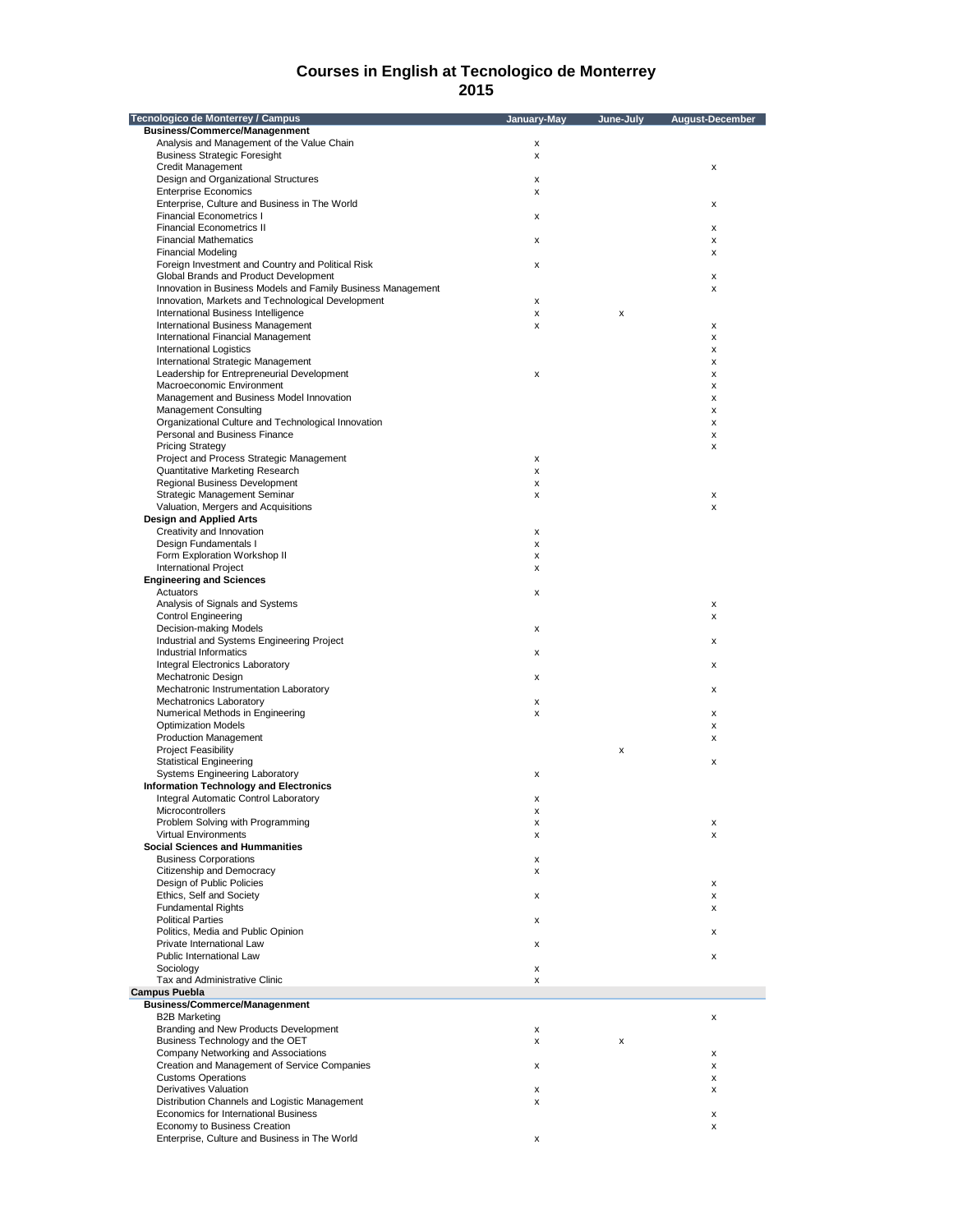| Tecnologico de Monterrey / Campus                                              | January-May | June-July | August-December    |
|--------------------------------------------------------------------------------|-------------|-----------|--------------------|
| <b>Entrepreneurial Project Management</b>                                      | x           |           |                    |
| <b>Entrepreneurial Strategic Direction</b>                                     |             |           | x                  |
| Finance Applied to Tourism Industry                                            | X           |           |                    |
| <b>Finance Project</b>                                                         | x           |           |                    |
| <b>Financial Management</b>                                                    | x           |           |                    |
| Foreign Investment and Country and Political Risk                              | x           |           | х                  |
| <b>Foreign Policy Analysis</b>                                                 | x           |           |                    |
| Game Theory and Strategic Decisions                                            | x           |           |                    |
| Global Brands and Product Development                                          |             |           | X                  |
| Growth-related Competencies                                                    | x           | x         | х                  |
| <b>Hotel Management</b>                                                        |             |           | x                  |
| Importing and Exporting Operations in Mexico<br>Incubation and Business Models | x           |           |                    |
| Innovation and Designing a Product or Service                                  | x           |           | x<br>X             |
| Innovation, Markets and Technological Development                              | x           | x         | x                  |
| International Business Management                                              |             |           | х                  |
| International Logistics II                                                     | x           |           |                    |
| International Services Development                                             | x           |           |                    |
| International Strategic Management                                             | x           |           |                    |
| Leadership for Entrepreneurial Development                                     | x           |           | х                  |
| Legal Aspects of International Commerce                                        |             |           | х                  |
| Macroeconomic Environment                                                      | x           |           | x                  |
| Management of Banks and Financial Groups                                       | x           |           | x                  |
| <b>Negotiation Techniques</b>                                                  | x           |           |                    |
| Negotiation Techniques and International Trade                                 | x           | x         | х                  |
| Organizational Behavior and Human Talent Development                           |             |           | х                  |
| Personal and Business Finance                                                  | x           |           | х                  |
| Planning Processes and Models                                                  |             |           | x                  |
| Project Evaluation and Management                                              | x           |           |                    |
| Seminar on Creative and Entertainment Industries                               | x           |           |                    |
| <b>Stock Exchange Analysis</b>                                                 |             |           | х                  |
| Strategic Management Work Shop                                                 |             |           | x                  |
| <b>Technology Management</b>                                                   | x           |           |                    |
| Theory and Politics of International Commerce                                  |             |           | $\pmb{\mathsf{x}}$ |
| <b>Tourism Marketing</b><br><b>Travel Agencies Workshop</b>                    |             |           | x                  |
| <b>Design and Applied Arts</b>                                                 | x           |           |                    |
| 3D Sculpture                                                                   |             |           | х                  |
| Advanced 3D Animation                                                          |             |           | X                  |
| Animation and Digital Art Project                                              |             |           | х                  |
| Applied Music Theory Workshop                                                  |             |           | х                  |
| <b>Architectural Drawing</b>                                                   | x           |           |                    |
| Architecture Theory and Design Methodologies                                   |             | x         |                    |
| <b>Building and Energy Efficiency</b>                                          | x           |           | X                  |
| Capstone Project III                                                           |             |           | х                  |
| Capstone Projects II                                                           |             |           | x                  |
| Computer-aided Drawing                                                         | x           | x         | x                  |
| <b>Construction Projects I</b>                                                 | x           |           | x                  |
| <b>Construction Projects II</b>                                                | x           |           |                    |
| Critical Analysis of Architecture and its Context                              | x           |           | х                  |
| <b>Descriptive Geometry</b>                                                    | x           |           |                    |
| Design Advanced Theories                                                       | x           |           |                    |
| Design Ergonomics                                                              | x           |           | x                  |
| Design Fundamentals I                                                          | x           |           | X                  |
| Ear/Instrumental Training Lab<br>Eco-efficiency and Sustainable Processes      |             |           | x                  |
| Futurology in Industrial Design                                                |             |           | x                  |
| History of Architecture and the City II                                        |             |           | х<br>x             |
| History of Architecture and the City III                                       | x           | x         | x                  |
| Introduction to Interactive Design                                             |             |           | х                  |
| Introduction to Professional Development                                       |             |           | x                  |
| Music Composition and Digital Arranging Workshop                               |             |           | x                  |
| Post-production and Digital Mastering Workshop                                 |             |           | x                  |
| <b>Product Design</b>                                                          | x           |           |                    |
| Projects I: Residential Housing                                                | x           |           | х                  |
| Urban Design Methods                                                           | x           |           | x                  |
| Urban Project                                                                  | x           |           | x                  |
| <b>VLSI Design</b>                                                             | x           |           |                    |
| <b>Engineering and Sciences</b>                                                |             |           |                    |
| <b>Advanced Digital Systems</b>                                                |             |           | х                  |
| Advanced Methods for Strength of Materials                                     | x           |           | x                  |
| Analysis and Enhancement of Manufacturing Systems                              | x           |           |                    |
| Analysis of Signals and Systems                                                | x           | x         | x                  |
| Analytical Biotechnology                                                       |             |           | X                  |
| <b>Applied Robotic</b>                                                         | x           |           |                    |
| Applied Robotics Workshop                                                      |             |           | x                  |
| Automotive Project I                                                           | x           |           |                    |
| Automotive Project II                                                          | x           |           |                    |
| Biochemistry<br><b>Bioclimatic Design</b>                                      | x           |           | X<br>х             |
| <b>Bioprocess Engineering I</b>                                                |             |           | x                  |
| <b>Bioreactors</b>                                                             |             |           | х                  |
| Biotechnological Processes Laboratory                                          |             |           | х                  |
| <b>Computerized Control</b>                                                    | x           |           | X                  |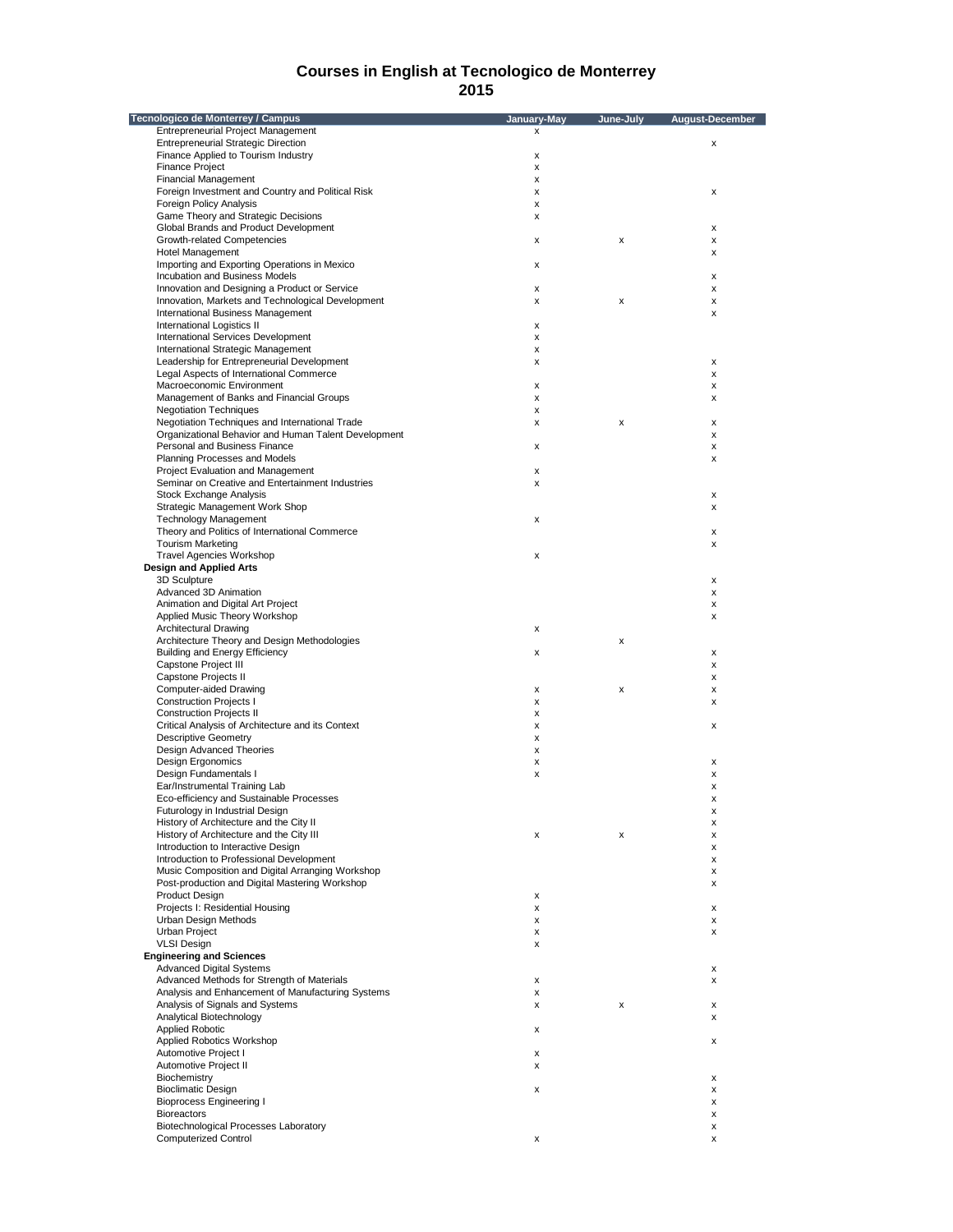| Tecnologico de Monterrey / Campus                    | January-May        | June-July | <b>August-December</b> |
|------------------------------------------------------|--------------------|-----------|------------------------|
| <b>Construction Materials and Procedures II</b>      | x                  |           | x                      |
| <b>Control Engineering</b>                           | х                  |           | x                      |
| Decision-making Models                               | х                  |           | x                      |
| Design and Analysis of Experiments                   |                    |           | X                      |
| Design and Improvement of Logistic Systems           |                    |           | x                      |
| Design Project VI                                    | х                  |           |                        |
| <b>Differential Equations</b>                        | х                  | х         | x                      |
|                                                      |                    |           |                        |
| Digital Signal Processing                            | x                  |           |                        |
| <b>Discrete Event Simulation</b>                     | х                  |           | x                      |
| Dynamics                                             | х                  |           | x                      |
| <b>Electricity and Magnetism</b>                     | x                  | х         | x                      |
| <b>Emerging Process Engineering</b>                  |                    |           | x                      |
| Finite Elements Method in Engineering                |                    |           | x                      |
| Food and Bioproducts Development                     | $\pmb{\mathsf{x}}$ |           |                        |
|                                                      |                    |           | X                      |
| Genetic Engineering                                  | х                  |           | x                      |
| Genetic Engineering Laboratory                       | x                  |           | x                      |
| <b>Heat Transfer</b>                                 | х                  |           | x                      |
| <b>Internal Combustion Engines</b>                   | х                  |           |                        |
| Machine Design and Development                       | х                  |           |                        |
| Materials and Construction Procedures I              | x                  |           |                        |
| Mathematics I                                        |                    |           |                        |
|                                                      | x                  |           |                        |
| Mathematics II                                       | х                  |           | x                      |
| Mathematics III                                      | x                  |           | x                      |
| <b>Mechanical Vibrations</b>                         |                    |           | x                      |
| <b>Mechanics of Materials</b>                        | х                  |           |                        |
| Mechatronic Instrumentation Laboratory               |                    |           | x                      |
|                                                      |                    |           |                        |
| Metabolic Engineering                                | х                  |           |                        |
| Numerical Methods in Engineering                     | x                  | х         | x                      |
| Operational Design and Optimization Laboratory       |                    |           | x                      |
| Physics I                                            | х                  |           | x                      |
| Physics II                                           | x                  | х         | x                      |
| Probability and Statistics                           | х                  |           | x                      |
| Processes Design and Improvement Methodologies       | х                  |           |                        |
|                                                      |                    |           |                        |
| <b>Project Feasibility</b>                           | х                  |           | X                      |
| Project of Mechatronics Engineering                  | х                  |           |                        |
| Projects Engineering                                 | x                  |           |                        |
| Protein Engineering                                  | х                  |           |                        |
| Sound Engineering                                    |                    |           | x                      |
| <b>Statics</b>                                       |                    |           | x                      |
|                                                      |                    |           |                        |
| <b>Statistical Engineering</b>                       | х                  |           | x                      |
| Statistics I                                         | x                  |           | x                      |
| Structural Analysis of Airships                      |                    |           | x                      |
| Structural Design Capstone Project                   | x                  |           |                        |
| <b>Structural Organic Chemistry</b>                  |                    |           | x                      |
| Structure Mechanics I                                | x                  | х         | x                      |
|                                                      |                    |           |                        |
| <b>Structure Mechanics II</b>                        | x                  |           | x                      |
| Sustainable water use laboratory                     |                    |           | x                      |
| <b>Technological Innovation Systems</b>              |                    |           | x                      |
| Thermofluids Laboratory                              | $\pmb{\mathsf{x}}$ |           |                        |
| Toxicology                                           | х                  |           | x                      |
| Vehicle Dynamics                                     | x                  |           |                        |
| <b>Health Sciences</b>                               |                    |           |                        |
|                                                      |                    |           |                        |
| Microbiology                                         | x                  |           |                        |
| <b>Information Technology and Electronics</b>        |                    |           |                        |
| Analysis and Design of Algorithms                    | х                  |           | x                      |
| Analysis and Modeling of Software Systems            | x                  |           | x                      |
| Business Solution Development Capstone Project       |                    |           | x                      |
| Compiler Design                                      | x                  |           | X                      |
| Computer Interfacing and Peripheral Equipment Design |                    |           |                        |
|                                                      |                    |           | X                      |
| Computing Technologies Capstone Project              | х                  |           | х                      |
| Data Structures                                      | x                  |           | x                      |
| <b>Embedded Systems</b>                              | x                  |           |                        |
| <b>Embedded Systems Design</b>                       |                    |           | x                      |
| <b>Enterprise Information Systems</b>                |                    |           | x                      |
| Introduction to Software Engineering                 |                    |           |                        |
|                                                      |                    |           | x                      |
| Management of Software Engineering Projects          |                    |           | x                      |
| Microcontrollers                                     | x                  |           | x                      |
| Mobile Application Development Projects              | x                  |           |                        |
| Multiprocessors                                      |                    |           | x                      |
| <b>Operating Systems</b>                             | х                  |           |                        |
| <b>Robotics Project</b>                              |                    |           | x                      |
|                                                      |                    |           |                        |
| Selling Chain Management                             | x                  |           |                        |
| Software Development Project                         | x                  |           |                        |
| Software Quality and Testing                         | х                  |           |                        |
| <b>Virtual Environments</b>                          |                    |           | х                      |
| <b>Social Sciences and Hummanities</b>               |                    |           |                        |
|                                                      |                    |           |                        |
| <b>Advanced Digital Modeling</b>                     | x                  |           |                        |
| Aesthetics                                           | x                  |           | x                      |
| Alternatives for Dispute Resolution                  | x                  |           | x                      |
| Animation and Digital Art Project I                  | х                  |           |                        |
| Animation and Digital Art Project II                 | x                  |           | x                      |
| Art and Intercultural                                | х                  |           | x                      |
|                                                      |                    |           |                        |
| Beliefs Systems and Globalization                    | x                  |           | x                      |
| <b>Business Communication</b>                        |                    |           | x                      |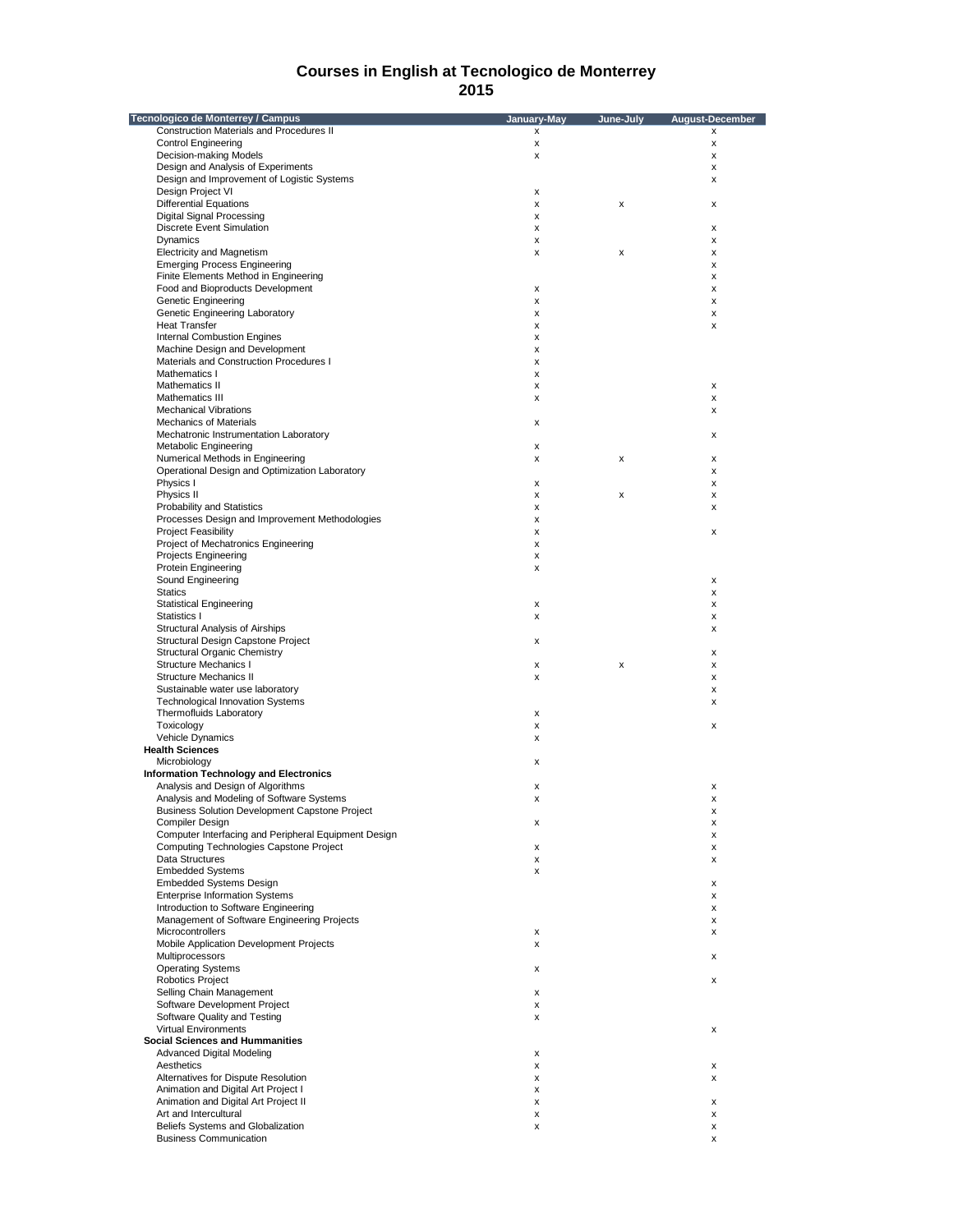| Tecnologico de Monterrey / Campus                                                                             | January-May | June-July | <b>August-December</b> |
|---------------------------------------------------------------------------------------------------------------|-------------|-----------|------------------------|
| Citizenship and Democracy                                                                                     | x           |           |                        |
| Communication and Globalization                                                                               | x           |           | x                      |
| Contemporary Art and Culture                                                                                  |             |           | x                      |
| Contemporary Art and Society                                                                                  | x           |           | x                      |
| Contemporary World Literature                                                                                 |             |           | х                      |
| Digital Modelling                                                                                             | x           |           |                        |
| Ethics, Profession and Citizenship                                                                            | x           |           |                        |
| Ethics, Self and Society                                                                                      | x           |           | х                      |
| Europe Regional Scenario                                                                                      | x           | х         |                        |
| Film, Literature and Culture                                                                                  |             |           | х                      |
| Geopolitics and Global Changes                                                                                |             |           | х                      |
| Intellectual Property Law                                                                                     |             |           | x                      |
| <b>International Contracts</b>                                                                                | x           |           | х                      |
| International Organizations and Institutions                                                                  |             |           | х                      |
| <b>International Politics</b>                                                                                 | x           |           | х                      |
| Middle East Regional Scenario                                                                                 |             |           | х                      |
| Negotiation and Conflict Management                                                                           |             |           | x                      |
| New Perspectives in the Current Global Agenda                                                                 | x           |           |                        |
| North American Regional Scenario                                                                              | x           |           |                        |
| Private International Law                                                                                     |             |           |                        |
| Public International Law                                                                                      |             |           | х                      |
|                                                                                                               |             |           | х                      |
| Sociology                                                                                                     | x           |           | x                      |
| Statistics for Research in the Social Sciences                                                                | x           |           |                        |
| World History of the 19th Century                                                                             |             |           | x                      |
| World History of the 20th and 21st Centuries                                                                  | x           |           |                        |
| <b>Campus Querétaro</b>                                                                                       |             |           |                        |
| <b>Business/Commerce/Managenment</b>                                                                          |             |           |                        |
| Accounting and Cost Management                                                                                | x           |           |                        |
| Business Incubation and Starting Up Strategic Operations                                                      |             |           | х                      |
| <b>Business Strategic Foresight</b>                                                                           |             |           | х                      |
| Competitive Intelligence and Geo-economics                                                                    | x           |           | х                      |
| <b>Computerized Financial Models</b>                                                                          | x           |           | x                      |
| <b>Credit Management</b>                                                                                      | x           |           | х                      |
| Economics for International Business                                                                          | x           |           | х                      |
| Economy to Business Creation                                                                                  | x           |           | х                      |
| <b>Enterprise Economics</b>                                                                                   | x           |           | x                      |
| Enterprise, Culture and Business in The World                                                                 | x           | x         | x                      |
| Family Business Acceleration Models                                                                           | x           |           |                        |
| Family Business and Corporate Governance                                                                      | x           |           | x                      |
| <b>Financial Information Analysis</b>                                                                         | x           |           | x                      |
| <b>Financial Mathematics</b>                                                                                  |             |           | x                      |
| <b>Financial Modeling</b>                                                                                     | x           |           | x                      |
| Financial Risk Management                                                                                     | x           |           |                        |
| Financial Structure and Corporate Governance                                                                  | x           |           |                        |
| Forecasting for Decision Making                                                                               | x           |           |                        |
| <b>Foreign Policy Analysis</b>                                                                                |             |           | x                      |
| <b>Global Economics</b>                                                                                       |             |           |                        |
| Incubation and Business Models                                                                                | x           |           | x                      |
|                                                                                                               |             |           | x                      |
| Incubation and Strategic Control of Cash Flow                                                                 | x           |           | x                      |
| Innovation and Designing a Product or Service<br>Innovation in Business Models and Family Business Management | x           |           |                        |
|                                                                                                               |             |           | x                      |
| Innovation, Markets and Technological Development                                                             | x           |           |                        |
| Intercultural Negotiation and Communication                                                                   | x           |           | x                      |
| International Finance and Risk Management                                                                     | x           | x         | x                      |
| <b>International Logistics</b>                                                                                | x           |           | х                      |
| <b>International Marketing</b>                                                                                | x           |           | x                      |
| International Services Development                                                                            |             |           |                        |
| International Strategic Management                                                                            | x           |           |                        |
| International Trade Agreements                                                                                |             |           | x                      |
| Introduction to Retailing                                                                                     | x           |           |                        |
| Leadership for Entrepreneurial Development                                                                    | x           | x         | x                      |
| Macroeconomic Environment                                                                                     | x           |           | x                      |
| Management and Business Model Innovation                                                                      | x           |           | x                      |
| Management of Banks and Financial Groups                                                                      | x           |           | x                      |
| <b>Managerial Accounting</b>                                                                                  |             |           | х                      |
| Marketing and Creativity                                                                                      | x           |           | x                      |
| Money and Capital Markets                                                                                     |             |           | x                      |
| Negotiation Techniques and International Trade                                                                | x           |           | x                      |
| Personal and Business Finance                                                                                 | x           |           | x                      |
| Planning Processes and Models                                                                                 | x           |           | х                      |
| Planning, Innovation and Strategic Sustainability                                                             | x           |           | x                      |
| Project and Process Strategic Management                                                                      | x           |           | x                      |
| Project Evaluation and Management                                                                             | x           |           | x                      |
| Project Valuation and Financing                                                                               | x           |           | x                      |
| <b>Quality Management Strategies</b>                                                                          |             |           | x                      |
| Risk Management and Regulation                                                                                |             |           | x                      |
| Selling and Sales Management                                                                                  | x           |           | x                      |
| Social Entrepreneurship                                                                                       | x           | x         | х                      |
| Strategic Marketing Seminar                                                                                   | x           |           |                        |
| Strategic Marketing Capstone Seminar                                                                          |             |           | х                      |
| <b>Design and Applied Arts</b>                                                                                |             |           |                        |
| Advanced 3D Animation                                                                                         |             |           |                        |
|                                                                                                               | x           |           | x                      |
| Architectural Design Workshop VII                                                                             |             | x         |                        |
| Architecture Theory and Design Methodologies                                                                  | x           | x         | x                      |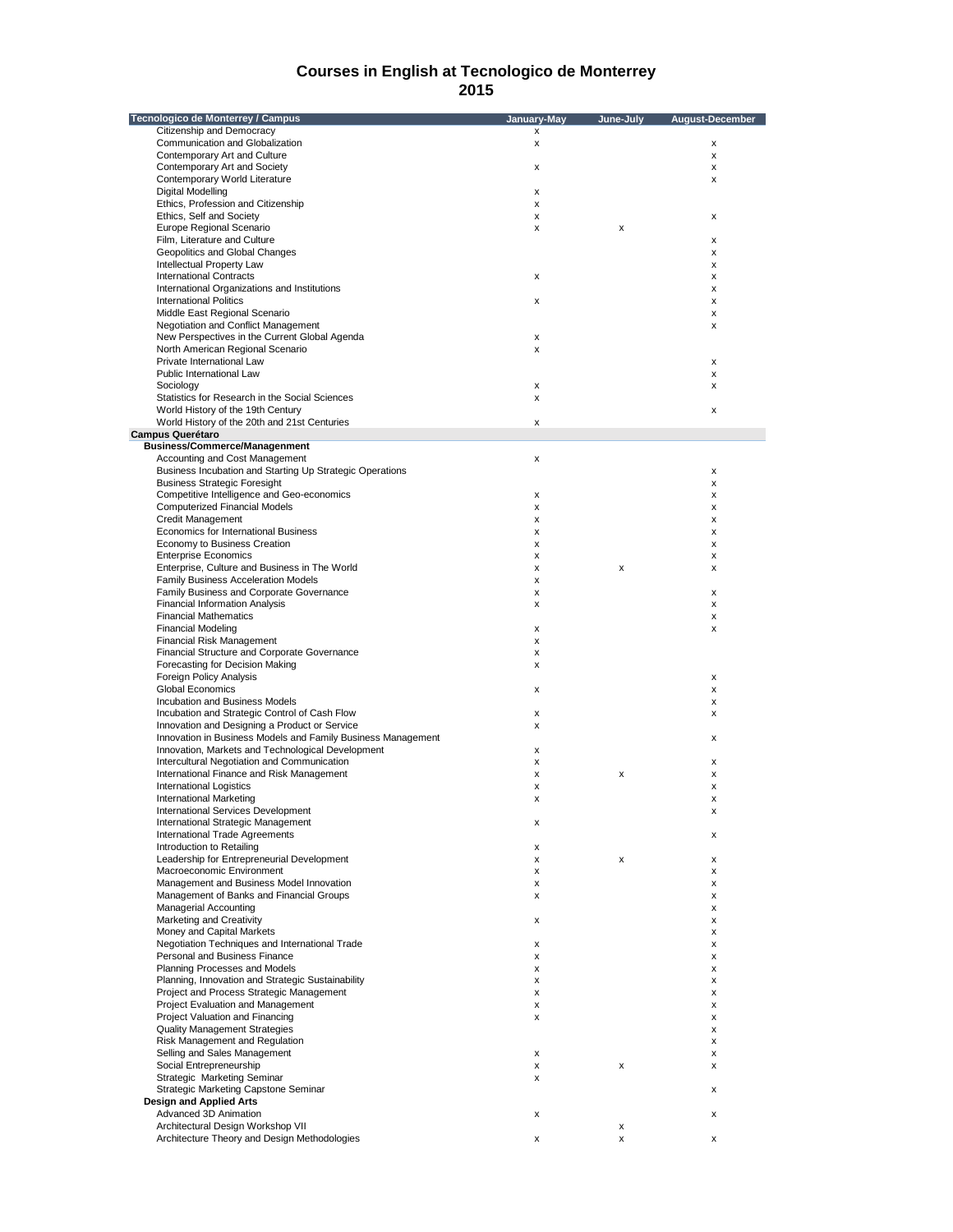| Tecnologico de Monterrey / Campus                 | January-May | June-July | August-December |
|---------------------------------------------------|-------------|-----------|-----------------|
| <b>Building and Energy Efficiency</b>             | x           |           | x               |
| Capstone Project I                                |             |           | x               |
| Capstone Project III                              | х           | x         |                 |
| Capstone Projects I                               | x           |           |                 |
| Capstone Projects II                              |             |           | x               |
| Computer-aided Drawing                            | х           |           | x               |
| <b>Construction Projects I</b>                    |             |           | x               |
| Creativity and Innovation                         | x           |           | x               |
| <b>Descriptive Geometry</b>                       | x           |           | x               |
| Design Fundamentals I                             |             |           | x               |
| Design Fundamentals II                            | х           |           | x               |
|                                                   |             |           |                 |
| Design Workshop in Germany                        | x           |           |                 |
| <b>Digital Visualization</b>                      | X           |           | x               |
| Drawing                                           | х           |           | X               |
| Experience Design I                               | х           |           | x               |
| <b>Graphical Expression</b>                       | х           |           |                 |
| History of Architecture and the City I            | x           |           |                 |
| History of Architecture and the City IV           | x           |           | x               |
| History of Industrial Design                      |             |           | x               |
| Industrial Design Workshop                        |             | x         |                 |
| Industrial Design Workshop I                      | х           |           |                 |
| <b>International Project</b>                      | x           |           |                 |
| Introduction to Interactive Design                | х           |           | x               |
| Language and Meaning of Objects                   | х           |           | x               |
| Models and Scale Models                           |             |           | x               |
| Projects II: Collective Housing                   | х           |           |                 |
| Projects IV: Community Buildings                  | x           |           | x               |
| Urban Design Methods                              | х           |           | x               |
| Urban Project                                     | x           |           |                 |
| <b>Engineering and Sciences</b>                   |             |           |                 |
| <b>Advanced Digital Systems</b>                   |             |           |                 |
|                                                   |             |           | x               |
| Advanced Manufacturing                            | х           |           | x               |
| Analysis and Enhancement of Manufacturing Systems | х           |           | x               |
| Analysis and Genetic Breeding                     | х           |           | x               |
| Analysis of Signals and Systems                   | х           |           | x               |
| Analytical Biotechnology                          | х           |           | x               |
| Automation of Manufacturing Systems               | x           | x         | x               |
| Biochemistry                                      | х           |           | x               |
| Biology and Sustainable Development               | x           |           | x               |
| <b>Bioprocess Engineering II</b>                  | х           |           | x               |
| <b>Bioreactors</b>                                |             |           | x               |
| Cell Biology                                      | х           |           |                 |
| <b>Computer Drawing</b>                           | х           |           | x               |
| <b>Computer Equipment Interfaces</b>              |             |           | x               |
| Design and Analysis of Experiments                | x           |           | x               |
| Design and Improvement of Logistic Systems        | х           |           | x               |
| Design Methodologies                              | x           |           |                 |
| <b>Differential Equations</b>                     | х           |           | x               |
| <b>Digital Systems Laboratory</b>                 |             |           | x               |
| <b>Discrete Event Simulation</b>                  | х           |           | x               |
| <b>Electricity and Magnetism</b>                  | х           |           | x               |
| <b>Energy Balance</b>                             | x           |           | x               |
|                                                   |             |           |                 |
| <b>Engineering of Emerging Food Processes</b>     | x           |           | x               |
| Entomology                                        |             |           | x               |
| <b>Fluid Mechanics</b>                            | x           |           |                 |
| <b>Food Chemistry</b>                             |             |           | x               |
| Food Packaging                                    | х           |           | х               |
| <b>Functional Genomics</b>                        | x           |           | x               |
| Genetic Engineering                               | x           |           | х               |
| Genetic Engineering Laboratory                    | х           |           | x               |
| Genetics                                          | х           |           | x               |
| <b>Hydraulics Laboratory</b>                      | x           |           | x               |
| <b>Industrial Networks Project</b>                | х           |           | x               |
| <b>Integrated Manufacturing Systems</b>           | х           | x         | x               |
| Introduction to Mathematics                       |             |           | x               |
| Introduction to Physics                           |             |           | x               |
| <b>Livestock Biosecurity</b>                      | х           |           | x               |
| Livestock Production and Reproduction             | x           |           |                 |
| Machine Design and Development                    |             |           | x               |
| <b>Manufacturing Engineering</b>                  |             |           | x               |
| <b>Manufacturing Processes</b>                    |             |           | x               |
| Manufacturing Systems Integration                 |             | x         |                 |
| <b>Materials Applications</b>                     |             |           | x               |
| <b>Materials Behavior</b>                         |             |           | x               |
|                                                   |             |           |                 |
| Materials Technology                              | x           |           | x               |
| Mathematics for Design                            |             |           | x               |
| Mathematics I                                     | x           |           | x               |
| Mathematics II                                    | x           |           | x               |
| Mathematics III                                   |             |           | x               |
| Metrology Laboratory                              |             |           | x               |
| Molecular Biology                                 |             |           | x               |
| Molecular Diagnostics I                           |             |           | x               |
| Molecular Diagnostics II                          | x           |           | x               |
| <b>Optimization Models</b>                        | x           |           | x               |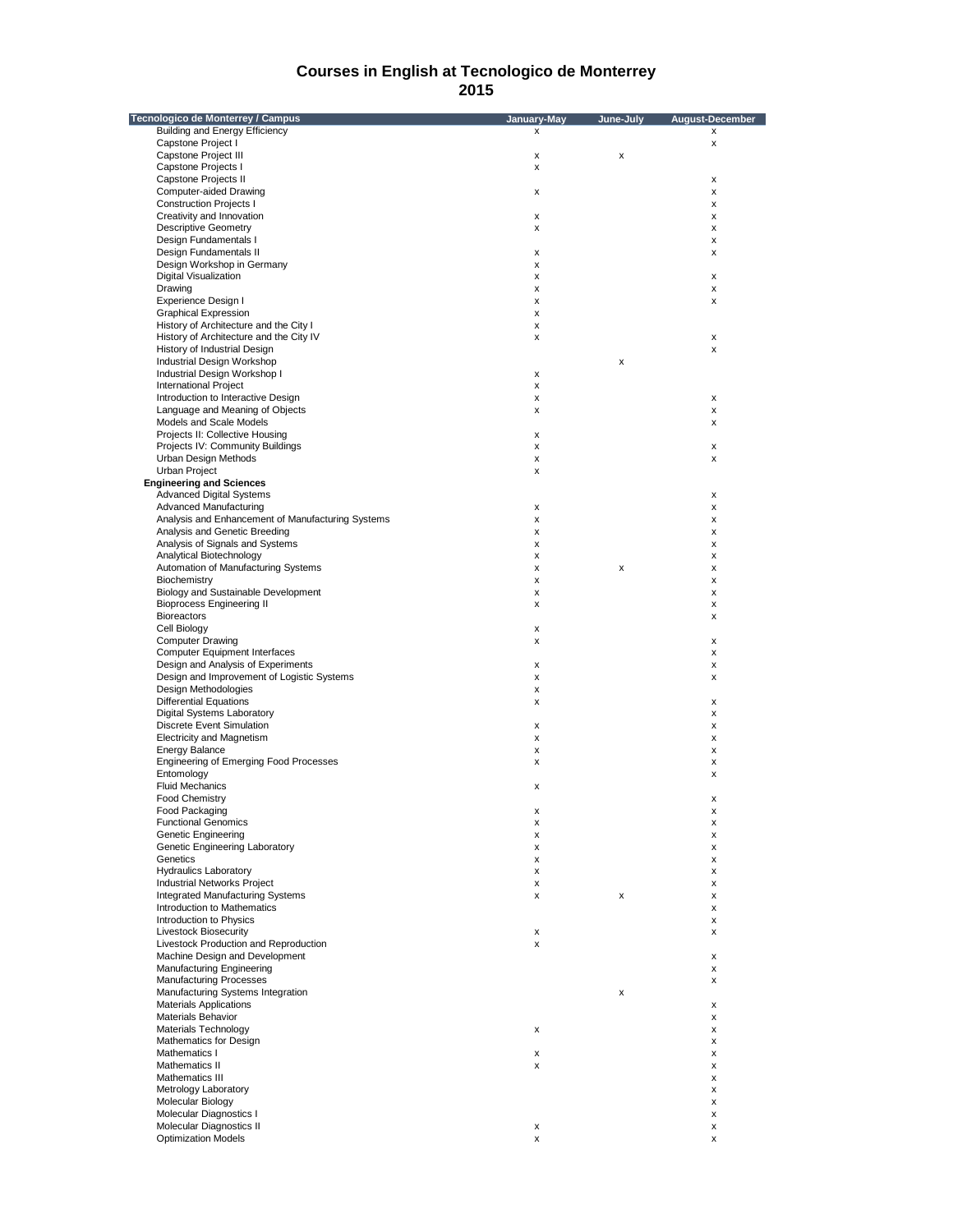| Tecnologico de Monterrey / Campus                         | January-May | June-July | August-December |
|-----------------------------------------------------------|-------------|-----------|-----------------|
| Pharmaceutical and Nutraceutical Biotechnology            |             |           | x               |
| Physics I                                                 |             |           | x               |
| Physics II                                                |             |           | x               |
| Plant Anatomy and Physiology                              | х           |           |                 |
| <b>Probability and Statistics</b>                         | х           |           | x               |
| <b>Production Management</b>                              | x           | х         | x               |
| <b>Project Feasibility</b>                                |             |           | x               |
| <b>Protein Engineering</b>                                |             |           |                 |
|                                                           | х           |           | x               |
| <b>Quality Systems</b>                                    | x           |           |                 |
| Robot Vision                                              | х           |           | x               |
| Sensors and Actuators                                     | x           |           | x               |
| Soils and Plant Nutrition                                 | X           |           |                 |
| <b>Statics</b>                                            | х           |           | x               |
| Statistical Methods for Decision Making                   | x           |           | x               |
| <b>Strategic Planning</b>                                 | х           |           |                 |
| <b>Systematic Botany</b>                                  | x           |           | x               |
| <b>Systems Engineering Laboratory</b>                     |             |           | x               |
| Thermodynamics                                            | x           |           | x               |
|                                                           |             |           |                 |
| Thermodynamics Engineering                                | x           |           | x               |
| <b>Tissue Culture</b>                                     | х           |           | x               |
| Tools for Lean Manufacturing                              | x           |           | x               |
| Toxicology                                                |             |           | x               |
| Turbomachinery and Propulsion in Aeronautical Aplications |             |           | x               |
| <b>Information Technology and Electronics</b>             |             |           |                 |
| 3D Animation                                              | х           |           |                 |
| Advanced Compositing for Visual Effects                   |             |           | x               |
| <b>Advanced Programming</b>                               |             |           |                 |
|                                                           |             |           | x               |
| Analysis and Modeling of Software Systems                 | x           |           | x               |
| Art Direction for Audiovisual Media                       |             |           | x               |
| <b>Business Information Technology</b>                    |             |           | x               |
| <b>Compiler Design</b>                                    | x           |           | x               |
| <b>Computational Mathematics</b>                          |             |           | x               |
| Computer and Information Security                         | x           |           | x               |
| <b>Computer Graphics</b>                                  |             |           | x               |
|                                                           |             |           |                 |
| Databases                                                 |             |           | x               |
| Development of Videogames                                 | х           |           |                 |
| Digital and Graphic Design Laboratory                     |             |           | x               |
| <b>Embedded Systems</b>                                   | х           |           |                 |
| <b>Embedded Systems Design</b>                            | x           |           |                 |
| <b>Embedded Systems Laboratory</b>                        | х           |           |                 |
| Integral Automatic Control Laboratory                     | X           |           | x               |
| <b>Intelligent Systems</b>                                | X           |           | x               |
|                                                           |             |           |                 |
| Mobile Application Development Projects                   | x           |           | x               |
| Object-Oriented Programming                               | x           |           | x               |
| Programming Languages                                     |             |           | x               |
| Secuencial Art                                            | x           |           |                 |
| Software Design and Architecture                          | x           |           | x               |
| <b>Strategic Information Systems</b>                      | x           |           | x               |
| <b>Virtual Environments</b>                               |             |           | x               |
| <b>Visual Narrative</b>                                   |             |           | x               |
|                                                           |             |           |                 |
| <b>Social Sciences and Hummanities</b>                    |             |           |                 |
| Advanced Digital Modeling                                 |             |           | x               |
| Aesthetics                                                |             |           | x               |
| <b>Business Communication</b>                             | x           | X         | x               |
| <b>Classical Political Thinking</b>                       |             |           | x               |
| Communication and Globalization                           | x           |           |                 |
| Digital Design and Production                             | x           |           |                 |
| Digital Modelling                                         |             |           |                 |
|                                                           | х           |           |                 |
| <b>Digital Postproduction</b>                             | x           |           |                 |
| Documentary Production                                    | х           |           | x               |
| Doing Business in Mexico                                  | х           |           | x               |
| Ethics, Profession and Citizenship                        | х           |           | x               |
| Film, Literature and Culture                              | X           |           |                 |
| Fundamentals of Political Science                         |             |           | х               |
| Geopolitics and Global Changes                            |             |           | x               |
| Human Rights and World Politics                           |             |           | x               |
|                                                           |             |           |                 |
| Intercultural Communication                               | x           |           |                 |
| <b>International Politics</b>                             |             |           | x               |
| International Relations Seminar                           | x           |           | x               |
| International Relations Theory I                          |             |           | x               |
| <b>International Relations Theory II</b>                  | x           |           |                 |
| Introduction to Mexican Culture                           | x           |           | x               |
| Legal Aspects of International Relations                  |             |           | x               |
| Media Narrative Design and Production                     |             |           |                 |
|                                                           |             |           | x               |
| Middle East Regional Scenario                             |             |           | x               |
| Philosophy and Contemporary Thought                       | x           |           | x               |
| Political and Electoral Campaigns                         |             |           | x               |
| Public Speaking and Academic Writing                      | x           |           | x               |
| Regional Scenario                                         | x           |           |                 |
| Scriptwriting                                             | х           |           | x               |
| <b>Strategic Prospective</b>                              |             |           |                 |
|                                                           | x           |           | x               |
| Thought, Imagination and Culture                          |             |           | x               |
| Verbal Expression in the Workplace                        | x           |           | x               |
| World History of the 19th Century                         |             |           | x               |
|                                                           |             |           |                 |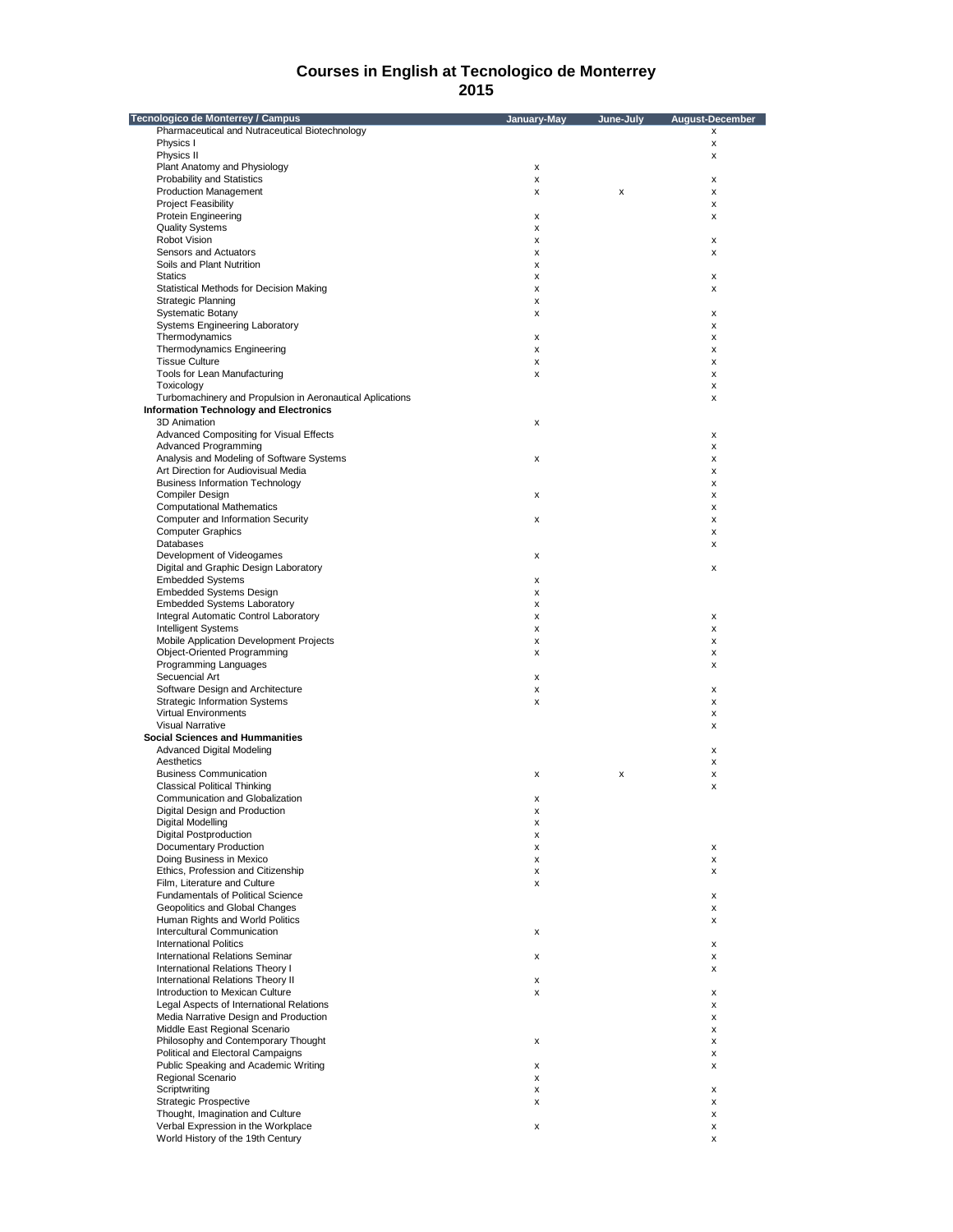| Tecnologico de Monterrey / Campus                                          | January-May | June-July | August-December |
|----------------------------------------------------------------------------|-------------|-----------|-----------------|
| World History of the 20th and 21st Centuries                               | x           |           |                 |
| <b>Campus Saltillo</b>                                                     |             |           |                 |
| <b>Business/Commerce/Managenment</b>                                       |             |           |                 |
| Business Incubator Lab and Workshop                                        | x           |           |                 |
| Competitive Intelligence and Geo-economics<br><b>Consumer Behavior</b>     | x           |           | x               |
| Cost and Price Management                                                  | x           |           |                 |
| Economy to Business Creation                                               | x           |           |                 |
| <b>Enterprise Economics</b>                                                | x           |           |                 |
| Enterprise, Culture and Business in The World                              | x           |           | x               |
| <b>Financial Information Analysis</b>                                      | x           |           |                 |
| Foreign Investment and Country and Political Risk                          | x           |           |                 |
| Global Brands and Product Development                                      | x           |           |                 |
| Integrated Marketing Communication                                         |             |           | x               |
| Intercultural Negotiation and Communication                                | x           |           |                 |
| International Services Development                                         | x           |           | x               |
| International Strategic Management                                         |             |           | x               |
| Management and Business Model Innovation                                   |             |           | x               |
| Marketing and Creativity<br>Negotiation Techniques and International Trade | x           |           |                 |
| Planning, Innovation and Strategic Sustainability                          | x           |           | x               |
| Project Evaluation and Management                                          |             |           | x               |
| Regional Business Development                                              | x           |           |                 |
| Sales Promotion                                                            | x           |           |                 |
| <b>Technology Management</b>                                               | x           |           |                 |
| <b>Design and Applied Arts</b>                                             |             |           |                 |
| Design Fundamentals II                                                     | x           |           |                 |
| Facility Design and Materials Management                                   |             |           | x               |
| History of Architecture and the City I                                     |             |           | x               |
| History of Architecture and the City II                                    | x           |           |                 |
| History of Architecture and the City III                                   |             |           | x               |
| <b>Interior Design</b>                                                     | x           |           |                 |
| Professional Linking                                                       |             |           | x               |
| Projects IV: Community Buildings                                           | x           |           |                 |
| <b>Engineering and Sciences</b>                                            |             |           |                 |
| Actuators                                                                  | x           |           |                 |
| <b>Advanced Mathematics</b>                                                | x           |           |                 |
| Analysis of Signals and Systems                                            | x           |           | x               |
| Automatic Control Laboratory                                               | x           |           | x               |
| Automation of Manufacturing Systems                                        | x           |           |                 |
| Climate Change and Energy Use<br><b>Computer Drawing</b>                   | x<br>x      |           | x               |
| <b>Computerized Control</b>                                                |             |           | x               |
| <b>Control Engineering</b>                                                 |             |           | x               |
| <b>Differential Equations</b>                                              | x           |           | X               |
| <b>Embedded Systems</b>                                                    | x           |           |                 |
| Industrial and Systems Engineering Project                                 | x           |           |                 |
| Industrial Informatics                                                     | x           |           |                 |
| Industrial Networks Laboratory                                             |             |           | x               |
| <b>Industrial Robotics</b>                                                 | x           |           | x               |
| Integral Electronics Laboratory                                            |             |           | x               |
| Integrated Manufacturing Systems                                           |             |           | x               |
| Integrated Manufacturing Systems Laboratory                                | x           |           | x               |
| Logic Automatism Laboratory                                                | x           |           |                 |
| Logic Automatisms                                                          | x           |           |                 |
| Mechatronic Design                                                         | x           |           |                 |
| Mechatronic Instrumentation Laboratory                                     |             |           |                 |
| <b>Mechatronics Laboratory</b>                                             |             |           | х               |
| Operational Design and Optimization Laboratory                             | x           |           |                 |
| <b>Optimization Models</b><br>Problem-Solving Methodologies                | x           |           | x               |
| <b>Production Management</b>                                               |             |           | x               |
| Project of Mechatronics Engineering                                        |             |           | х               |
| <b>Statistical Engineering</b>                                             |             |           | x               |
| <b>Statistical Quality Control</b>                                         |             |           | x               |
| Statistics I                                                               |             |           | x               |
| <b>Information Technology and Electronics</b>                              |             |           |                 |
| <b>Microcontrollers</b>                                                    |             |           | х               |
| <b>Social Sciences and Hummanities</b>                                     |             |           |                 |
| Alternatives for Dispute Resolution                                        |             |           | x               |
| <b>Business Communication</b>                                              |             |           | x               |
| <b>Business Law</b>                                                        |             |           | x               |
| Citizenship and Democracy                                                  | x           |           | х               |
| International Corporate Law                                                | x           |           |                 |
| Media Projects Management and Evaluation                                   |             |           | x               |
| Private International Law                                                  | x           |           |                 |
| Public Speaking and Academic Writing                                       | x           |           | x               |
| Campus San Luis Potosí                                                     |             |           |                 |
| <b>Business/Commerce/Managenment</b>                                       |             |           |                 |
| Administrative Accounting                                                  | x           |           |                 |
| Analysis and Management of the Value Chain                                 |             |           | х               |
| Business Creativity Lab and Workshop<br>Consumer Behavior                  |             |           | x               |
| Cost and Price Management                                                  | x           |           | x<br>x          |
|                                                                            |             |           |                 |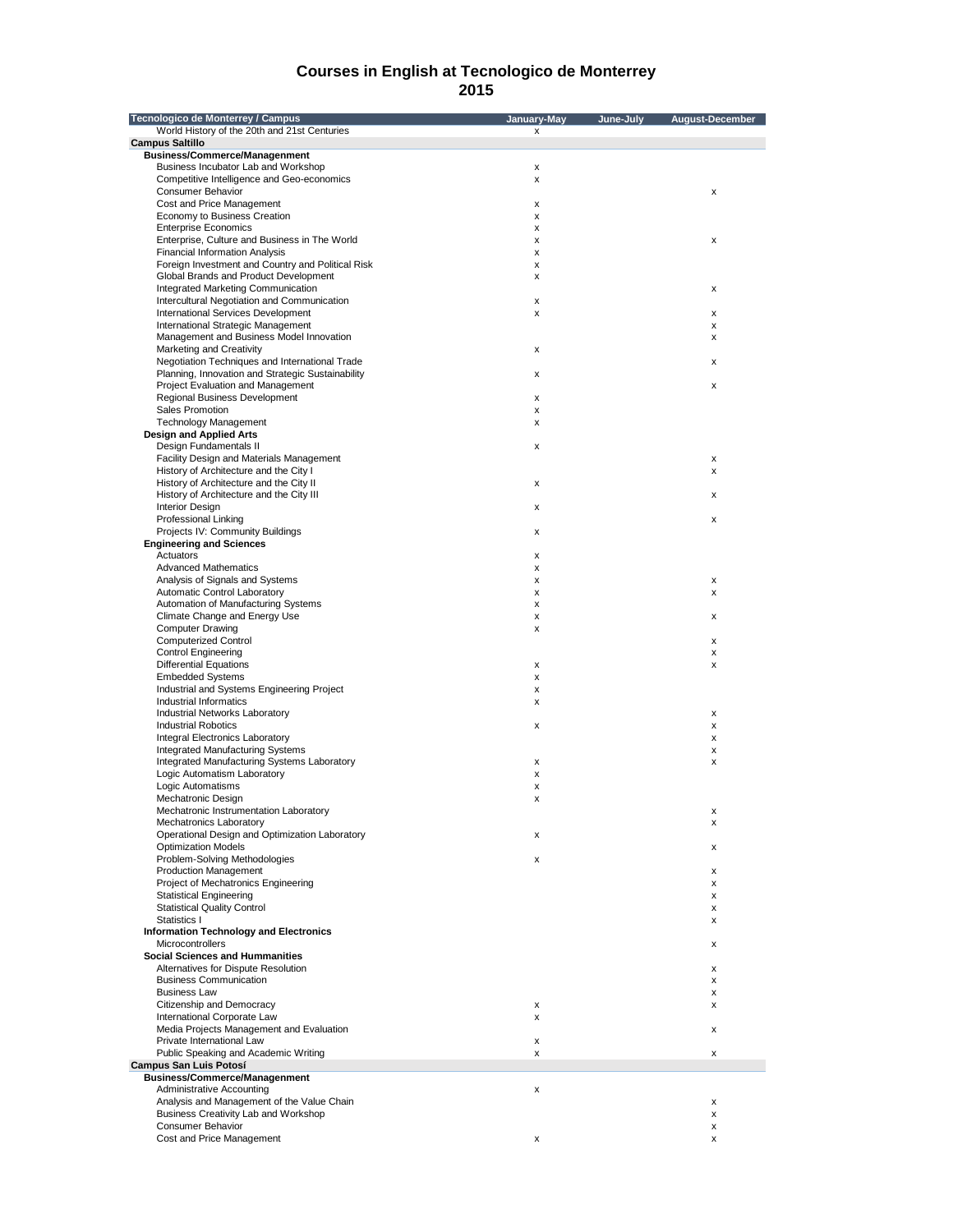| Tecnologico de Monterrey / Campus                                                    | January-May | June-July | <b>August-December</b> |
|--------------------------------------------------------------------------------------|-------------|-----------|------------------------|
| Debt Instrument and Derivate Portfolios Management                                   |             |           | x                      |
| Economics for International Business                                                 |             |           | $\pmb{\times}$         |
| Economy to Business Creation                                                         |             |           | x                      |
| <b>Enterprise Economics</b>                                                          | x           |           | x                      |
| Enterprise, Culture and Business in The World                                        |             |           | x                      |
| Enterprises and Business in the World<br>Financial Information for Decision Making   | x           |           | x                      |
| <b>Financial Mathematics</b>                                                         |             |           | х                      |
| Financial Risk Management                                                            |             |           | x                      |
| Forecasting for Decision Making                                                      | X           |           | x                      |
| Foreign Investment and Country and Political Risk                                    |             |           | x                      |
| Innovation Project on Technology-Based Businesses                                    | x           |           |                        |
| Innovation, Markets and Technological Development                                    | x           |           | х                      |
| Intercultural Negotiation and Communication                                          |             |           | x                      |
| International Business Intelligence                                                  |             |           | x                      |
| International Strategic Seminar                                                      |             |           | x                      |
| <b>International Trade Agreements</b>                                                |             |           | х                      |
| <b>Inventory Management</b><br>Legal Aspects of International Commerce               | х<br>x      |           | x                      |
| Macroeconomic Environment                                                            | X           |           | x                      |
| Management and Business Model Innovation                                             |             |           | х                      |
| <b>Managerial Accounting</b>                                                         |             |           | х                      |
| Marketing and Creativity                                                             | x           |           |                        |
| Negotiation Techniques and International Trade                                       |             |           | x                      |
| Organizational Behavior and Human Talent Development                                 | x           |           | x                      |
| Organizational Culture and Technological Innovation                                  | x           |           |                        |
| Organizational Learning and Knowledge Management                                     | x           |           |                        |
| Personal and Business Finance                                                        |             |           | х                      |
| Pre-Incubation and Business Feasibility                                              | x           |           | x                      |
| Project and Process Strategic Management<br>Project Valuation and Financing          |             |           | x<br>x                 |
| Regional Business Development                                                        | x           |           |                        |
| <b>Strategies for Market Positioning</b>                                             |             |           | x                      |
| Valuation, Mergers and Acquisitions                                                  |             |           | x                      |
| <b>Design and Applied Arts</b>                                                       |             |           |                        |
| Design Fundamentals II                                                               | x           |           |                        |
| Innovation, Design and Business Setting                                              |             |           | $\pmb{\times}$         |
| Model and Prototype Workshop II                                                      |             |           | x                      |
| Product and service design                                                           | x           |           |                        |
| Product and System Design I                                                          |             |           | x                      |
| User-centered Design                                                                 |             |           | x                      |
| <b>Engineering and Sciences</b><br>Analysis and Enhancement of Manufacturing Systems |             |           |                        |
| Automation of Manufacturing Systems                                                  | х<br>x      |           |                        |
| Chemistry                                                                            | x           |           | x                      |
| <b>Computer Drawing</b>                                                              | x           |           | x                      |
| Design and Analysis of Experiments                                                   | x           |           | x                      |
| <b>Differential Equations</b>                                                        | x           |           | х                      |
| <b>Discrete Event Simulation</b>                                                     | x           |           | x                      |
| <b>Electricity and Magnetism</b>                                                     |             |           | x                      |
| Evaluation and Selection of Enterprise Applications                                  |             |           | x                      |
| <b>Integrated Manufacturing Systems</b>                                              |             |           | x                      |
| <b>Manufacturing Models</b>                                                          | х           |           |                        |
| <b>Manufacturing Processes</b>                                                       | x           |           |                        |
| Materials Technology<br>Mathematics I                                                | x           |           | x                      |
| Mathematics II                                                                       | x<br>X      |           | X                      |
| Mathematics III                                                                      | x           |           | x                      |
| Mechanism Analysis and Simulation                                                    | x           |           |                        |
| Mechatronic Design                                                                   | х           |           |                        |
| Numerical Methods in Engineering                                                     | x           |           | x                      |
| <b>Optimization Models</b>                                                           |             |           | x                      |
| Physics I                                                                            |             |           | х                      |
| Physics II                                                                           | x           |           |                        |
| Product and System Design II                                                         | x           |           |                        |
| <b>Production Management</b>                                                         |             |           | x                      |
| Professional Insertion Project<br><b>Statics</b>                                     |             |           | x                      |
| <b>Statistical Engineering</b>                                                       | x           |           | x                      |
| Statistical Methods for Decision Making                                              | x           |           | x                      |
| <b>Statistical Quality Control</b>                                                   |             |           | х                      |
| Statistics II                                                                        | x           |           |                        |
| <b>System Dynamics</b>                                                               | x           |           |                        |
| <b>Information Technology and Electronics</b>                                        |             |           |                        |
| <b>Business Information Technology</b>                                               |             |           | х                      |
| Capstone Project I                                                                   | x           |           |                        |
| <b>IT Governability</b>                                                              | x           |           |                        |
| Selling Chain Management                                                             | x           |           |                        |
| <b>Social Sciences and Hummanities</b>                                               |             |           |                        |
| <b>Business Communication</b>                                                        | x           | x         | х                      |
| <b>Business Law</b>                                                                  |             |           | x                      |
| Business Law and Intellectual Property<br>Digital Modelling                          | x<br>x      |           |                        |
| English for Lawyers                                                                  |             |           | x                      |
|                                                                                      |             |           |                        |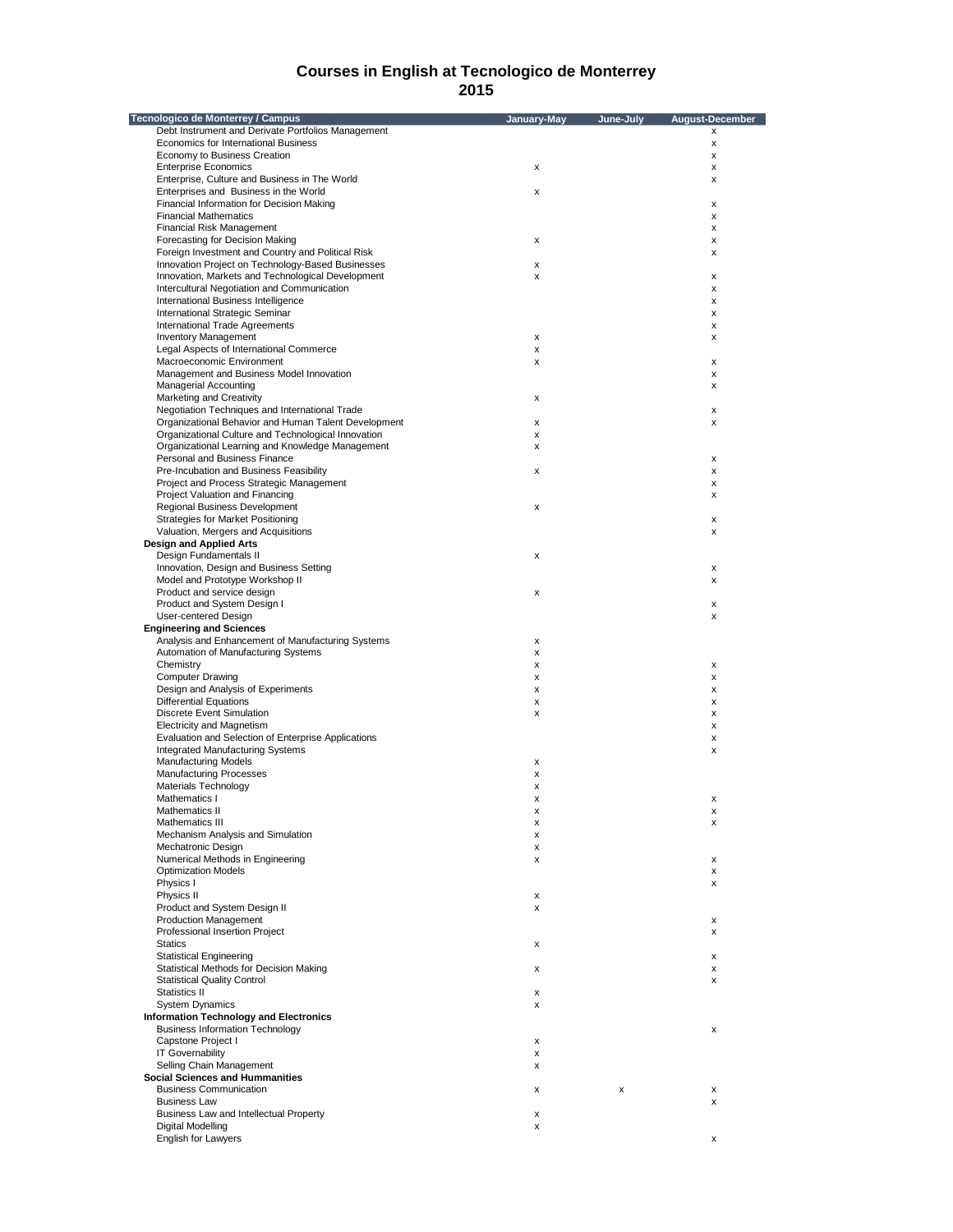| Tecnologico de Monterrey / Campus                                                                  | January-May | June-July | <b>August-December</b> |
|----------------------------------------------------------------------------------------------------|-------------|-----------|------------------------|
| Ethics, Self and Society                                                                           | x           |           | x                      |
| Geopolitics and Global Changes                                                                     | x           |           |                        |
| <b>International Politics</b><br>Mexican Identity and Culture                                      |             |           | $\pmb{\times}$         |
| <b>Campus Santa Fe</b>                                                                             | x           |           |                        |
| <b>Business/Commerce/Managenment</b>                                                               |             |           |                        |
| Advertising and Interactive Media                                                                  | X           |           | X                      |
| Analysis and Management of the Value Chain                                                         | x           |           | х                      |
| <b>B2B Marketing</b>                                                                               |             |           | x                      |
| Competitive Intelligence and Geo-economics<br><b>Consumer Behavior</b>                             |             |           | x<br>x                 |
| Control and Business Development                                                                   | x           |           | х                      |
| Cost and Price Management                                                                          | x           |           | х                      |
| <b>Customs Operations</b>                                                                          |             |           | x                      |
| Data Management                                                                                    | х           |           |                        |
| Digital Commerce and Sales                                                                         | x           |           |                        |
| Distribution Channels and Logistic Management<br>Doing Business Abroad                             |             |           | X<br>x                 |
| Doing business in Europe (Module A)                                                                |             |           | x                      |
| Doing Business in Latinamerica                                                                     | х           |           |                        |
| Doing Business with Asians                                                                         | x           |           |                        |
| Economic Research Seminar                                                                          | x           |           |                        |
| <b>Enterprise Economics</b>                                                                        | x           |           | х                      |
| Enterprise, Culture and Business in The World<br><b>Financial Information Analysis</b>             | x           |           | x<br>x                 |
| Financial Information for Decision Making                                                          | x           |           | х                      |
| <b>Financial Mathematics</b>                                                                       | x           |           | х                      |
| Foreign Policy Analysis                                                                            | x           |           | x                      |
| Game Theory and Strategic Decisions                                                                | x           |           |                        |
| Global Brands and Product Development                                                              |             |           | x                      |
| Innovation and Designing a Product or Service<br>Innovation, Markets and Technological Development |             |           | x                      |
| Integrated Marketing Communication                                                                 | x<br>x      |           | x                      |
| Intercultural Negotiation and Communication                                                        | x           |           | x                      |
| International Business Intelligence                                                                |             |           | x                      |
| International Business Management                                                                  | x           |           |                        |
| International Human Capital Management and High-Performance Teams                                  | x           |           |                        |
| <b>International Logistics</b>                                                                     | x           |           | х                      |
| <b>International Marketing</b><br>International Services Development                               | x           |           | x                      |
| International Strategic Management                                                                 | x<br>x      |           | x                      |
| International Trade Agreements                                                                     |             |           | х                      |
| <b>Inventory Management</b>                                                                        |             |           | х                      |
| Leadership for Entrepreneurial Development                                                         | x           |           |                        |
| Macroeconomic Environment                                                                          | X           |           | x                      |
| Management and Business Model Innovation                                                           | x           |           | x                      |
| <b>Managerial Accounting</b><br>Marketing and Creativity                                           | x           | x         | X                      |
| Merchandise Management                                                                             | x           |           | x<br>x                 |
| Negotiation Techniques and International Trade                                                     | х           |           |                        |
| Organizational Behavior and Human Talent Development                                               | x           |           |                        |
| Personal and Business Finance                                                                      |             | x         |                        |
| <b>Pricing Strategy</b>                                                                            |             |           | х                      |
| Project Evaluation and Management                                                                  |             |           | x                      |
| Promotion. Media and Public Relations                                                              | x           |           |                        |
| Public Sector Economics and Social Well-Being<br><b>Quality Management Strategies</b>              | X           |           | x<br>X                 |
| Regional Business Development                                                                      | x           |           |                        |
| Sales Promotion                                                                                    | x           |           | x                      |
| Selected Topics on High Business Management                                                        | x           |           | x                      |
| Strategic Marketing Seminar                                                                        | x           |           |                        |
| Strategic Marketing Capstone Seminar                                                               |             |           | х                      |
| Strategies for Market Positioning                                                                  |             |           | х                      |
| <b>Design and Applied Arts</b><br>Creativity and Innovation                                        | x           |           |                        |
| Design Fundamentals I                                                                              | X           |           |                        |
| <b>Final Project</b>                                                                               | x           |           |                        |
| Innovation, Design and Business Setting                                                            |             |           | х                      |
| Introduction to Professional Development                                                           | x           |           | x                      |
| Projects IV: Community Buildings                                                                   | x           |           |                        |
| Projects V: Mixed-use Complexes                                                                    | x           |           |                        |
| Urban Design Methods<br><b>Engineering and Sciences</b>                                            | x           |           |                        |
| <b>Alternative Energy</b>                                                                          | x           |           |                        |
| Analysis and Enhancement of Manufacturing Systems                                                  | x           | x         | x                      |
| Chemistry                                                                                          |             |           | x                      |
| Chemistry Laboratory                                                                               |             |           | х                      |
| Climate Change and Energy Use                                                                      |             |           | x                      |
| Decision-making Models                                                                             | x           | x         |                        |
| Design and Improvement of Logistic Systems                                                         |             |           | х                      |
| <b>Differential Equations</b>                                                                      | X           |           | x                      |
| Discrete Event Simulation<br>Dynamics                                                              |             | x         | x<br>х                 |
| Electricity and Magnetism                                                                          |             |           | x                      |
|                                                                                                    |             |           |                        |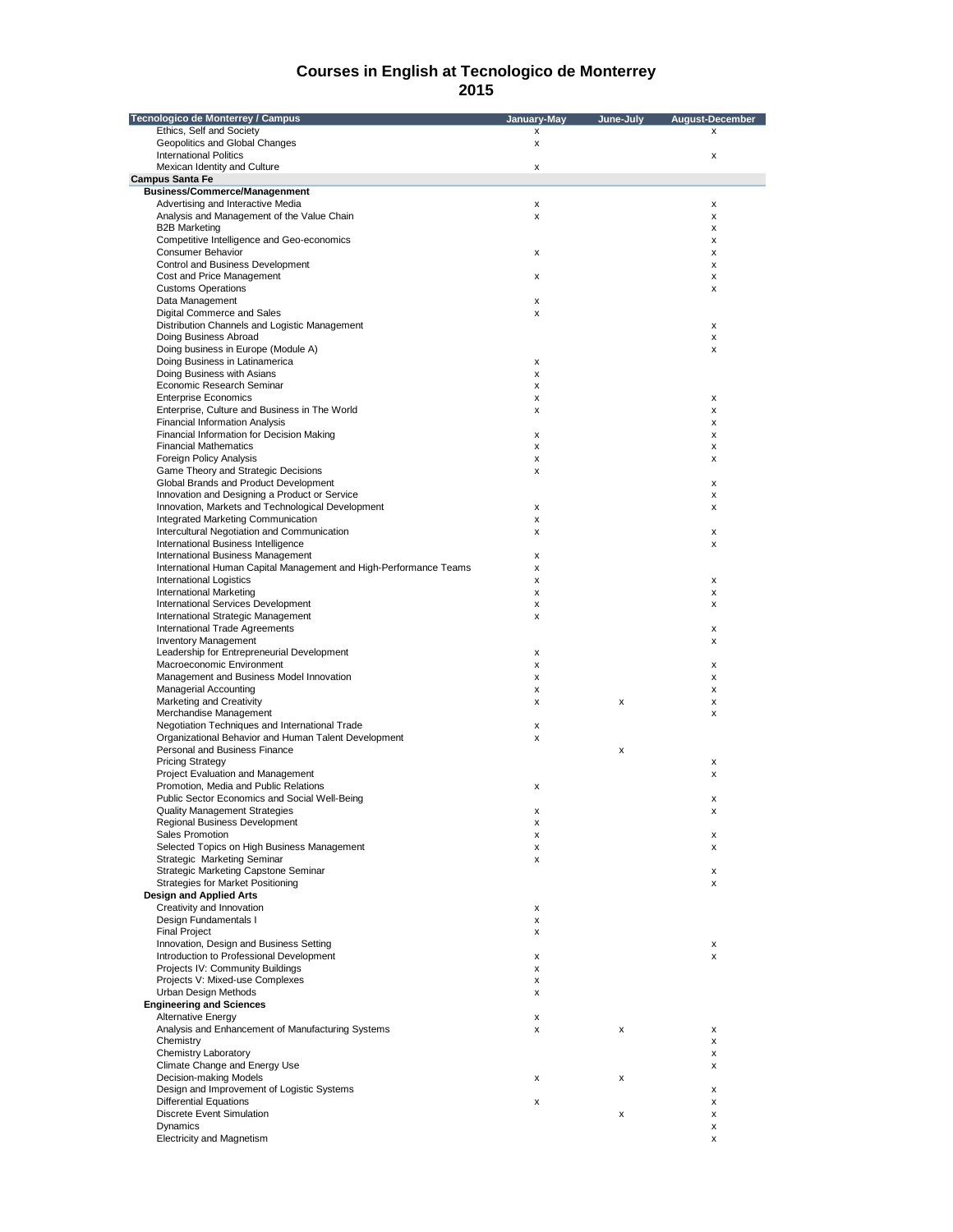| Tecnologico de Monterrey / Campus                                             | January-May | June-July | August-December |
|-------------------------------------------------------------------------------|-------------|-----------|-----------------|
| Knowledge Systems in Organizations                                            |             |           | X               |
| Mathematics I                                                                 | x           |           | x               |
| Mathematics II                                                                |             |           | x               |
| Mathematics III                                                               | x           |           |                 |
| Numerical Methods in Engineering                                              |             |           | x               |
| <b>Optimization Models</b>                                                    |             | x         |                 |
| Physics I                                                                     | x           |           | х               |
| Physics II                                                                    | x           |           | х               |
| <b>Probability and Statistics</b>                                             |             |           | х               |
| Problem-Solving Methodologies                                                 |             |           | х               |
| <b>Production Management</b>                                                  | x           |           |                 |
| <b>Project Feasibility</b>                                                    |             |           | х               |
| <b>Statics</b>                                                                |             |           | х               |
| Statistics II                                                                 | x           |           | х               |
| Systems Engineering Laboratory                                                |             |           | х               |
| <b>Technological Innovation Systems</b>                                       |             |           | x               |
| <b>Information Technology and Electronics</b>                                 |             |           |                 |
| <b>Business Information Technology</b>                                        | x           |           | х               |
| Data Structures                                                               |             |           | х               |
| Problem Solving with Programming                                              | x           |           | х               |
| Programming Fundamentals                                                      |             |           | x               |
| Software Design and Architecture                                              |             |           | х               |
| <b>Social Sciences and Hummanities</b>                                        |             |           |                 |
| Analysis and Verbal Expression                                                | x           |           | х               |
| Applied Strategic Communication                                               |             |           | x               |
| Asia Pacific Regional Scenario                                                | x           |           |                 |
| Audiovisual Language and Narrative                                            |             |           | х               |
| <b>Business Communication</b>                                                 | x           | x         | х               |
| <b>Business Law</b>                                                           | x           |           | х               |
| Business Law and Intellectual Property                                        | X           |           | x               |
| <b>Classical Political Thinking</b>                                           | x           |           |                 |
| <b>Communication and Cultural Studies</b>                                     |             |           | x               |
| Communication, Signs, and Signification                                       |             |           | х               |
| <b>Comparative Politics</b>                                                   | x           |           |                 |
| Contemporary Art and Culture                                                  | x           |           |                 |
| Contemporary Art and Society                                                  |             |           | x               |
| Critique of Art and Spectacles                                                | x           |           | x               |
| Diplomatic and Consular Policies                                              | x           |           |                 |
| Epistemology of Social Sciences                                               |             |           | x               |
| Ethics, Self and Society                                                      | x           |           | x               |
| Europe Regional Scenario                                                      | x           |           |                 |
| Film Production                                                               | x           |           | х<br>х          |
| <b>Fundamentals of Political Science</b>                                      | x           |           |                 |
| Geopolitics and Global Changes                                                | x           |           | x               |
| Human Rights and World Politics                                               |             |           | x               |
| Integrative Seminar of Humanistic Studies                                     | x           |           |                 |
| <b>International Contracts</b>                                                | x           |           |                 |
|                                                                               |             |           | х               |
| International Humanitarian Law                                                |             |           | x               |
| International Organizations and Institutions<br><b>International Politics</b> | x           |           | x               |
|                                                                               | x           |           | x               |
| <b>International Relations Seminar</b>                                        | x           |           | х               |
| International Relations Theory II                                             | x           |           | х               |
| Introduction to Professional Development                                      | x           |           | x               |
| Legal Aspects of International Relations                                      |             |           | x               |
| Media Narrative Design and Production                                         |             |           | x               |
| Media Projects Management and Evaluation                                      |             |           | x               |
| Mexican Foreign Policy                                                        |             |           | ᆺ               |
| Mexico and the International Geopolitics                                      |             |           | x               |
| Middle East Regional Scenario                                                 |             |           | x               |
| Negotiation and Conflict Management                                           | x           |           | x               |
| Philosophy and Contemporary Thought                                           | x           |           |                 |
| <b>Political Marketing</b>                                                    | x           |           |                 |
| Portuguese I                                                                  | x           |           | x               |
| Production for Informative Journalism                                         | x           |           |                 |
| Public International Law                                                      | x           |           | х               |
| Qualitative Research Methods                                                  | x           |           |                 |
| Quantitative Social Research Methods                                          |             |           | х               |
| Social Anthropology                                                           | x           |           |                 |
| Sociology                                                                     | x           |           | x               |
| State and Economy                                                             |             |           | x               |
| <b>Strategic Communication Fundamentals</b>                                   | x           |           |                 |
| <b>Strategic Prospective</b>                                                  |             |           | x               |
| Verbal Expression in the Workplace                                            | x           |           | x               |
| World History of the 19th Century                                             |             |           | x               |
| World History of the 20th and 21st Centuries                                  | x           |           |                 |
| <b>Campus Sinaloa</b>                                                         |             |           |                 |
| <b>Business/Commerce/Managenment</b>                                          |             |           |                 |
| Accounting and Cost Management                                                | x           |           | х               |
| Analysis and Management of the Value Chain                                    | x           |           | х               |
| Competitive Intelligence and Geo-economics                                    | x           |           | х               |
| Cost and Price Management                                                     | x           |           | х               |
| Data Management                                                               |             | x         |                 |
| Enterprise, Culture and Business in The World                                 | x           |           | х               |
| <b>Financial Econometrics I</b>                                               |             |           | х               |
|                                                                               |             |           |                 |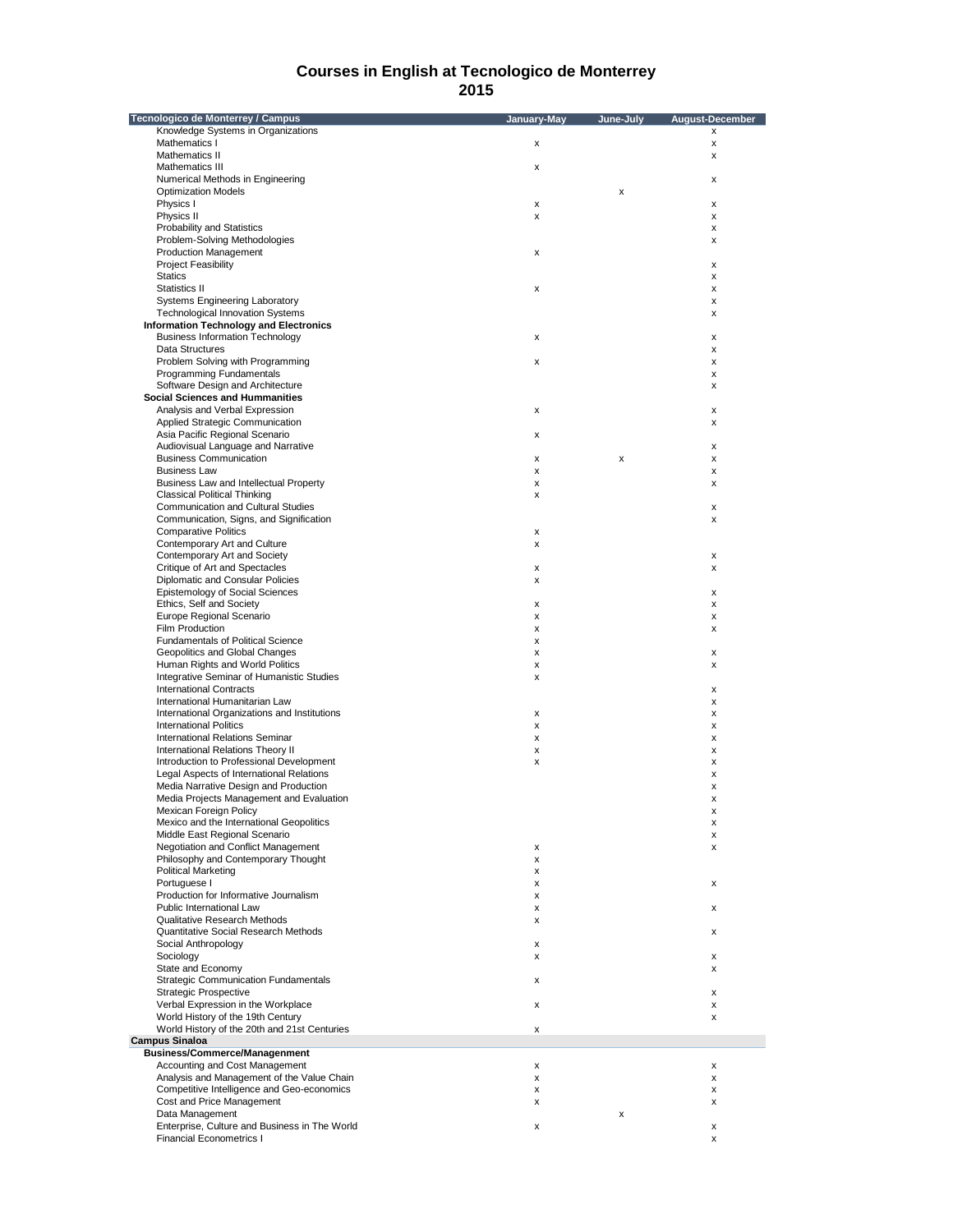| <b>Tecnologico de Monterrey / Campus</b>             | January-May | June-July | <b>August-December</b> |
|------------------------------------------------------|-------------|-----------|------------------------|
| <b>Financial Information Analysis</b>                |             |           | x                      |
| Financial Information for Decision Making            | x           |           | x                      |
| <b>Financial Mathematics</b>                         | X           |           |                        |
| Global Brands and Product Development                |             |           | Χ                      |
| Incubation and Strategic Control of Cash Flow        |             |           | x                      |
| Innovation, Markets and Technological Development    | х           |           |                        |
| Intercultural Negotiation and Communication          | x           |           |                        |
| <b>International Logistics</b>                       | X           |           |                        |
| Internship in Retailing I                            | х           |           |                        |
| Internship in Retailing II                           | х           |           | x                      |
| Leadership for Entrepreneurial Development           | х           |           | x                      |
| Management and Business Model Innovation             |             |           | x                      |
| <b>Managerial Accounting</b>                         |             |           | x                      |
| Merchandise Management Systems                       | x           |           | x                      |
| Negotiation Techniques and International Trade       | х           |           | x                      |
| Organizational Behavior and Human Talent Development | х           |           | x                      |
| Planning, Innovation and Strategic Sustainability    |             |           | x                      |
| Project and Process Strategic Management             | X           |           | x                      |
| Sales Promotion                                      | х           |           |                        |
| Seminar of Finance                                   | х           |           | x                      |
| Store Operation and logistic                         | х           |           | x                      |
| Strategy Management in Retailing                     | х           |           | x                      |
| Valuation, Mergers and Acquisitions                  | X           |           | x                      |
| <b>Engineering and Sciences</b>                      |             |           |                        |
| Agro Industrial Production and Distribution Systems  | х           |           | x                      |
| Design and Improvement of Logistic Systems           | х           |           | x                      |
| <b>Differential Equations</b>                        | x           |           |                        |
| Genetic Engineering Laboratory                       | X           |           |                        |
| Mathematics I                                        |             |           | x                      |
| Mathematics II                                       | х           |           |                        |
| Mathematics III                                      | х           |           | x                      |
| Statistics I                                         | x           |           | x                      |
| <b>Tissue Culture Laboratory</b>                     |             |           | x                      |
| <b>Information Technology and Electronics</b>        |             |           |                        |
| Problem Solving with Programming                     | х           |           |                        |
| <b>Strategic Information Systems</b>                 | х           |           |                        |
| Strategic IT management                              | x           |           |                        |
| <b>Social Sciences and Hummanities</b>               |             |           |                        |
| <b>Business Communication</b>                        | x           |           | x                      |
| Contemporary Art and Culture                         | x           |           | x                      |
| <b>Campus Sonora Norte</b>                           |             |           |                        |
| <b>Business/Commerce/Managenment</b>                 |             |           |                        |
| <b>Business Strategic Foresight</b>                  | х           |           |                        |
| Competitive Intelligence and Geo-economics           |             |           | x                      |
| Control and Business Development                     |             |           | x                      |
| <b>Distribution Strategies</b>                       | х           |           |                        |
| Economics for International Business                 | x           |           |                        |
| <b>Enterprise Economics</b>                          | X           |           |                        |
| Enterprise, Culture and Business in The World        | х           |           | x                      |
| Foreign Investment and Country and Political Risk    | х           |           |                        |
| Innovation, Markets and Technological Development    | х           |           |                        |
| International Business Intelligence                  |             |           | x                      |
| International Strategic Management                   | х           |           |                        |
| International Strategic Seminar                      | x           |           |                        |
| Leadership for Entrepreneurial Development           | х           |           |                        |
| Management and Business Model Innovation             |             |           | x                      |
| Market Intelligence                                  | х           |           |                        |
| <b>Marketing and Creativity</b>                      | х           |           | Χ                      |
| Negotiation Techniques and International Trade       | х           |           |                        |
| Organizational Learning and Knowledge Management     | х           |           |                        |
| Planning Processes and Models                        | х           |           |                        |
| Planning, Innovation and Strategic Sustainability    |             |           | x                      |
| Project and Process Strategic Management             |             |           | x                      |
| Strategic Marketing Capstone Seminar                 |             |           | x                      |
| Strategies for Market Positioning                    |             |           | x                      |
| <b>Design and Applied Arts</b>                       |             |           |                        |
| <b>Building and Energy Efficiency</b>                | х           |           |                        |
| Design Fundamentals I                                |             |           | x                      |
| Design Fundamentals II                               | x           |           |                        |
| Drawing                                              |             |           | x                      |
| History of Architecture and the City I               |             |           | x                      |
| History of Architecture and the City II              | х           |           |                        |
| History of Architecture and the City III             |             |           | x                      |
| History of Architecture and the City IV              | х           |           |                        |
| <b>Techniques of Project Presentation</b>            |             |           | x                      |
| <b>Engineering and Sciences</b>                      |             |           |                        |
| Analysis and Enhancement of Manufacturing Systems    | х           |           | x                      |
| <b>Bioclimatic Design</b>                            |             |           | x                      |
| Climate Change and Energy Use                        | x           |           | х                      |
| <b>Computerized Control</b>                          |             |           | x                      |
| Design and Improvement of Logistic Systems           | х           |           |                        |
| Dynamics                                             |             |           | x                      |
| <b>Elective Automation Course</b>                    | x           |           |                        |
| <b>Electrical Circuits II</b>                        | х           |           |                        |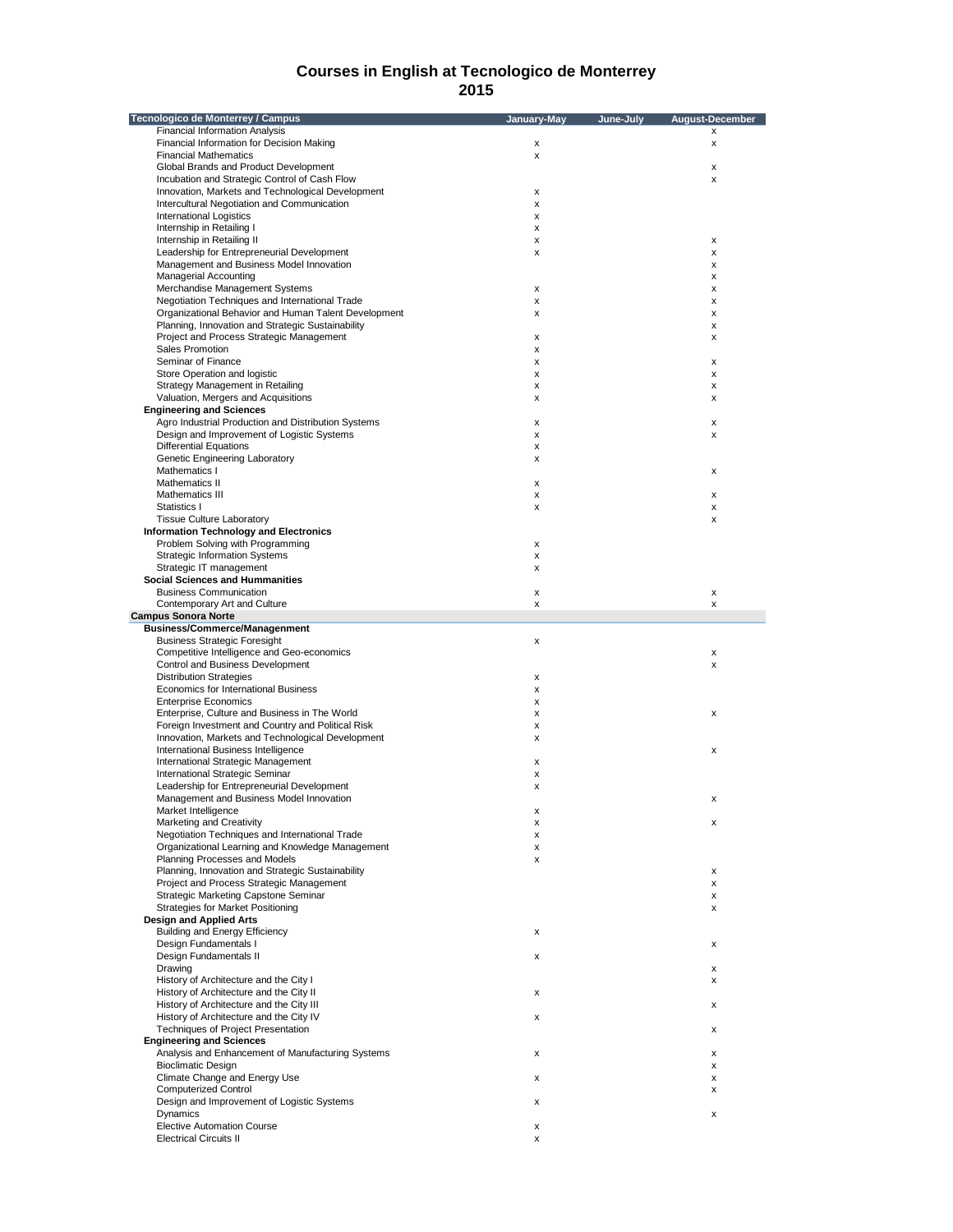| Tecnologico de Monterrey / Campus                           | January-May | June-July | August-December |
|-------------------------------------------------------------|-------------|-----------|-----------------|
| Health, Industrial Safety and Hygiene (Occupational Health) | x           |           |                 |
| <b>Industrial Robotics</b>                                  |             |           | х               |
| Knowledge Systems in Organizations                          |             |           | x               |
| Logic Automatism Laboratory                                 | х           |           |                 |
| Logic Automatisms                                           | х           |           |                 |
| Manufacturing Technologies                                  |             |           |                 |
|                                                             |             |           | х               |
| Mathematics for Design                                      | х           |           | x               |
| Mathematics I                                               | х           |           |                 |
| Mathematics II                                              | x           |           | х               |
| Numerical Methods in Engineering                            | х           |           |                 |
| <b>Optimization Models</b>                                  |             |           | х               |
| Problem-Solving Methodologies                               | х           |           | x               |
| <b>Production Management</b>                                |             |           | х               |
| Project of Mechatronics Engineering                         | х           |           | х               |
| <b>Quality Systems</b>                                      | х           |           |                 |
|                                                             |             |           |                 |
| Quantitative and Optimization Models                        | x           |           | x               |
| <b>Statics</b>                                              | х           |           |                 |
| Statistical Methods for Decision Making                     | х           |           |                 |
| Systemic Management - CAPM                                  |             |           | х               |
| <b>Systems Engineering Laboratory</b>                       | x           |           |                 |
| <b>Technological Innovation Systems</b>                     | x           |           |                 |
| Thermodynamics                                              |             |           | х               |
| <b>Information Technology and Electronics</b>               |             |           |                 |
|                                                             |             |           |                 |
| <b>Business Information Technology</b>                      | х           |           | x               |
| Problem Solving with Programming                            | х           |           |                 |
| <b>Strategic Information Systems</b>                        |             |           | х               |
| <b>Social Sciences and Hummanities</b>                      |             |           |                 |
| <b>Business Communication</b>                               | х           | x         | х               |
| <b>Business Ethics</b>                                      | x           |           |                 |
| Contemporary Art and Society                                | x           |           |                 |
|                                                             |             |           |                 |
| Contemporary World Literature                               | X           |           | x               |
| Digital Modelling                                           | х           |           |                 |
| Geopolitics and Global Changes                              | x           |           |                 |
| Photography and Digital Imaging                             |             |           | x               |
| <b>Campus Tampico</b>                                       |             |           |                 |
| <b>Business/Commerce/Managenment</b>                        |             |           |                 |
| <b>Business Statistics I</b>                                |             |           | x               |
|                                                             |             |           |                 |
| Communication and Advertising                               | х           |           |                 |
| Cost and Price Management                                   | x           |           |                 |
| Derivatives Valuation                                       | x           |           | x               |
| <b>Digital Marketing</b>                                    | X           |           |                 |
| Economics for International Business                        | X           |           |                 |
| <b>Enterprise Economics</b>                                 | х           |           |                 |
| Enterprise, Culture and Business in The World               | х           |           |                 |
|                                                             |             |           |                 |
| Financial Information for Decision Making                   |             |           | x               |
| <b>Financial Mathematics</b>                                | х           |           |                 |
| <b>Financial Modeling</b>                                   |             |           | x               |
| Forecasting for Decision Making                             | x           |           |                 |
| International Business Intelligence                         |             |           | x               |
| <b>International Finance</b>                                |             |           | x               |
| <b>Investment Management</b>                                |             |           | x               |
| Legal Aspects of International Commerce                     |             |           |                 |
|                                                             |             |           | x               |
| Logistics from a Global Perspective                         | x           |           |                 |
| Management and Business Model Innovation                    |             |           | х               |
| Marketing and Creativity                                    |             |           | x               |
| Negotiation Techniques and International Trade              |             |           | x               |
| Qualitative Marketing Research                              | x           |           |                 |
| Quantitative Marketing Research                             |             |           | х               |
| Regional Business Development                               |             |           |                 |
|                                                             | х           |           |                 |
| Seminar of Finance                                          |             |           | х               |
| <b>Design and Applied Arts</b>                              |             |           |                 |
| Capstone Project III                                        |             |           | x               |
| History of Architecture and the City IV                     | x           |           |                 |
| Introduction to Interactive Design                          | х           |           |                 |
| Urban Theories                                              |             |           | x               |
| <b>Engineering and Sciences</b>                             |             |           |                 |
| <b>Differential Equations</b>                               | х           |           |                 |
|                                                             |             |           |                 |
| <b>Discrete Event Simulation</b>                            | х           |           |                 |
| <b>Discrete Mathematics</b>                                 | х           |           |                 |
| Field Projects in Industry and Business I                   | х           |           |                 |
| Integrated Manufacturing Systems Laboratory                 | х           |           |                 |
| Mathematics II                                              | х           |           | x               |
| Mechatronics Laboratory                                     |             |           | x               |
|                                                             |             |           |                 |
| Quantitative and Optimization Models                        |             |           | x               |
| <b>Statistical Engineering</b>                              |             |           | x               |
| <b>Information Technology and Electronics</b>               |             |           |                 |
| <b>Advanced Networks</b>                                    |             |           | x               |
| <b>Business Information Technology</b>                      |             |           | x               |
| Data Structures                                             | x           |           |                 |
| Databases                                                   | x           |           |                 |
|                                                             |             |           |                 |
| <b>Enterprise Information Systems</b>                       |             |           | x               |
| Introduction to Networks                                    |             |           | x               |
| Introduction to Software Engineering                        | x           |           | x               |
| Videogame Development Project                               | х           |           |                 |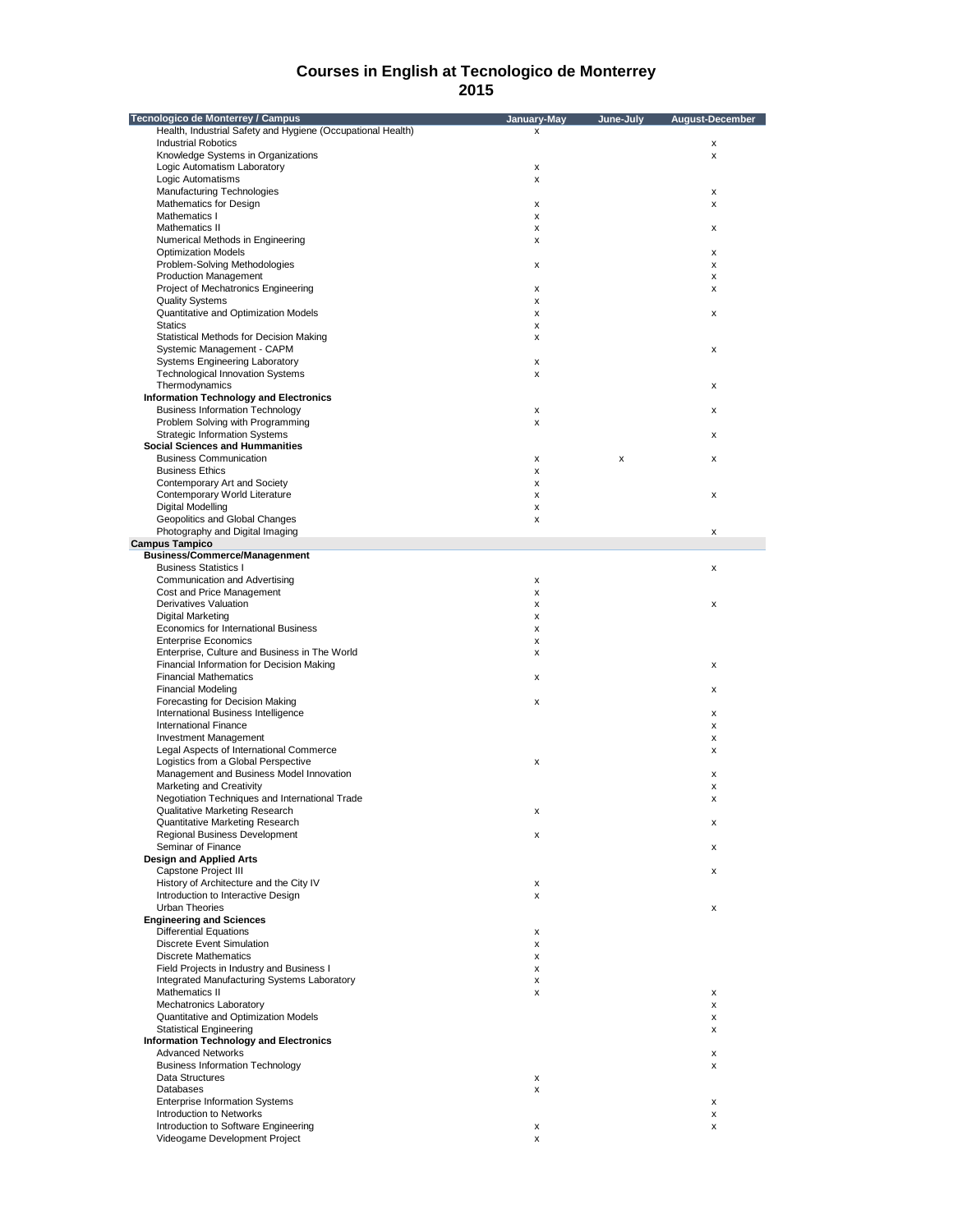| Tecnologico de Monterrey / Campus                            | January-May | June-July | <b>August-December</b> |
|--------------------------------------------------------------|-------------|-----------|------------------------|
| Web Applications Development                                 |             |           | x                      |
| <b>Social Sciences and Hummanities</b>                       |             |           |                        |
| Analysis and Verbal Expression                               | x           |           | x                      |
| <b>Business Communication</b>                                | x           | х         | x                      |
| <b>Business Law</b>                                          |             |           | x                      |
| Business Law and Intellectual Property                       | x           |           |                        |
| Contemporary Literature and Society                          | X           |           |                        |
| Public Speaking and Academic Writing                         |             |           | x                      |
| <b>Campus Toluca</b>                                         |             |           |                        |
| <b>Business/Commerce/Managenment</b>                         |             |           |                        |
| Design and Organizational Structures                         | x           |           |                        |
| Economy to Business Creation                                 | x           |           | X                      |
| Financial Information for Decision Making                    |             |           | x                      |
| <b>Financial Mathematics</b>                                 | x           |           | x                      |
| Global Brands and Product Development                        | x           |           |                        |
| Innovation in Business Models and Family Business Management |             |           | x                      |
| Innovation, Markets and Technological Development            | x           |           |                        |
| International Business Intelligence                          |             |           | x                      |
| <b>International Logistics</b>                               | x           |           | x                      |
| <b>International Marketing</b>                               | x           |           |                        |
| International Trade Agreements                               |             |           | x                      |
| <b>Inventory Management</b>                                  | x           |           | x                      |
| Leadership for Entrepreneurial Development                   | x           |           | x                      |
| Management and Business Model Innovation                     |             |           | x                      |
| Negotiation Techniques and International Trade               | x           |           | x                      |
| Organizational Behavior and Human Talent Development         | x           |           | x                      |
| Organizational Culture and Technological Innovation          |             |           | x                      |
| Packaging for Exports                                        | x           |           |                        |
| Project Evaluation and Management                            |             |           | x                      |
| Regional Business Development                                | x           |           |                        |
|                                                              |             |           |                        |
| Strategic Marketing Seminar                                  | x           |           |                        |
| <b>Design and Applied Arts</b>                               |             |           |                        |
| Creativity and Innovation                                    | x           |           |                        |
| Critical Analysis of Architecture and its Context            | x           |           |                        |
| Experience Design II                                         | x           |           |                        |
| Globalization and Urban Design                               |             |           | X                      |
| Introduction to Architecture                                 |             |           | x                      |
| Model and Prototype Workshop II                              | x           |           |                        |
| Model and Prototypes Workshop I                              | x           |           |                        |
| Models and Scale Models                                      | x           |           |                        |
| <b>Product Development Process</b>                           | x           |           | X                      |
| Projects I: Residential Housing                              |             |           | x                      |
| Projects II: Collective Housing                              | x           |           |                        |
| Projects III: Educational or Recreational Buildings          | x           |           | x                      |
| Urban Design Methods                                         |             |           | x                      |
| <b>Urban Project</b>                                         | X           |           | x                      |
| Urban Theories                                               | x           |           |                        |
| <b>Engineering and Sciences</b>                              |             |           |                        |
| Analysis of Signals and Systems                              | x           |           | x                      |
| <b>Bioclimatic Design</b>                                    | x           |           | x                      |
| Chemistry Laboratory                                         |             |           | x                      |
| Climate Change and Energy Use                                | x           |           | x                      |
| <b>Computerized Control</b>                                  | x           |           | x                      |
| <b>Control Engineering</b>                                   | x           |           | x                      |
| Decision-making Models                                       | x           |           | x                      |
| Design and Analysis of Experiments                           | X           |           |                        |
| Design and Improvement of Logistic Systems                   |             |           | х                      |
| <b>Differential Equations</b>                                | x           |           | х                      |
| <b>Discrete Event Simulation</b>                             | x           |           | x                      |
| <b>Electrical Circuits I</b>                                 | x           |           |                        |
| Genetic Engineering Laboratory                               |             |           | X                      |
| Industrial and Systems Engineering Project                   |             |           | x                      |
| Integrated Manufacturing Systems Laboratory                  | x           |           |                        |
| Introduction to Mathematics                                  | x           |           |                        |
| Introduction to Physics                                      | x           |           | х                      |
| Linear Algebra                                               |             |           | x                      |
| <b>Logistics Systems</b>                                     | x           |           |                        |
| Machine Design and Simulation                                |             |           |                        |
| Mathematics for Design                                       | x           |           | x                      |
|                                                              | x           |           |                        |
| Mathematics I                                                | x           |           | х                      |
| Mathematics II                                               | x           |           | x                      |
| Mathematics III                                              | x           |           |                        |
| Mechatronic Instrumentation Laboratory                       | x           |           | x                      |
| Numerical Methods in Engineering                             |             |           | x                      |
| <b>Optimization Models</b>                                   |             |           | х                      |
| Physics I                                                    |             |           | x                      |
| Physics II                                                   | x           |           |                        |
| <b>Production Management</b>                                 | x           |           |                        |
| Professional Insertion Project                               |             |           | x                      |
| <b>Project Feasibility</b>                                   |             |           | x                      |
| Project of Mechatronics Engineering                          | X           |           |                        |
| Quantitative and Optimization Models                         | x           |           | x                      |
| Quantitative Methods and Simulation                          | x           |           |                        |
| Statistics I                                                 |             |           | x                      |